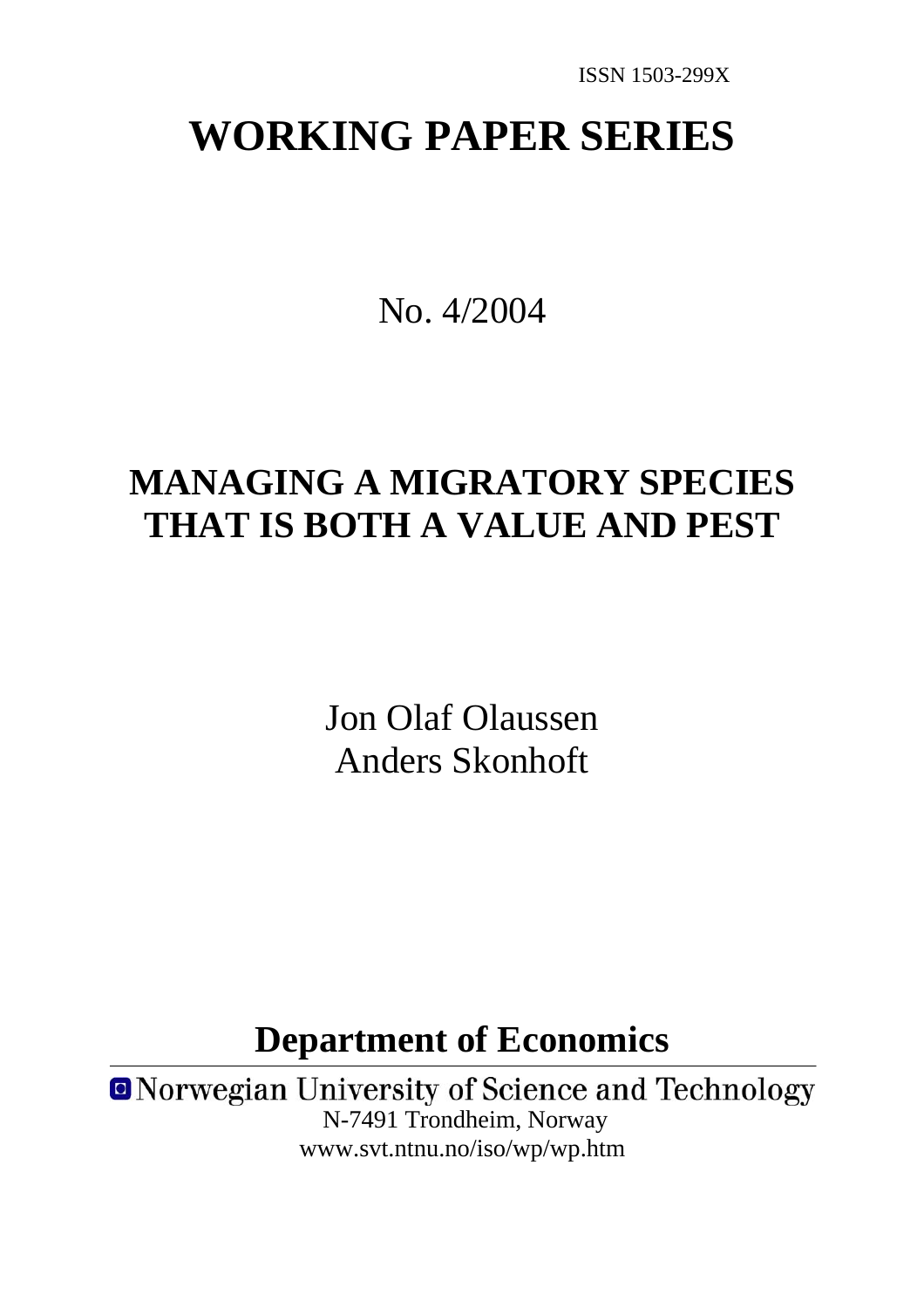# Managing a Migratory Species that is both a

# Value and Pest

by

#### Anders Skonhoft

Mail: Department of Economics, Norwegian University of Science and Technology

N-7491 Trondheim, Norway

Email: anders.skonhoft@svt.ntnu.no

Telephone: +47 73 59 19 39

Fax: +47 73 59 69 54

and

Jon Olaf Olaussen

Mail: Department of Economics, Norwegian University of Science and Technology

 N-7491 Trondheim, Norway Email: jonola@svt.ntnu.no Telephone: +47 73 59 67 60 Fax: +47 73 59 69 54

The authors are, respectively, professor and PhD student, Department of Economics, Norwegian University of Science and Technology. The authors thank Bernt-Erik Saether for discussions initiating this research and Anne Borge Johannesen, Jan Tore Solstad and one anonymous reviewers for critical and constructive comments on earlier drafts. We are also indebted to The European Commission for funding through the BIOECON project.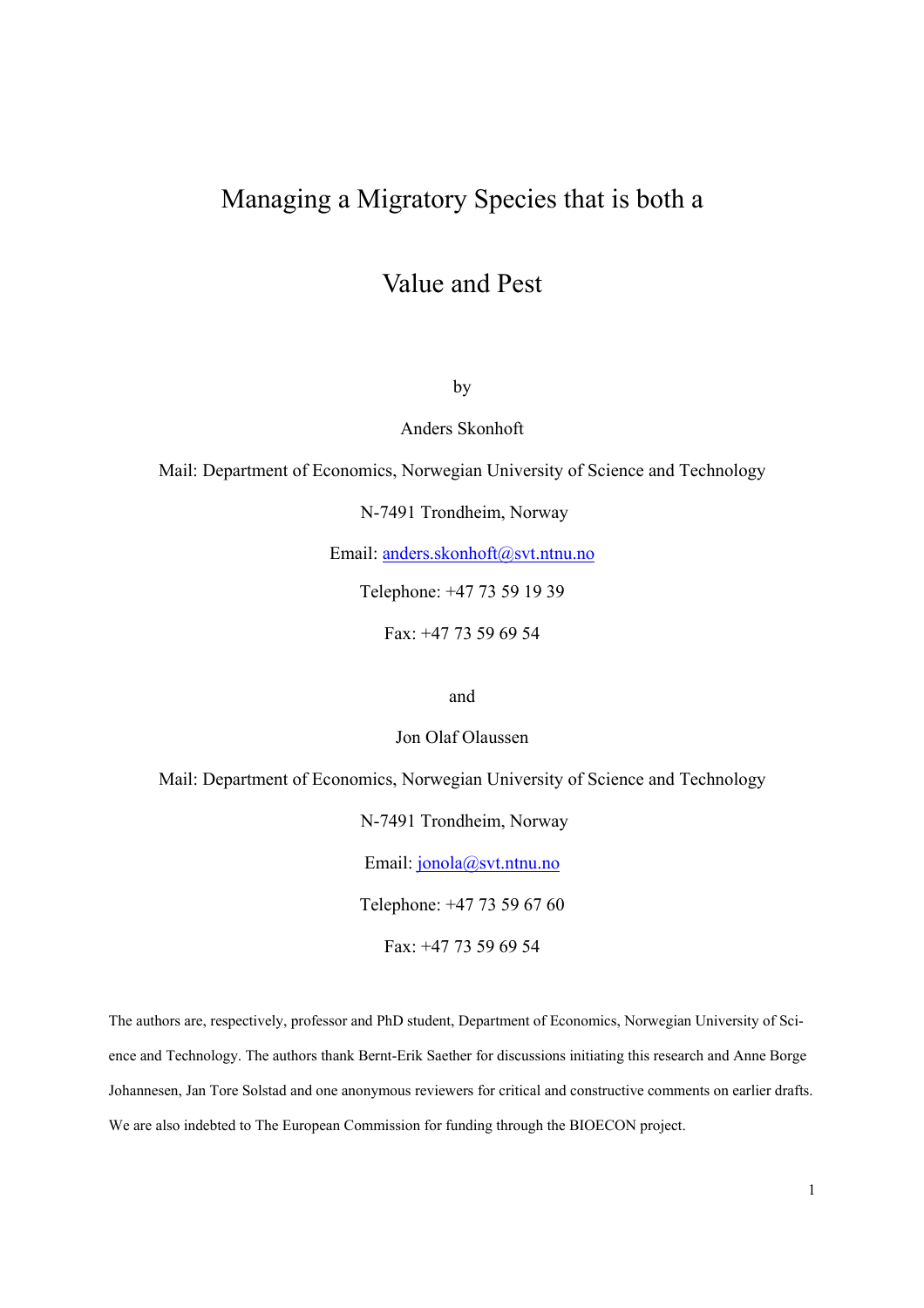ABSTRACT. *Wild animals can represent both value and nuisance. We consider the moose (Alces alces), which due to seasonal migration causes browsing damage in some areas while creating hunting value in other areas. We first explore a situation when harvesting, following today's practice in Norway, only takes place in the fall. Next, the season is extended to include winter harvesting. It is shown how this redistributes harvesting benefits between areas and landowners, and under which conditions total net benefit increases. The model is illustrated by a real life example from the Swe-Nor moose region some 250 kilometers north of Oslo, Norway.* (JEL Q26)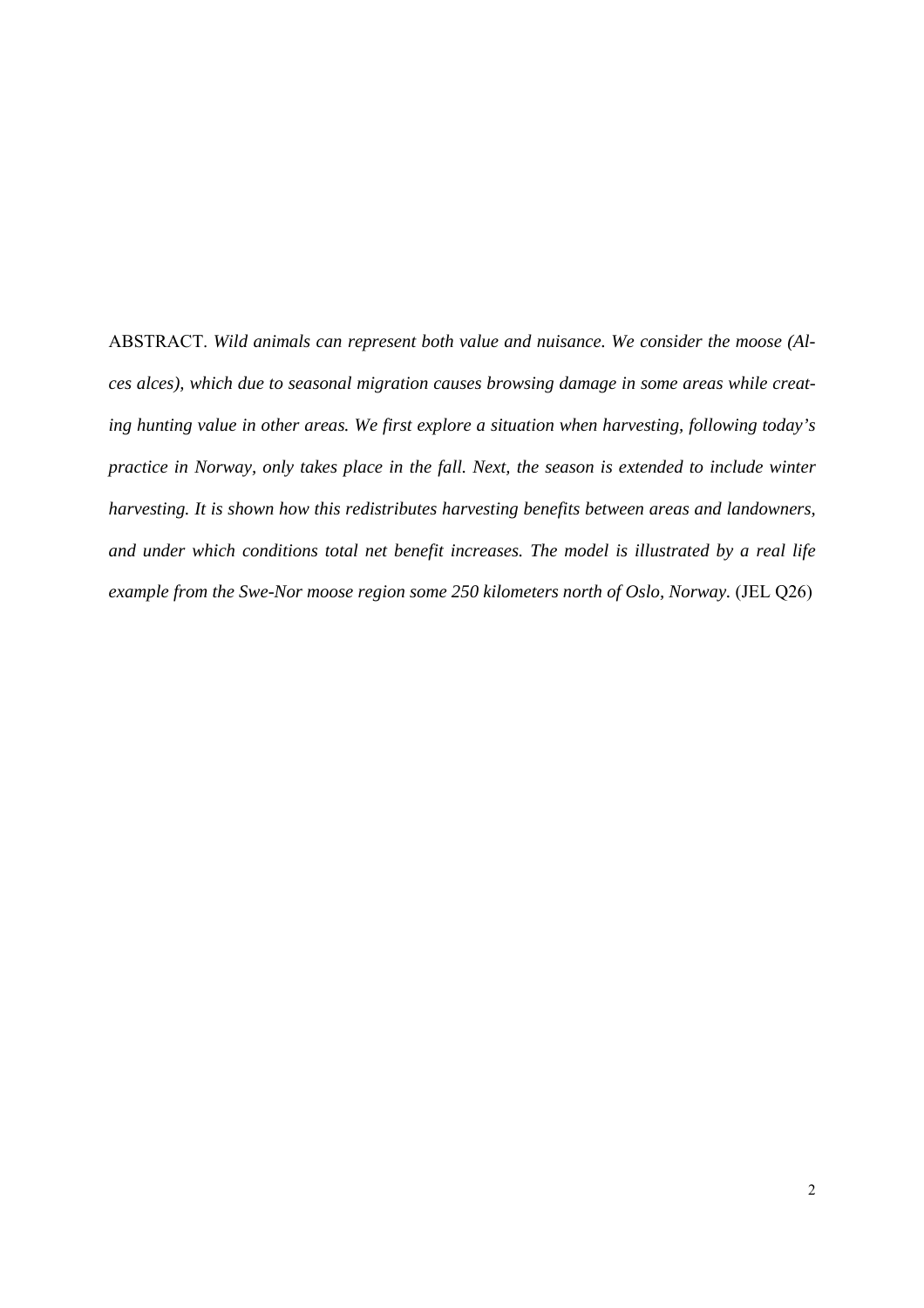## **I. INTRODUCTION**

#### *Background*

In many cases, wild animals create benefits for humans. Quite frequently, however, we also find that wild species are a nuisance. Rodents damaging agricultural production may be a typical example (see, e.g., Stenseth et al. 2003). In other instances, wild animals are both a nuisance and valuable. Some marine species may be of this type where whales prey upon, or compete with, commercially valuable species like cod (Flaaten and Stollery 1996). An elephant population causing grazing damage, but at the same time also creating consumption and nonconsumption values, is another example (see, e.g., Bulte and van Kooten 1999). Because of the fugitive nature of the species, however, we can also see that species may cause damage in some areas while being valuable in other areas. Consequently, different agents, or groups of people, may consider the same wild animals both valuable and a pest. An elephant population (a park manager and the local people, see, e.g., Schulz and Skonhoft 1996) and a whale population (whale hunters and cod fishers, again, see Flaaten and Stollery 1996) may again serve as examples. In this paper we consider the moose (*Alces alces*), which causes browsing damage in some areas while creating hunting values in other areas**.** The analysis is carried out in a Scandinavian institutional, economic and ecological setting.

The moose is the world's largest member of the deer family and is found in the northern forests of North America, Europe and Russia. It is by far the most important game species in the Scandinavian countries, and in Norway and Sweden about 40,000 and 100,000 animals, respectively, are shot every year (Saether et al. 1992). This hunting, taking place in September/October, is also an important social and cultural event in a large number of rural communities. However,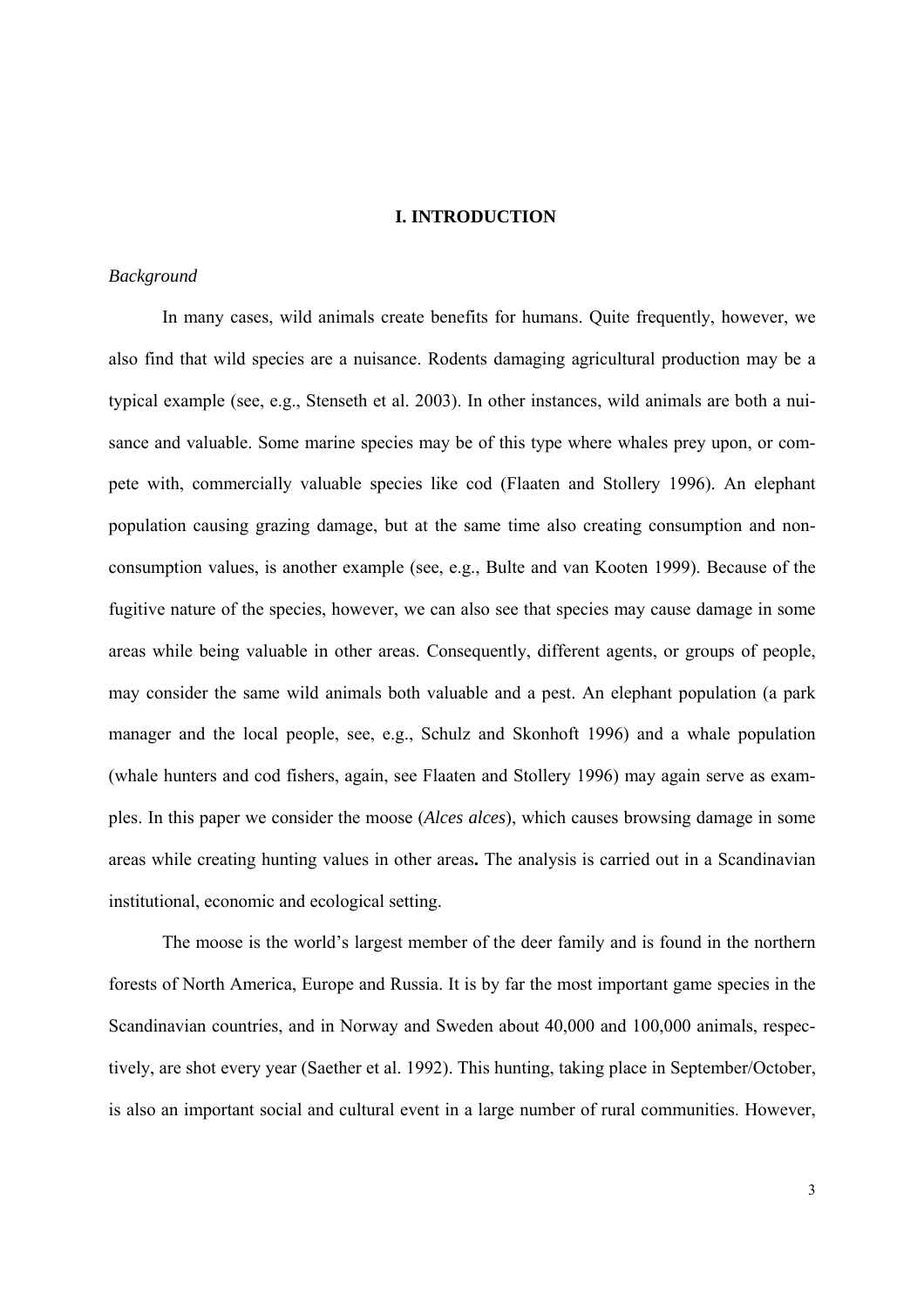the moose population also causes various costs. There is a high incidence of moose-vehicle collisions, and there is browsing damage during the winter when young pine trees are an important food source. This damage may be considerable (Storaas et al. 2001). Because of large spatial variations in densities during the winter season, the browsing damage is, however, quite unevenly distributed between different areas. Migration and concentration are two important factors explaining these differences, as some sub-populations tend to leave their summer ranges and graze in specific winter ranges due to snow and forage conditions (Ball et al. 2000). Hence, as hunting takes place in the fall before the yearly migration, there is often an asymmetry between areas where the benefit of harvesting is obtained and areas with heavy browsing damage; that is, for some landowners the moose creates value while for other landowners it is merely a pest (see, e.g., Saether et al. 1992 for more details).

#### *The Scope of the Analysis*

The scope of this paper is to analyze this problem within a model framework that links two strands of studies within the bio-economic literature—spatial dispersal studies, and pest and nuisance studies. Recently there has been quite a strong emphasis on bio-economic models with spatial distribution as a key element, in most instances formulated within the context of marine reserves (see, e.g., Conrad 1999; Sanchirico and Wilen 2001; Anderson 2002). These models have, among others, analyzed under what ecological and economic conditions, and to what extent, marine reserve creation may increase aggregate biomass and change the profitability of a fishery. A somewhat different type of study is Skonhoft et al. (2002), who analyzed the optimal management of a chamois population moving between a protected area and a surrounding hunting area. Yet another example is Huffaker et al. (1992) who analyze a beaver population in a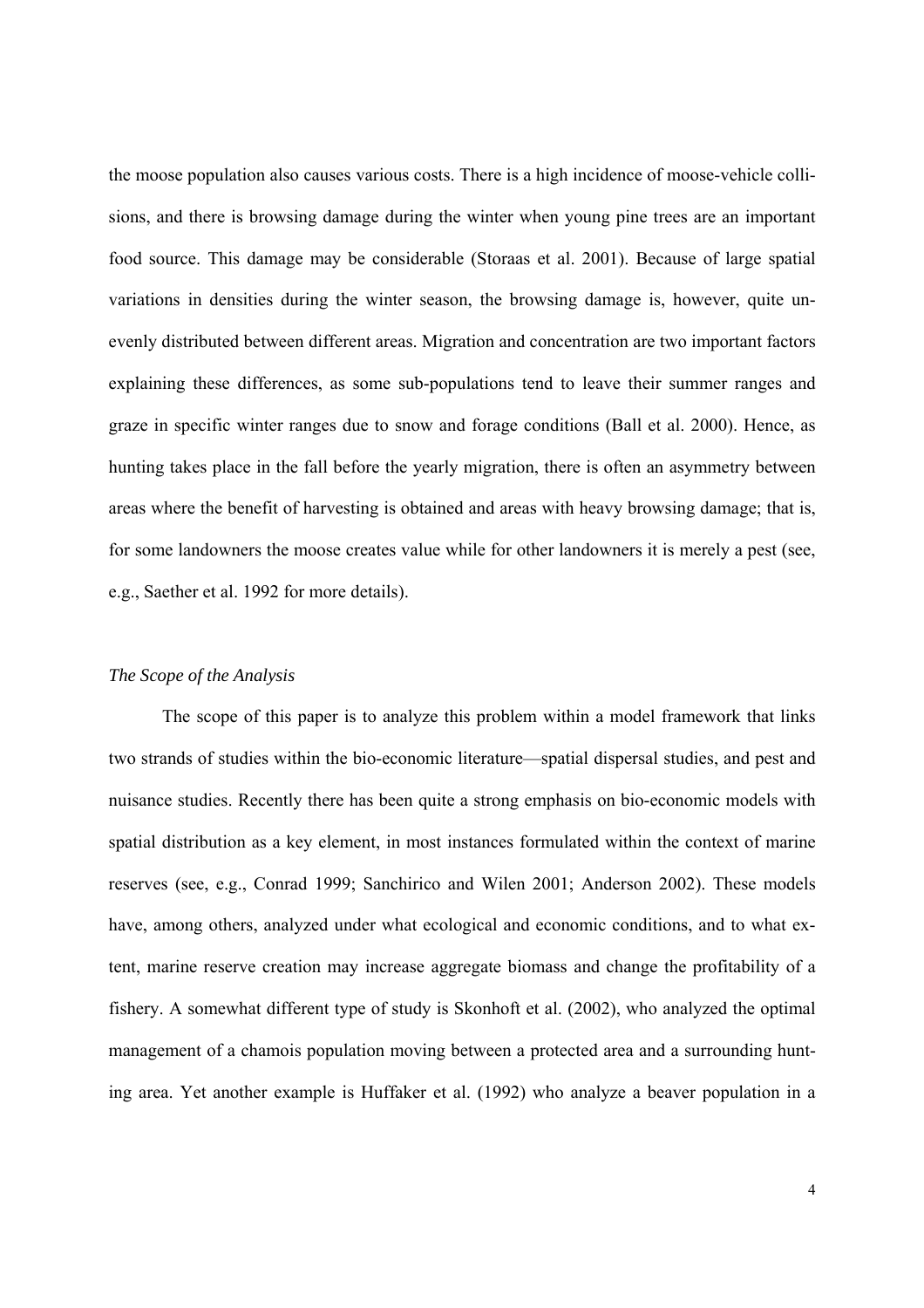two-patch system managed by two different landowners, where the beaver population represents no value but is a nuisance (damage on timber stands) and costly to hunt in one of the areas. Bath et al. (1996) presents another analysis of basically the same model. These last two papers also have some similarities with the more recent paper by Zivin et al. (2000), which studies the optimal management of the Californian feral pig that represents both value and a pest. In Zivin et al. however, there is no explicitly formulated spatial model.

The following analysis of moose as valuable and a pest utilizes a stylized bio-economic framework where we consider two areas of fixed size, two landowners and two sub-populations of moose. The fact that the moose is partly a migratory species is modeled by allowing a fraction of one of the sub-populations to migrate from one of the areas to the other during the winter season, and hence causing forestry damage here. The present analysis is most similar to that of Huffaker et al. (1992). However, the dispersal is not density dependent in our study (see below), and the moose is both valuable and a pest, not only a pest. Because of the dispersal and because the moose is valuable *and* a pest, there will be an economic interdependency between the subpopulations, the two areas and the two landowners. We analyze the externalities following this interdependency within a unified management scheme where the wildlife manager (the planner) aims to find harvesting quotas that maximize profit, harvesting income minus forestry damage, of the two areas taken together in biological equilibrium. This management goal is more or less in accordance with the actual management policy in Norway and in Scandinavia, but migration is not taken directly into account.<sup>1</sup> The wildlife manager therefore sets quotas for the areas based on an overall economic and ecological assessment, and the cost and benefits streams of the landowners, i.e., the property rights over the wildlife (see, e.g., Bromley 1991), are accordingly controlled by the wildlife manager.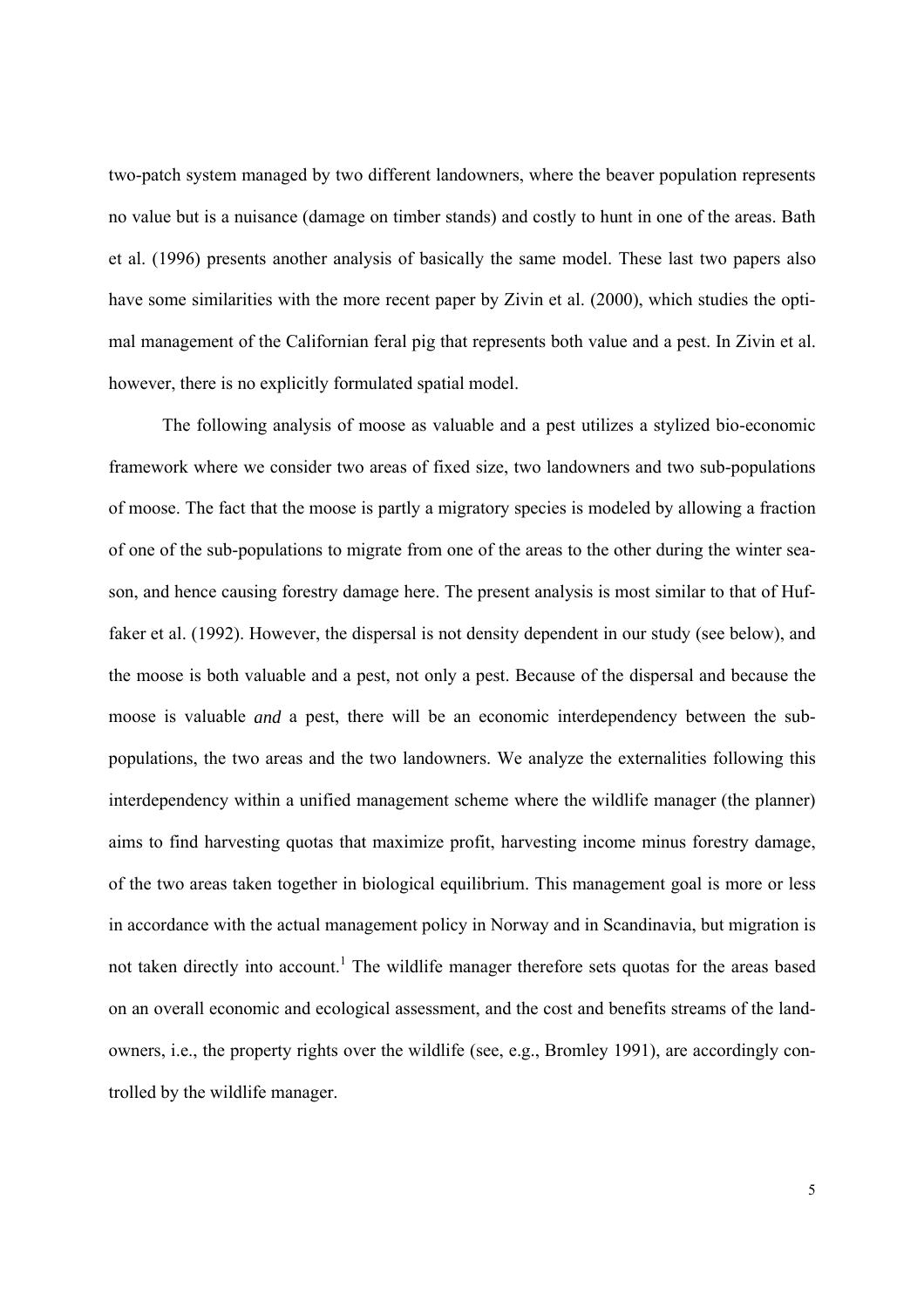Two different harvesting schemes, implying different cost and benefit streams between the areas and landowners, are considered. In Regime 1, analyzed in Section II, we first explore a situation when harvesting, following today's practice, only takes place in the fall. In Regime 2, analyzed in Section III, the wildlife manager changes this practice and extends the season to include winter harvesting as well. The moose is then potentially harvested both in the fall and in the winter, and we have sequential harvesting. Still under the assumption that the profit of the two areas is maximized within a unified management scheme, we study how this new practice may change harvesting and profitability. Section IV illustrates the two regimes numerically by a real life example from the so-called Swe-Nor moose region some 250 kilometers north of Oslo, Norway.

# **II. THE POPULATION EQUATIONS, THE COST AND BENEFIT FUNCTIONS AND REGIME 1 MANAGEMENT**

#### *General Functional Forms*

As noted, we consider two areas of fixed size, areas 1 and 2, with two different landowners, owners 1 and 2, and two sub-populations of moose, sub-populations 1 and 2. Saether et al. (1992) make a distinction between three migration patterns of *Alces alces*. We focus on the most common one, namely sub-populations with a distinct and more or less fixed yearly migration pattern between a summer range and a winter range. This pattern is modeled by letting a fixed fraction of one of the sub-populations migrate in a density-independent manner during the winter.<sup>2</sup> Because of the snow and forage conditions, it is assumed that the dispersal runs from area 1 to area 2.<sup>3</sup> These two areas are considered a closed system, and after winter, all the migratory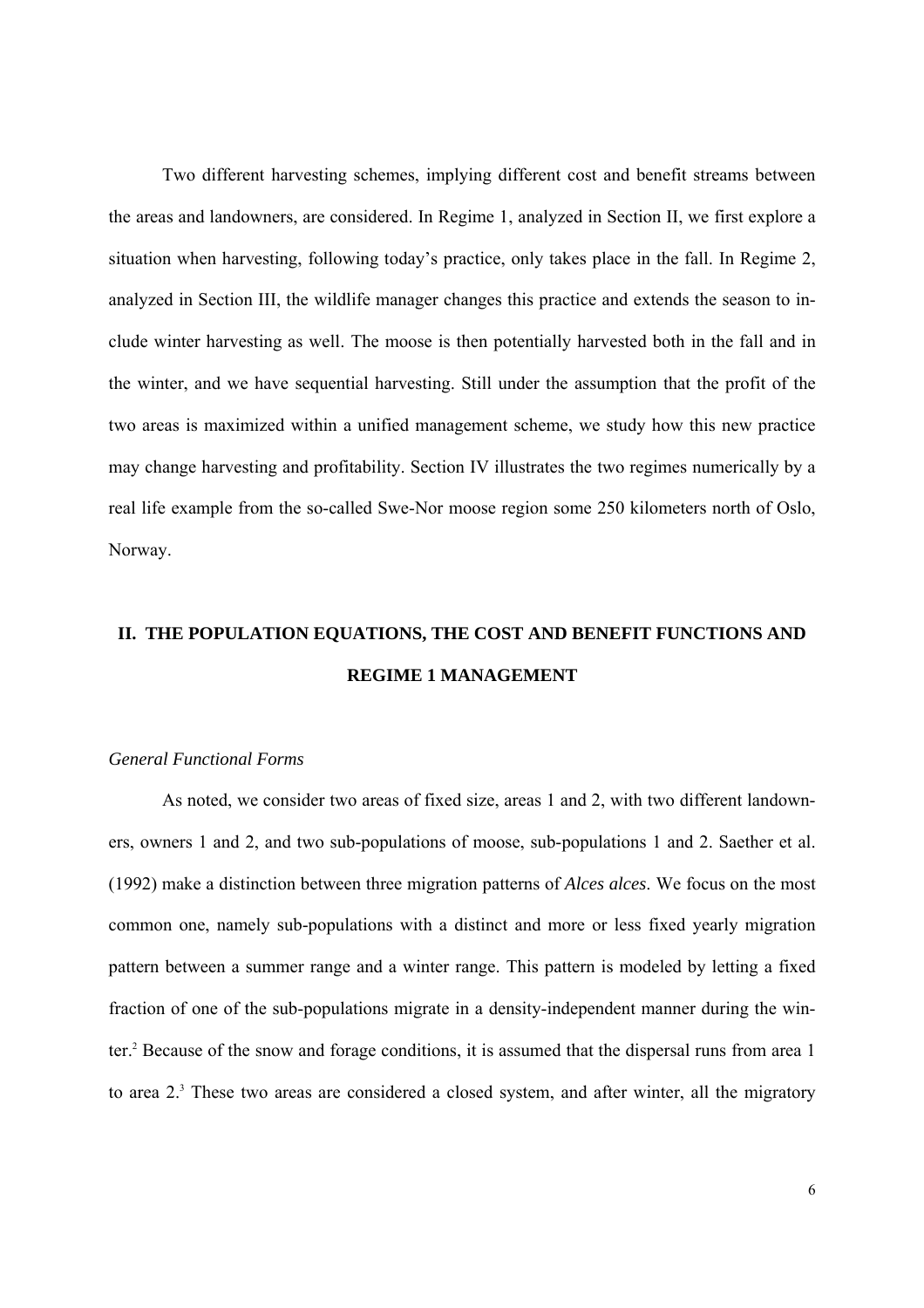moose return to their summer range. The regular hunting season is September/October, before the yearly migration. We thus have harvesting benefits that are directly related to the summer range of the two sub-populations, while the migrating fraction of sub-population 1 causes browsing damage in area 2 during the winter season but not vice versa since sub-population 2 is stationary throughout the year. Because hunting and browsing damage take place sequentially, but more importantly because sequential harvesting is also considered (Section III), the population model is formulated in a time-discrete manner and harvesting activity is represented by fractions, not by absolute number of animals.

Neglecting any stochastic variations in environment and biology, the equations

$$
X_{1,t+1} = (1 - h_{1,t}) \left[ X_{1,t} + F(X_{1,t}) \right] \tag{1}
$$

and

$$
X_{2,t+1} = (1 - h_{2,t}) \left[ X_{2,t} + G(X_{2,t}) \right] \tag{2}
$$

give the population dynamics where  $X_{i,t}$  ( $i = 1, 2$ ) is the size of sub-population *i* measured as biomass (or number of 'normalized' animals) year  $t$ ,  $0 \le h_{i,t} < 1$  is the fraction harvested the same year, and  $F(X_{1,t})$  and  $G(X_{2,t})$  are the density-dependent natural growth functions assumed to be of the logistic type (see below). In more detail,  $X_{1,t}$  is the size of the population after winter in area 1, which determines natural growth as calving happens in May/June (cf. Figure 1). Natural growth takes place before the hunting season in September/October (Saether et al. 1992),  $X_{1,t}$  +  $F(X_{1,t})$  is accordingly the biomass before hunting, which is reduced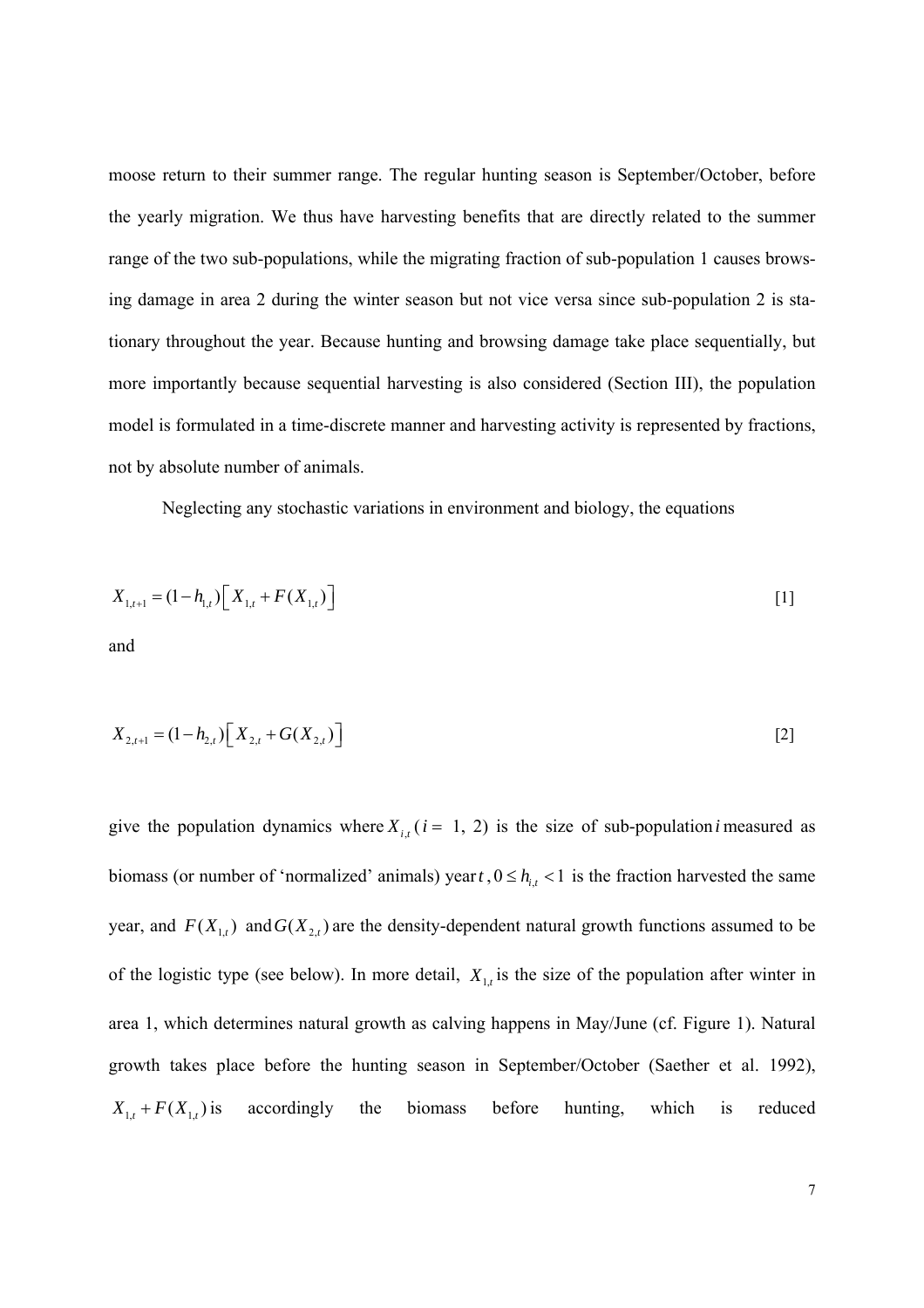to  $(1 - h_{1,t})[X_{1,t} + F(X_{1,t})]$  after hunting. The fraction of the population migrating from area 1 to area 2 after the hunting season, depending on snow and food conditions, in addition to the topography and size of the areas, is fixed as  $0 \le \alpha \le 1$ . The migratory population out of area 1 is therefore  $(1 - h_{1,t}) \alpha [X_{1,t} + F(X_{1,t})]$  so that the remaining stock browsing here during the winter becomes  $Z_{1,t} = (1 - h_{1,t})(1 - \alpha)[X_{1,t} + F(X_{1,t})]$  (again, see Figure 1). When neglecting natural mortality, which is very low (Saether et al.1992), and assuming that all animals return after the winter season,  $(1 - h_{1,t})[X_{1,t} + F(X_{1,t})]$  is therefore the size of the sub-population 1 the next year. For sub-population 2 we have the same annual cycle except that there is no dispersal.  $Z_{2,t} = (1 - h_{2,t})[X_{2,t} + G(X_{2,t})] + (1 - h_{1,t})\alpha[X_{1,t} + F(X_{1,t})]$  is, hence, the winter stock browsing in area 2 during the winter season (Figure 1). Notice that there is no biological interdependency between the two sub-populations because there is no density-dependent mortality during the winter and no winter harvesting (see below).

#### **Figure 1 about here**

 All the time we assume stable populations. In ecological equilibrium we have  $X_{i,t+1} = X_{i,t} = X_i$  and  $h_{i,t} = h_i$  (*i* = 1,2), and [1] and [2] write  $X_1 = (1 - h_1) [X_1 + F(X_1)]$  and  $X_2 = (1 - h_2) [X_2 + G(X_2)]$ , respectively. When replacing the harvesting fractions, the winter populations may then be written as  $Z_1 = (1 - h_1)(1 - \alpha)[(X_1 + F(X_1)] = (1 - \alpha)X_1$  and  $Z_2 = (1 - h_2)[X_2 + G(X_2)] + (1 - h_1)\alpha[X_1 + F(X_1)] = X_2 + \alpha X_1$ . As forest damage to pine trees occurs during winter, these winter stocks determine the browsing damage. The damage functions are given by  $D_i = D_i(Z_i)$  with  $D_i(0) = 0$ ,  $\partial D_i / \partial Z_i = D'_i > 0$  and  $D'_i \ge 0$  (*i* = 1, 2) (Storaas et al.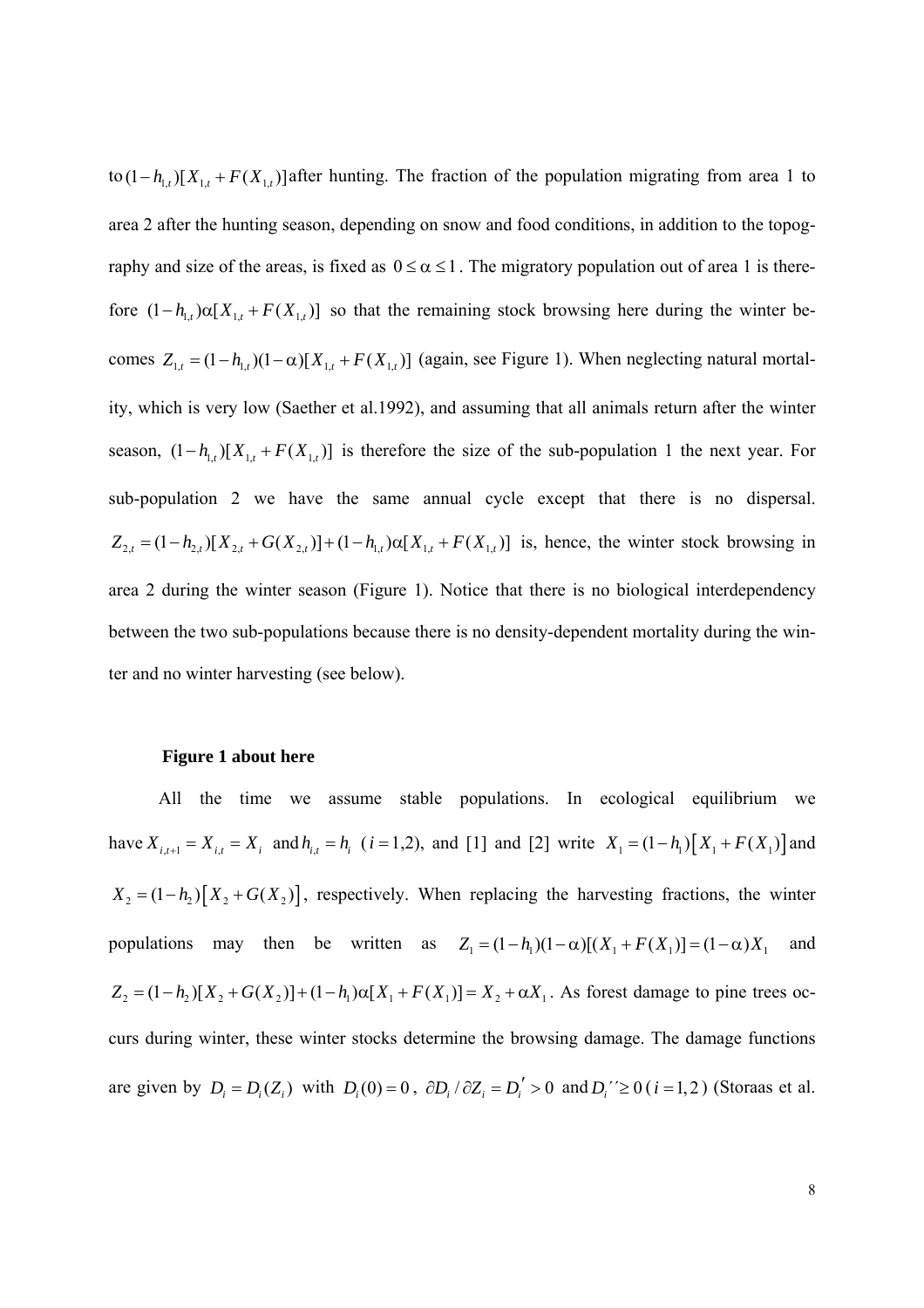2001). The damage may vary between areas due to different quality of the timber stands, or simply different productivity of the forests.<sup>4</sup> The equilibrium number of animals harvested is  $H_1 = h_1[X_1 + F(X_1)] = F(X_1)$  and  $H_2 = h_2[X_2 + G(X_2)] = G(X_2)$ , respectively. The unit hunting license price, identical in the two areas, is assumed to be independent of the amount harvested and the stock sizes.<sup>5</sup> Following the practice in Scandinavia, one license allows the buyer to kill one animal, which is paid only if the animal is killed. When further assuming that the cost of the landowners of organizing the hunting is constant per animal shot and hence stock independent, the ´net´ license price is fixed as *p*. The yearly net-benefit in the two areas in biological equilibrium read therefore  $\pi_1 = pF(X_1) - D_1((1 - \alpha)X_1)$  and  $\pi_2 = pG(X_2) - D_2(X_2 + \alpha X_1)$ .

 Because of the dispersal, but also because the moose is a pest and not only a value, there is an economic interdependency between the two sub-populations and the two areas. As mentioned, we analyze the harvest and browsing externalities following this interdependency within a unified management scheme, and the wildlife manager aims to find hunting quotas for the areas that maximize the total profit. Hence,  $\pi = (\pi_1 + \pi_2)$  is to be maximized. The first order conditions of this problem read:<sup>6</sup>

$$
F'\left(X_1^*\right) = \frac{1}{p}\left[\left(1-\alpha\right)D_1'\left(\left(1-\alpha\right)X_1^*\right) + \alpha D_2'\left(X_2^* + \alpha X_1^*\right)\right]
$$
\n[3]

and

$$
G'\left(X_2^*\right) = \frac{1}{p} D_2'\left(X_2^* + \alpha X_1^*\right) \tag{4}
$$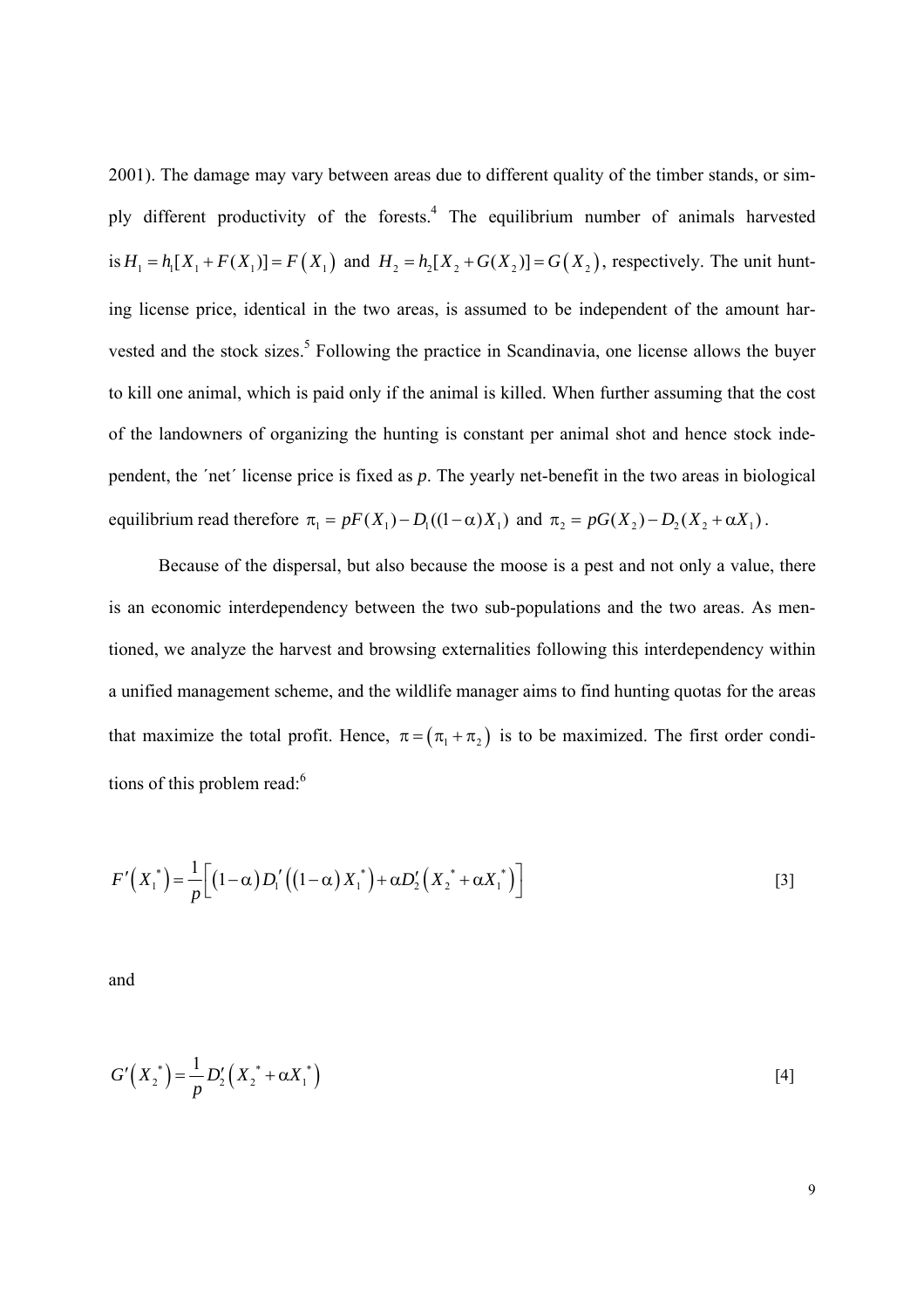and where superscript '\*' denotes the optimal stock sizes. The biomass harvested, or hunting quotas, may next be calculated as  $H_1^* = F(X_1^*)$  and  $H_2^* = G(X_2^*)$  while the harvesting fractions follow as  $h_1^* = F(X_1^*)/[X_1^* + F(X_1^*)]$  and  $h_2^* = G(X_2^*)/[X_2^* + G(X_2^*)]$ .

Condition [3] indicates that harvesting should take place up to the point where the marginal natural growth is equal to the marginal grazing damage, evaluated at the hunting license price, and where the damage in both areas is taken into account due to the dispersal. Multiplying by *p* it is also seen that this condition says that the stock should be kept at the point where the marginal harvesting value is exactly balanced by the marginal damage. Because the right hand side of condition [3] is positive, the population size  $X_1^*$  will always be below that of  $F'(X_1^*)=0$ , or  $X_1^* < X_1^{\text{msy}}$ . The interpretation of condition [4] is exactly the same, except that there is no spillover of browsing damage.  $X_2^* < X_2^{msy}$  will also hold.

By taking the total differential of the two first order conditions the comparative static results can be found. A positive shift in the harvesting price gives a higher sub-population 1, and hence  $X_1^*$  moves closer to  $X_1^{msy}$  while the sub-population 2 effect is ambiguous. The direct effect is that browsing damage, measured in terms of the harvesting price, decreases, and hence both sub-populations increase. But when sub-population 1 increases accompanied by more dispersal, the damage in area 2 shifts up, and thus the total effect here is unclear (but see next subsection). On the other hand, an upward shift in the marginal damage cost always means lower stock size. The dispersal coefficient has also generally ambiguous stock effects. A shift in  $\alpha$ works through the damage functions, and the direct effect on sub-population 1 is unclear, as the marginal damage in both areas has to be taken into account. Because of the ambiguous subpopulation 1 effect, the sub-population 2 effect is ambiguous as well. The number of moose har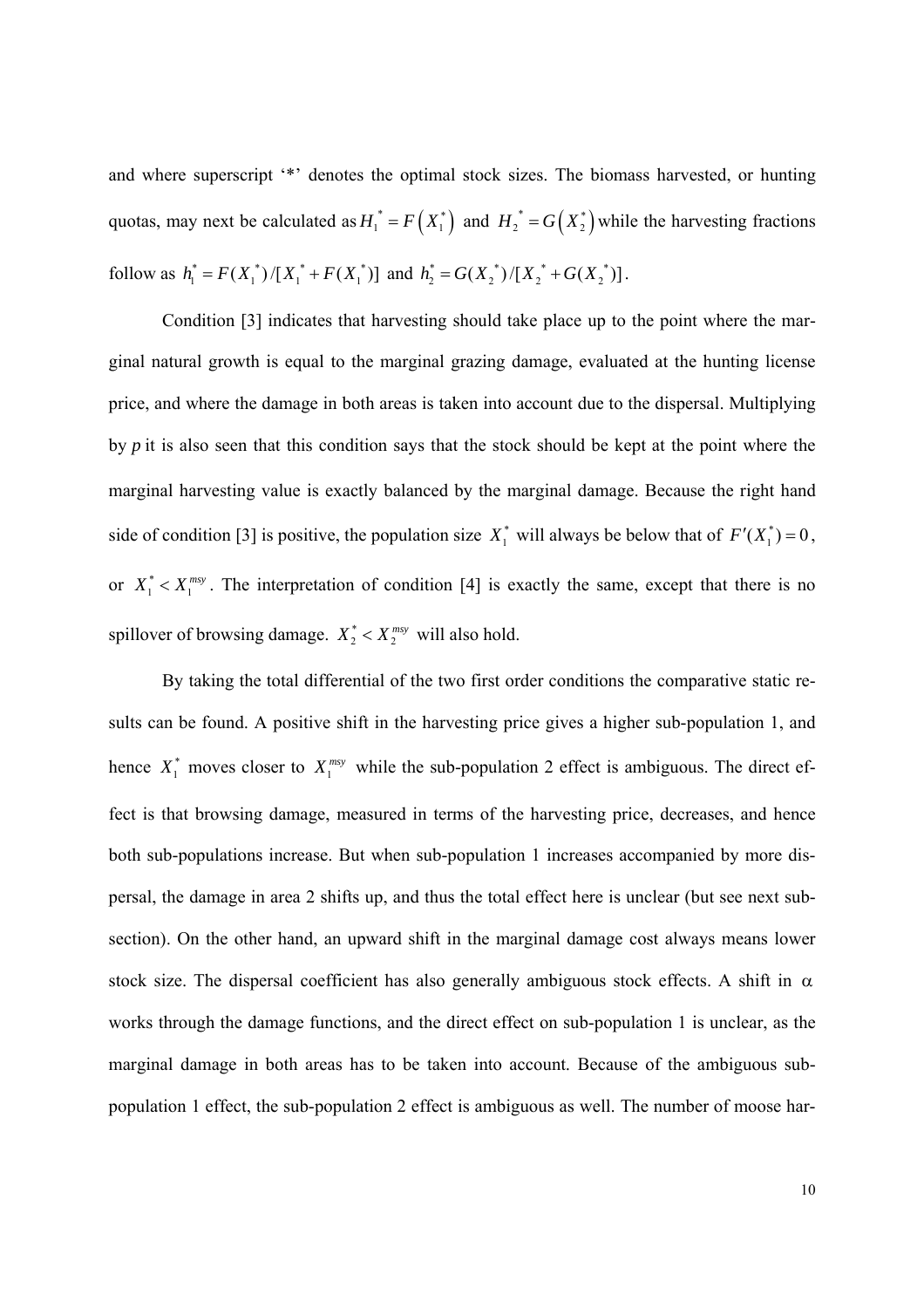vested  $H_i^*$  will change in the same direction as the stock because  $X_i^* < X_i^{\text{msy}}$ , while it can easily be demonstrated that harvesting rates  $h_i^*$  will change in the opposite direction.

These last comparative static results imply that today's management practice of neglecting dispersal (cf. the Introduction) has ambiguous stock as well as harvesting effects. On the other hand, the total profit will clearly be lower when harvesting rates and stock sizes are implemented *as if* there were no dispersal. The present management policy may also redistribute profit between areas, and thus influence the economic outcome of the landowners compared to a situation where dispersal is ignored. To see how this works, we specify the functional forms. Later, in Section 4, additional insight is demonstrated by running numerical examples.

#### *Specific Functional Forms*

We specify logistic natural growth functions,  $F(X_1) = rX_1(1 - X_1/K_1)$  and  $G(X_2) = rX_2(1 - X_2/K_2)$ , with  $r > 0$  as the maximum specific growth rate, assumed to be identical for both sub-populations, and  $K<sub>i</sub> > 0$  as carrying capacity. We use linear damage functions so that  $D_1(Z_1) = a_1 Z_1 = a_1 (1 - \alpha) X_1$ , with  $a_1 > 0$ , is for area 1 while  $D_2(Z_2) = a_2 Z_2 = a_2 (X_2 + \alpha X_1)$ , with  $a_2 > 0$ , is for area 2 (but see Appendix 2 for convex cost functions). Inserted into the first order conditions [3] and [4], we obtain  $F'(X_1^*) = [a_1(1-\alpha) + a_2\alpha]/p$  and  $G'(X_2^*) = a_2/p$ . When solving for stock size, the results are

$$
X_1^* = \frac{K_1}{2r} \left[ r - \frac{a_1(1-\alpha) + a_2\alpha}{p} \right]
$$
 [5]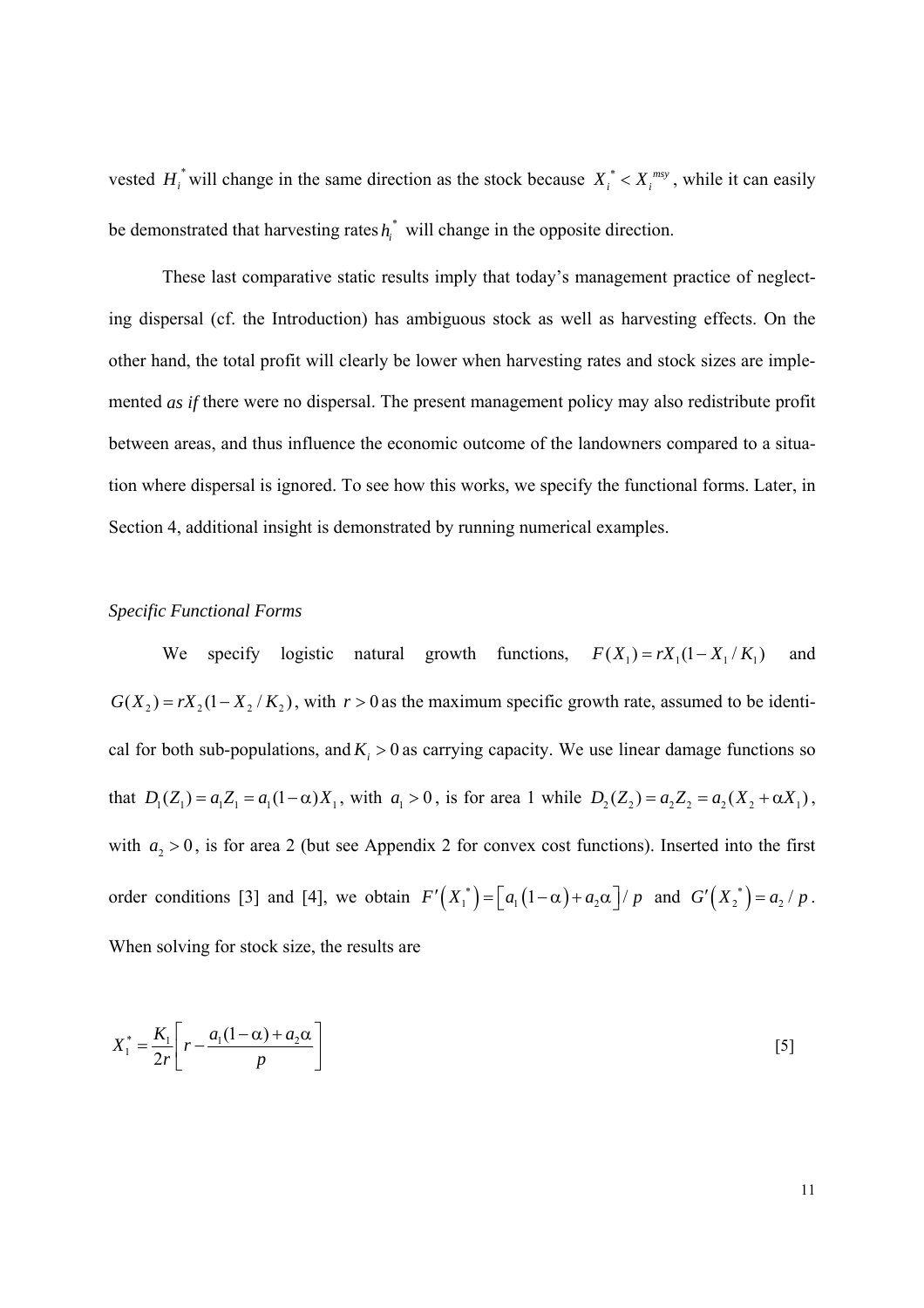and

$$
X_2^* = \frac{K_2}{2r} \left[ r - \frac{a_2}{p} \right],\tag{6}
$$

respectively.

These first order conditions represent two independent equations, and hence, when the damage functions are linear, each sub-population may be managed separately in the present meaning of efficiency. On the other hand, when deciding stock size in area 1, the dispersal coefficient plays a role because it determines the marginal damage by stock 1 when the marginal damage in each area differs. Accordingly, if the marginal damages are equal, the dispersal rate vanishes from equation [5]. Notice also that the dispersal parameter does not affect the stock decision in area 2. This result hinges again on the constant marginal damage assumption (again see Appendix 2). When combining [5] and [6] it is seen that optimal stock density in area 1 will be above that of area 2 if the marginal grazing damage is lower there; that is,  $X_1^* / K_1 > X_2^* / K_2$  if  $a_2 > a_1$  for all  $0 \le \alpha < 1$ . This is quite an intuitively appealing result as the harvesting price is the same in the two areas. With the same cost assumption, we also find  $H_1^* / K_1 > H_2^* / K_2$ .

Under these specific functional forms, a higher hunting license price means more animals in both areas. More productive ecological conditions, i.e., higher carrying capacities and a higher maximum species growth rate, work in the same direction. As noted,  $\alpha$  has no sub-population 2 effect, but the sub-population 1 effect is still ambiguous as we have  $\partial X_1^* / \partial \alpha < 0$  if  $a_2 > a_1$  since more migration then increases the overall damage. The profitability effects are generally unclear.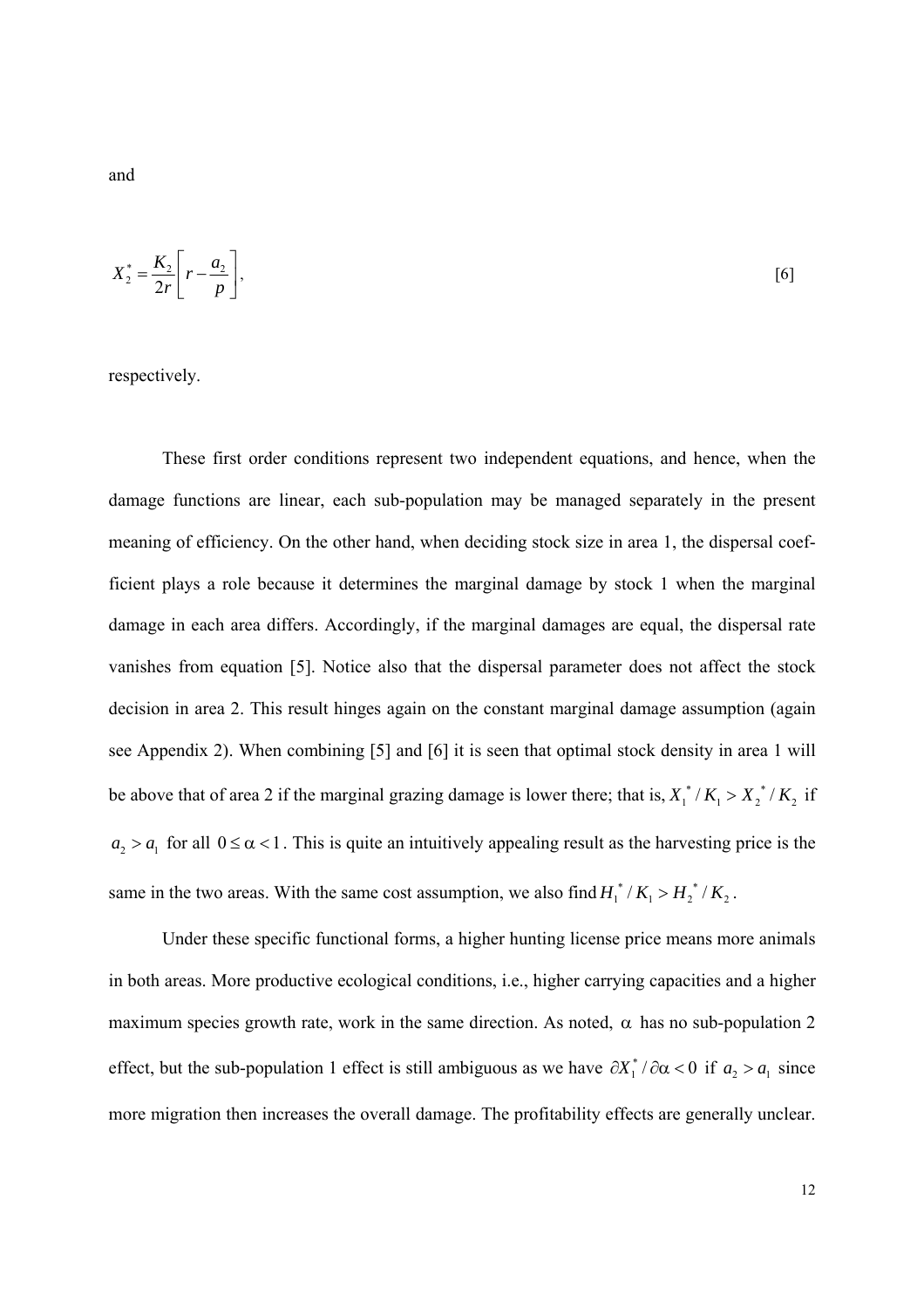Differentiation of  $\pi_1^* = pF(X_1^*) - a_1(1-\alpha)X_1^*$ , and using the first order condition yields  $\partial \pi_1^* / \partial \alpha = (pF' - a_1(1-\alpha))(\partial X_1^* / \partial \alpha) + a_1 X_1^* = a_2 \alpha (\partial X_1^* / \partial \alpha) + a_1 X_1^*$ . The area 2 profit  $\pi_2^* = pG(X_2^*) - a_2(X_2^* + \alpha X_1^*)$  is also affected, and the crucial point is what happens to  $X_1^*$  and, hence, the number of migratory species, since  $\partial \pi_2^* / \partial \alpha = -a_2(X_1^* + \alpha(\partial X_1^* / \partial \alpha))$ . Adding these, the effect on total profit is simply  $\partial \pi^* / \partial \alpha = (a_1 - a_2)X_1^*$ . In line with intuition, more dispersal, therefore, means lower total profit suggested that  $a_2 > a_1$ . Hence, under this cost assumption, total cost increases with more dispersal and dominates any possible upward shift in harvesting income.

Given these functional forms, today's practice of neglecting dispersal also has some clear profitability implications most conveniently demonstrated for area 2, as  $\pi_2^* = pG(X_2^*) - a_2(X_2^* + \alpha X_1^*)$  is only influenced by  $a_2 \alpha X_1^*$  since  $X_2^*$  is not affected by  $\alpha$  (cf. equations [5] and [6]). The area 2 profit change may then simply be written as  $a_2\alpha[(X_1^0 - X_1^*)]$ where  $X_1^0$  is the optimal chosen stock size *if* there had been no dispersal while  $X_1^*$  is the optimal stock size subject to the *actual* dispersal rate. From equation [5] we observed that  $X_1^*$  decreases with  $\alpha$  suggesting that  $a_1 < a_2$ . Under this browsing cost difference assumption,  $X_1^0$  dominates  $X_1^*$  for all  $0 < \alpha \leq 1$  and the above expression therefore represents a loss of profitability. Additional insight will be demonstrated when presenting the numerical examples in Section IV.

#### **III. REGIME 2 MANAGEMENT WITH SEQUENTIAL HARVESTING**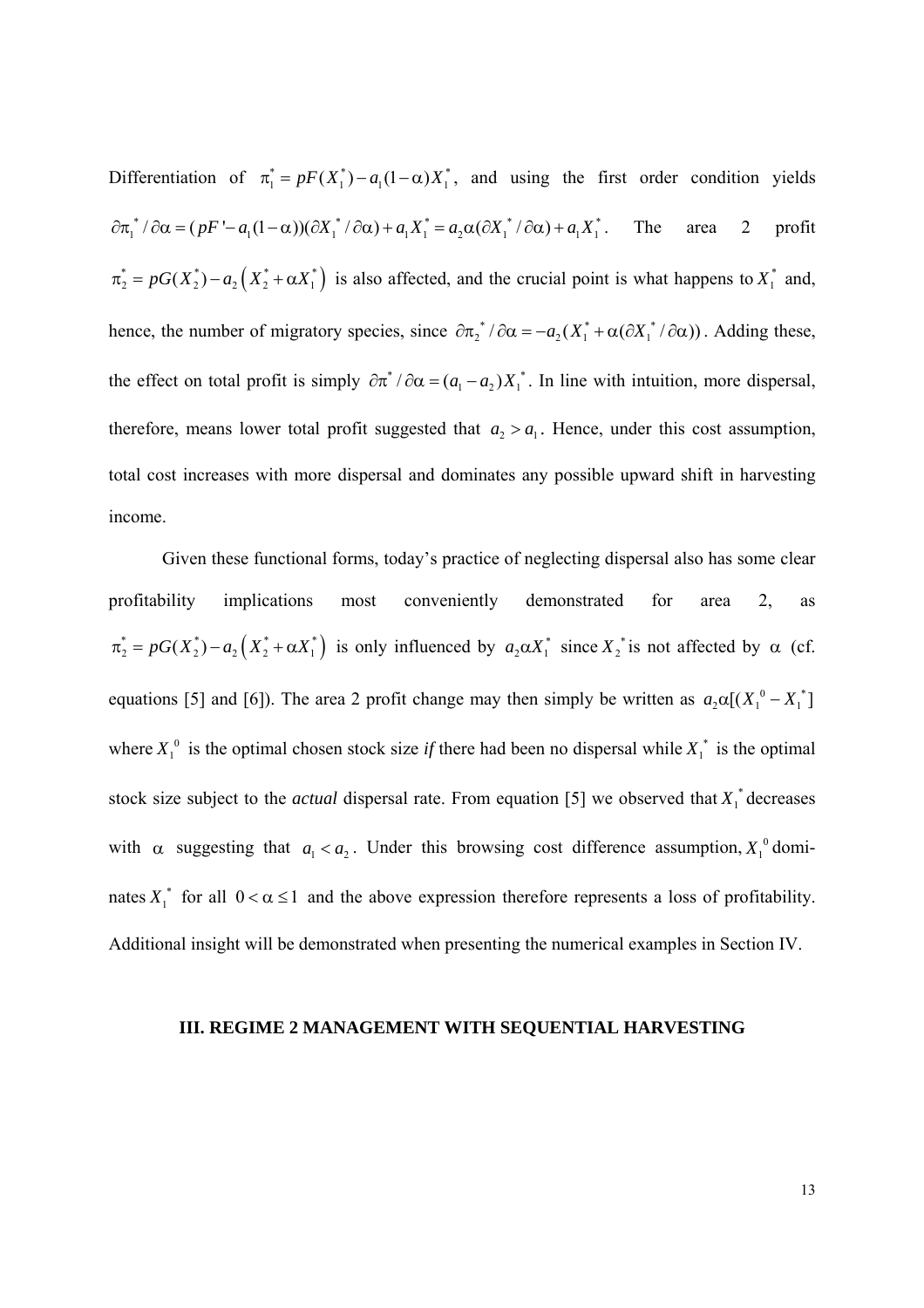We have modeled the harvesting benefit and damage cost specific to the area and not the landowner. However, if the hunting quotas, in number of animals (or biomass), are distributed to landowner 1 and 2, respectively, and landowner 1 bears the damage cost taking place in area 1 while landowner 2 bears the cost in area 2, the area-specific profit coincides with landowner profit. As already indicated, such a property rights scheme is more or less in line with the present management practice in Norway, even if it may cause substantial asymmetries between the cost and benefit between landowners. Irrespective of such asymmetries, however, the general rule is that the quotas set by the wildlife manager are respected, and it is close to no cheating or illegal harvesting.<sup>7</sup> The important reason for this is the strong social control of Scandinavian moose hunting which, as already mentioned, is a crucial social event taking place in a large number of rural communities (see, e.g., Saether et al. 1992). However, due to asymmetries, various compensation schemes may be established. Following the logic of our model, landowner 1 can pay for some (or all) of the grazing damage caused by sub-population 1 on landowner 2's property. Granting area 1 hunting licenses to landowner 2 may be another type of compensation scheme, and this is what actually takes place within the Swe-Nor moose region (cf. Section IV below).

Instead of analyzing such compensation schemes, we will assume that the wildlife manager changes the present practice of hunting only in the fall and extends the harvesting season to include winter harvesting as well. The moose is then potentially harvested both in the fall and in the winter, and we will explore, still under the assumption of unified management, whether this (institutional) change may induce more correspondence between landowners' costs and benefits while still assuming that area-specific profits coincide with landowner profits. Moreover, we want to study under what conditions total profitability may, in fact, increase. Winter harvesting is taking place in Sweden, but is not yet an option in Norway (Olaussen 2000).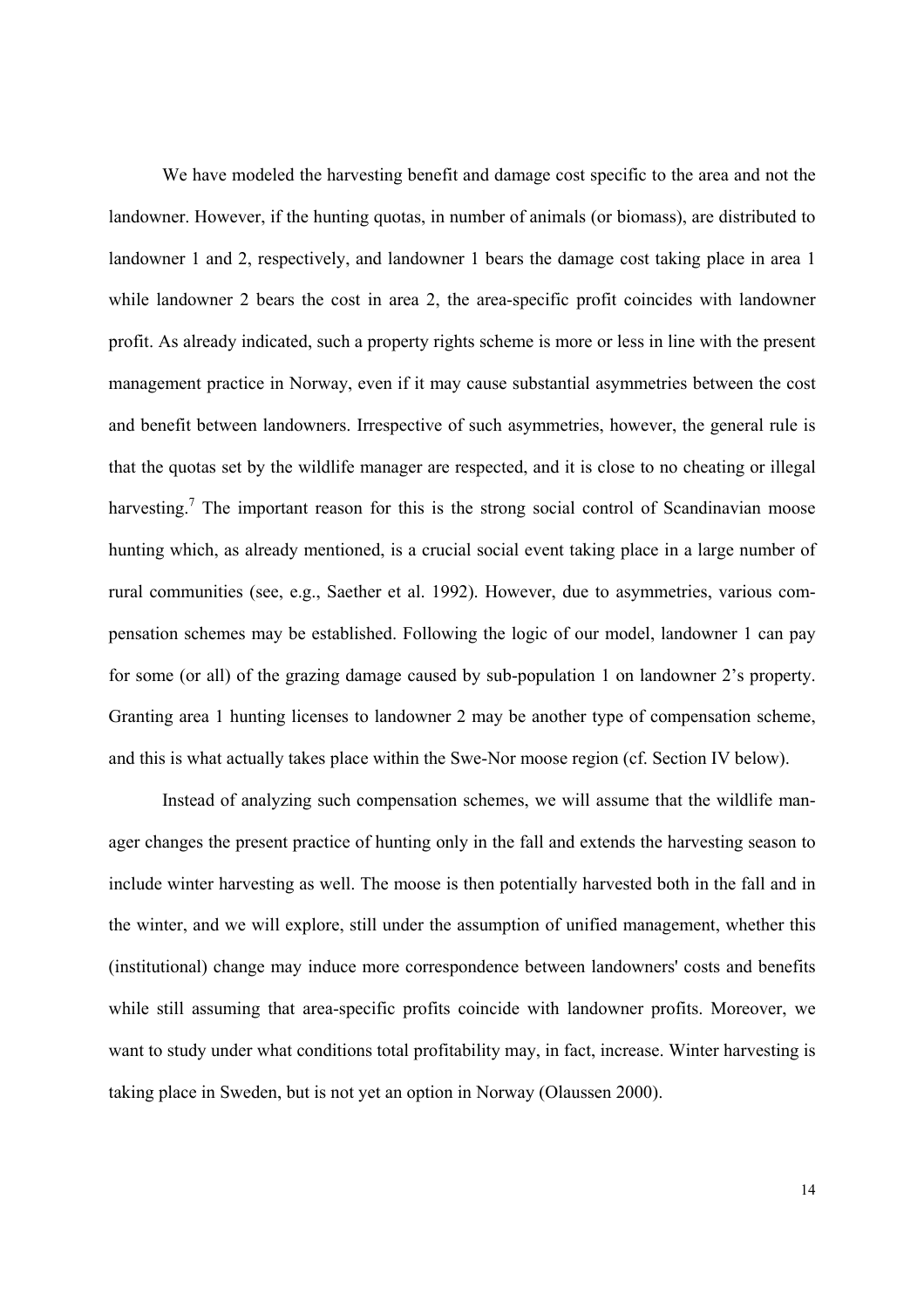When introducing winter harvesting we have so-called sequential harvesting.<sup>8</sup> Because the dispersal runs from area 1 to area 2, only area 2 winter harvesting is considered. Moreover, quite intuitively, if sequential harvesting should be of any economic interest, it must take place before the moose cause any substantial damage in the winter grazing area, i.e., in December/January. Since the moose then typically stay within a very limited part of the winter habitat, an effective winter off take is possible. Two harvesting options in area 2 are present. One possibility is that all the harvest takes place in the winter, meaning that only the migratory moose from area 1 are sequentially harvested. Another possibility is to hunt in area 2 in the fall as well so that both the remaining fraction of sub-population 2 and the migratory population 1 are exposed to sequential hunting. Both these possibilities are considered.

If  $y_t$  represents the fraction harvested in area 2 during the winter, both of the migratory and stationary animals as it is not possible to select between them, the population dynamics [1] and [2] (cf. also Figure 1) change to

$$
X_{1,t+1} = (1 - h_{1,t})[(1 - \alpha) + (1 - y_t)\alpha][X_{1,t} + F(X_{1,t})]
$$
\n<sup>(7)</sup>

and

$$
X_{2,t+1} = (1 - y_t)(1 - h_{2,t})[X_{2,t} + G(X_{2,t})].
$$
\n<sup>[8]</sup>

.

Equation [7] indicates that the sub-population 1 harvest in area 2 during the winter is  $y_t (1 - h_{t,t}) \alpha [X_{t,t} + F(X_{t,t})]$  so that the number of animals returning back to the summer range after the winter is  $(1 - y_t)(1 - h_{1,t})\alpha[X_{1,t} + F(X_{1,t})]$ . Equation [8] implies that the winter harvest of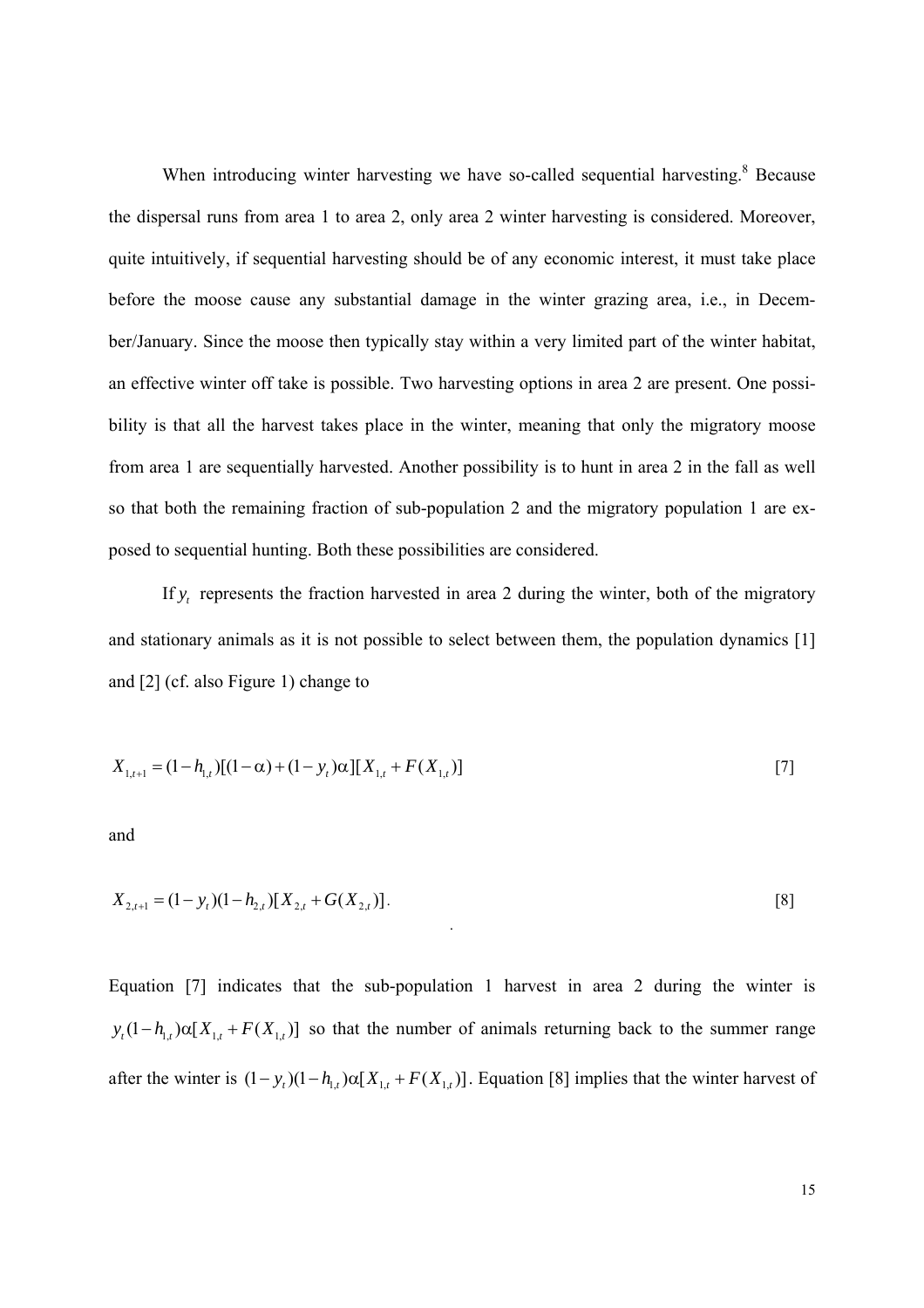sub-population 2 is  $y_t(1 - h_{2,t})[X_{2,t} + G(X_{2,t})]$ . The winter stock in area 1 is the same as in the case without winter harvesting,  $Z_{1,t} = (1 - h_{1,t})(1 - \alpha)[X_{1,t} + F(X_{1,t})]$ , while winter stock causing browsing damage in area 2 now becomes  $Z_{2,t} = (1 - y_t) \{ (1 - h_{2,t}) [X_{2,t} + G(X_{2,t})] + (1 - h_{1,t}) \alpha [X_{1,t} + F(X_{1,t})] \}$  when winter harvesting takes place *before* the damage. In contrast to the previous model, the migration coefficient  $\alpha$  now influences the ecology, but only sub-population1, and this happens indirectly through harvesting.

In ecological equilibrium, equations [7] and [8] read  $X_1 = (1 - h_1)(1 - y\alpha)[X_1 + F(X_1)]$ and  $X_2 = (1 - y)(1 - h_2)[X_2 + G(X_2)]$ , respectively. Because the harvesting rate  $h_1$  will always be positive, while  $h_2$  may be positive or zero (see below), the most convenient way to study the solution of this model seems to be to substitute  $h_1$  away from the profit functions by using the sub-population 1 equilibrium condition and introduce the sub-population 2 equilibrium condition as a constraint. When still assuming linear damage functions, the area 1 equilibrium profit function may be written as  $\pi_1 = \frac{p[(1 - y\alpha)F(X_1) - y\alpha X_1]}{(1 - y\alpha)} - \frac{a_1(1 - \alpha)X_1}{(1 - y\alpha)}$  $1 - y\alpha$   $(1 - y\alpha)$  $\pi_1 = \frac{p[(1 - y\alpha)F(X_1) - y\alpha X_1]}{(1 - y\alpha)} - \frac{a_1(1 - \alpha)X_1}{(1 - y\alpha)}$  when  $h_1$  is replaced (see Appendix 1 for details). The first term on the RHS gives harvesting profit while the second term yields browsing damage. When  $q > 0$  is the winter harvesting license price, assumed to be fixed and independent of the stock size and also a 'net' price of the landowners, area 2 profit may in the same manner be written as  $\pi_2 =$  $ph_2[X_2+G(X_2)]+qy\{(1-h_2)[X_2+G(X_2)]+\frac{\alpha X_1}{(1-y\alpha)}\}-a_2(1-y)\{(1-h_2)[X_2+G(X_2)]+\frac{\alpha X_1}{(1-y\alpha)}\}$  $y\alpha$ <sup>2</sup>  $(1-y)$  $+ G(X_2)] + qy\{(1-h_2)[X_2+G(X_2)]+\frac{\alpha X_1}{(1-y\alpha)}\}-a_2(1-y)\{(1-h_2)[X_2+G(X_2)]+\frac{\alpha X_1}{(1-y\alpha)}\}$ where the first RHS term gives the harvesting profit in the fall, the second term is the winter harvesting profit while the last term yields the damage cost.

16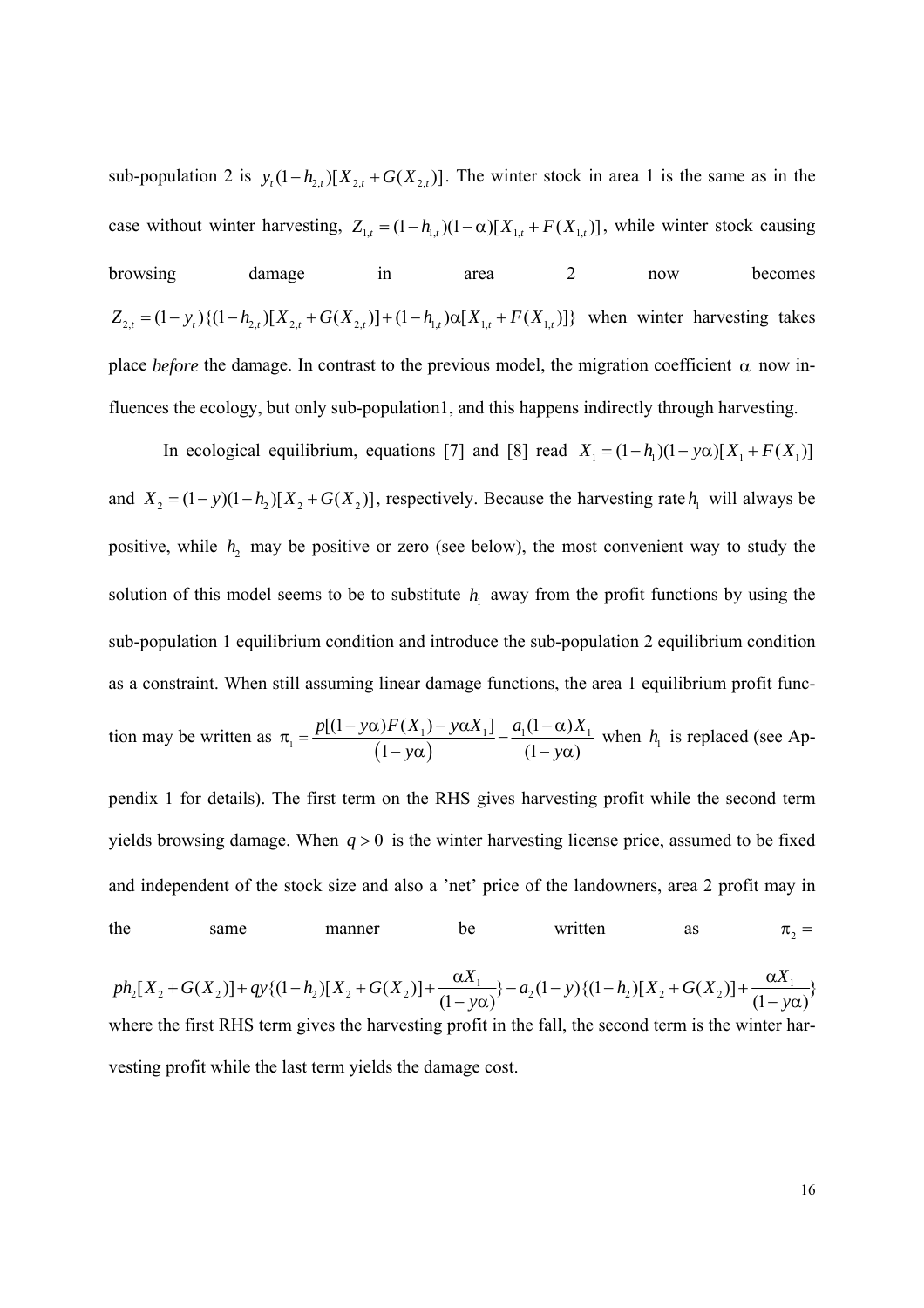The hunting license price is presumably lower in the winter than in the fall because of, *inter alia*, a thinner market for hunting licenses<sup>9</sup>. Accordingly,  $p \geq q$  is assumed to hold in the following. The economic objective is still to maximize total profit  $\pi = (\pi_1 + \pi_2)$ . The Lagrangian of this maximization problem can be written as  $L = (\pi_1 + \pi_2) + \lambda \{ (1 - y)(1 - h_2) [X_2 + G(X_2)] - X_2 \}$  when the sub-population 2 equilibrium condition is introduced as a constraint so that  $\lambda$  may be interpreted as the sub-population 2 shadow price. Because both sub-populations create both positive and negative value and the license prices are stock-independent, harvest will take place in both areas, i.e.,  $h_1^* > 0$  and  $(h_2^* + y^*) > 0$ . Generally there are three possibilities in area 2; a)  $h_2^* > 0$ ,  $y^* > 0$ , b)  $h_2^* = 0$ ,  $y^* > 0$  and c)  $h_2^* > 0$ ,  $y^* = 0$ . We study these cases in turn and we start with case a).

*Case a)*

Appendix 1 demonstrates that case a) with  $h_2^* > 0$ ,  $y^* > 0$  occurs when

$$
X_1^* = \frac{K_1}{2r} \left[ r - \frac{a_1(1-\alpha) + a_2(1-y^*)\alpha + (p-q)y^*\alpha}{p(1-y^*\alpha)} \right],
$$
 [9]

$$
X_{2}^{*} = \frac{K_{2}}{2r} \left[ r - \frac{(p-q)y^{*} + a_{2}(1-y^{*})}{p(1-y^{*})} \right]
$$
 [10]

and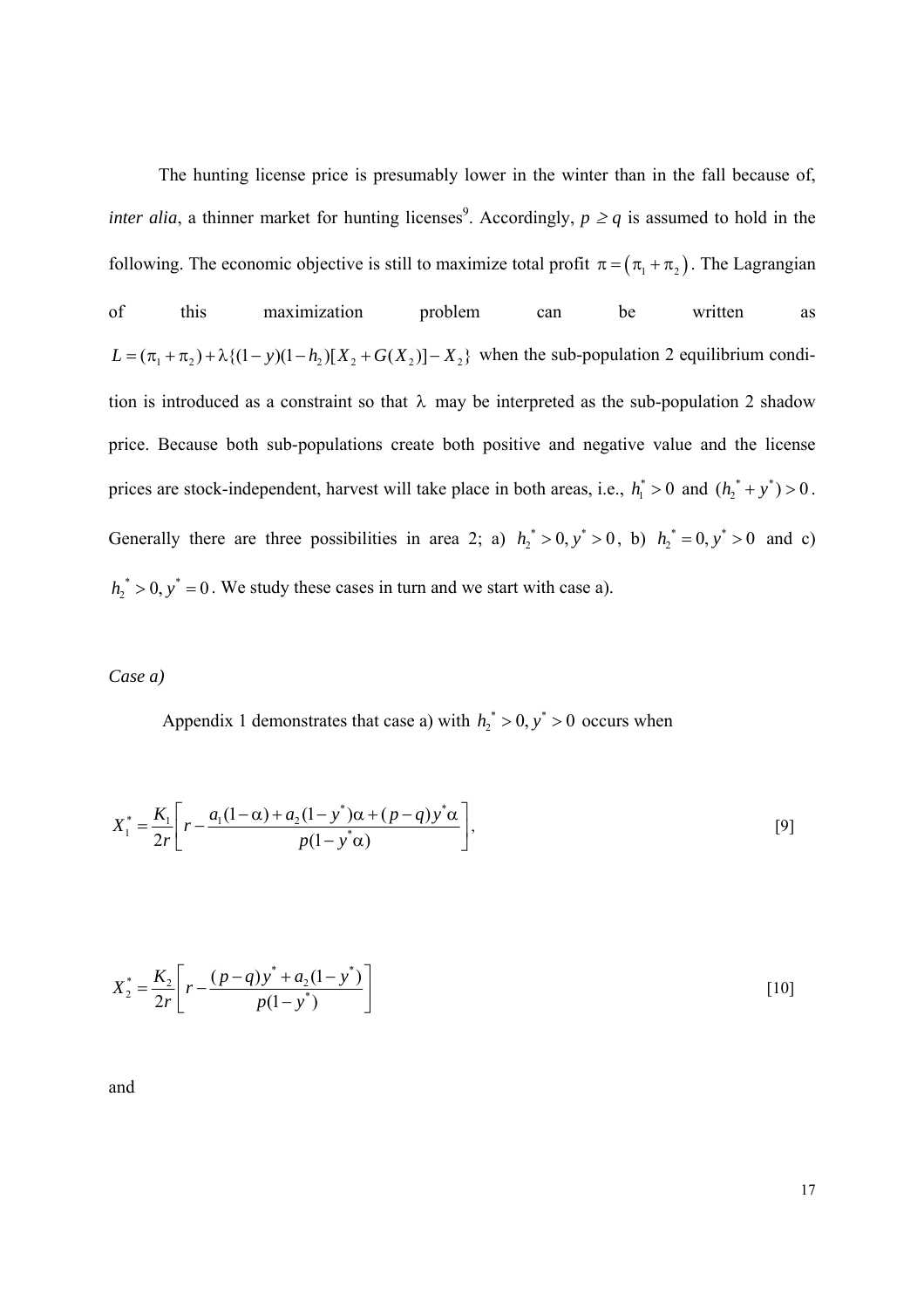$$
(p-q) = \frac{(a_2 - a_1)(1 - \alpha)}{1 + \frac{(1 - y^*)^2 X_2^*}{(1 - y^*)^2 \alpha X_1^*}}
$$
 [11]

hold. These three equations jointly determine  $X_1^*$ ,  $X_2^*$  and  $y^*$ , while  $h_1^*$  and  $h_2^*$  follow from the ecological equilibrium conditions. The harvesting quotas, in number of animals (or biomass), can then be found. Under the present assumption of  $p \ge q$ , equation [11] is fulfilled under two main conditions; either when  $p = q$  is accompanied by  $a_1 = a_2$  or  $\alpha = 1$ , or when  $p > q$  holds together with  $a_2 > a_1$  and  $0 < \alpha < 1$ . We discuss these two sub-cases, a.i) and a.ii), respectively, in turn.

In sub-case a.i) with equal harvesting prices  $p = q$  and equal marginal damage in the two areas  $a_1=a_2=a$ , we have one degree of freedom in the system as equation [11] vanishes and gives no information.<sup>10</sup> At the same time, conditions [9] and [10] reduce to  $X_1^* = (K_1/2r)(r - a/p)$ and  $X_2^* = (K_2 / 2r)(r - a/p)$ , respectively. Consequently, as in the linear model without winter harvesting, equilibrium stock sizes are determined independently of each other. In equilibrium, the sub-population 2 equation [8] may be written  $as(1-y^*)(1-h_2^*) = X_2^*/[X_2^*+G(X_2^*)]$ . Since  $X_2^*$  is determined from the above reduced version of condition [10] alone, this means that all combinations of  $h_2^*$  and  $y^*$  being in accordance with the population equilibrium condition, represent efficient harvesting rates. The area 2 harvesting rates are therefore *not* uniquely determined due to the fact that there is one degree of freedom in the system. The economic reason for this result is that when there are no price or cost differences, overall profitability is not affected when the moose is harvested in area 2. For a given  $y^*$  in accordance with the sub-population 2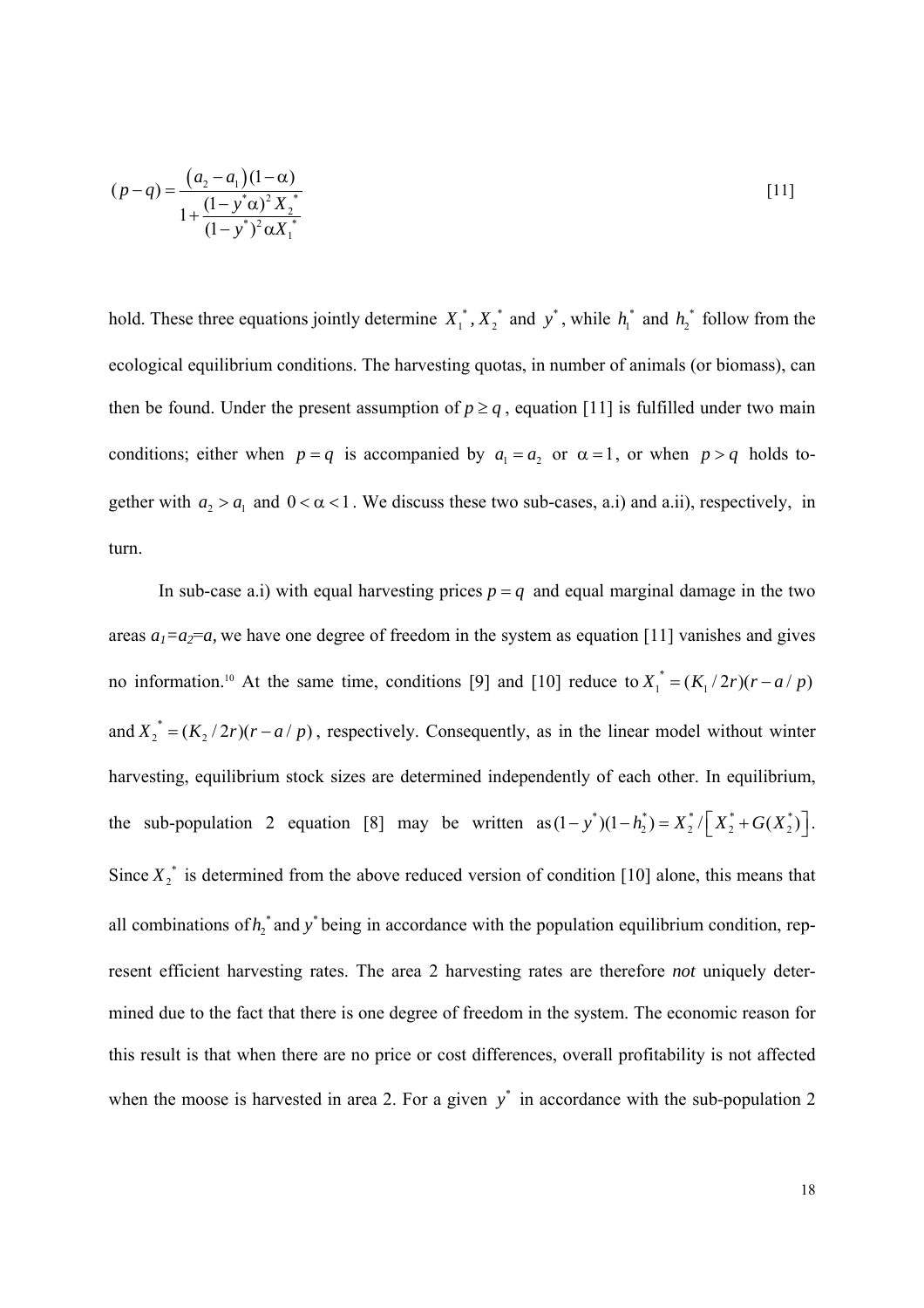equilibrium condition and with  $X_1^*$  fixed by the first order condition [9], the area 1 harvesting rate follows next from the sub-population 1 equilibrium condition as  $h_1^* = 1 - X_1^* / (1 - y^* \alpha) [X_1^* + F(X_1^*)]$ . A numerical illustration is given below.

Sub-case a.ii), when  $y^* > 0$  and  $h_2^* > 0$ , follows when  $p > q$  holds together with  $a_2 > a_1$  and  $0 < \alpha < 1$ . In this case, equation [11] does not vanish, and the first order condition [9], [10] and [11] simultaneously determine  $X_1^*$ ,  $X_2^*$  and  $y^*$ . This sub-case can be considered somewhat more general than a.i), as a strictly lower winter harvesting license price seems more realistic (cf. note 9). Higher profit when the winter harvesting price is lower seems counterintuitive. The reason is, however, quite simple as winter harvesting means that it is possible to separate the harvest of the migratory and the stationary fraction of sub-population 1, and thus hunt the fraction of the migratory sub-population causing most severe browsing damage more efficiently.<sup>11</sup> As above, it can be shown that the dispersal coefficient has no effect on the sub-population 2 stock. On the other hand, just as in the model without winter harvesting, we find  $\partial X_1^* / \partial \alpha < 0$ , as more migration means increased grazing damage, and hence it is economically beneficial to reduce the number of migratory animals.

### *Case b) and c)*

We then have case b) with  $h_2^* = 0$  and  $y^* > 0$  so it is profitable to only harvest sequentially the migratory species from area 1. In Appendix 1, it is shown that the economic and ecological conditions for this result is that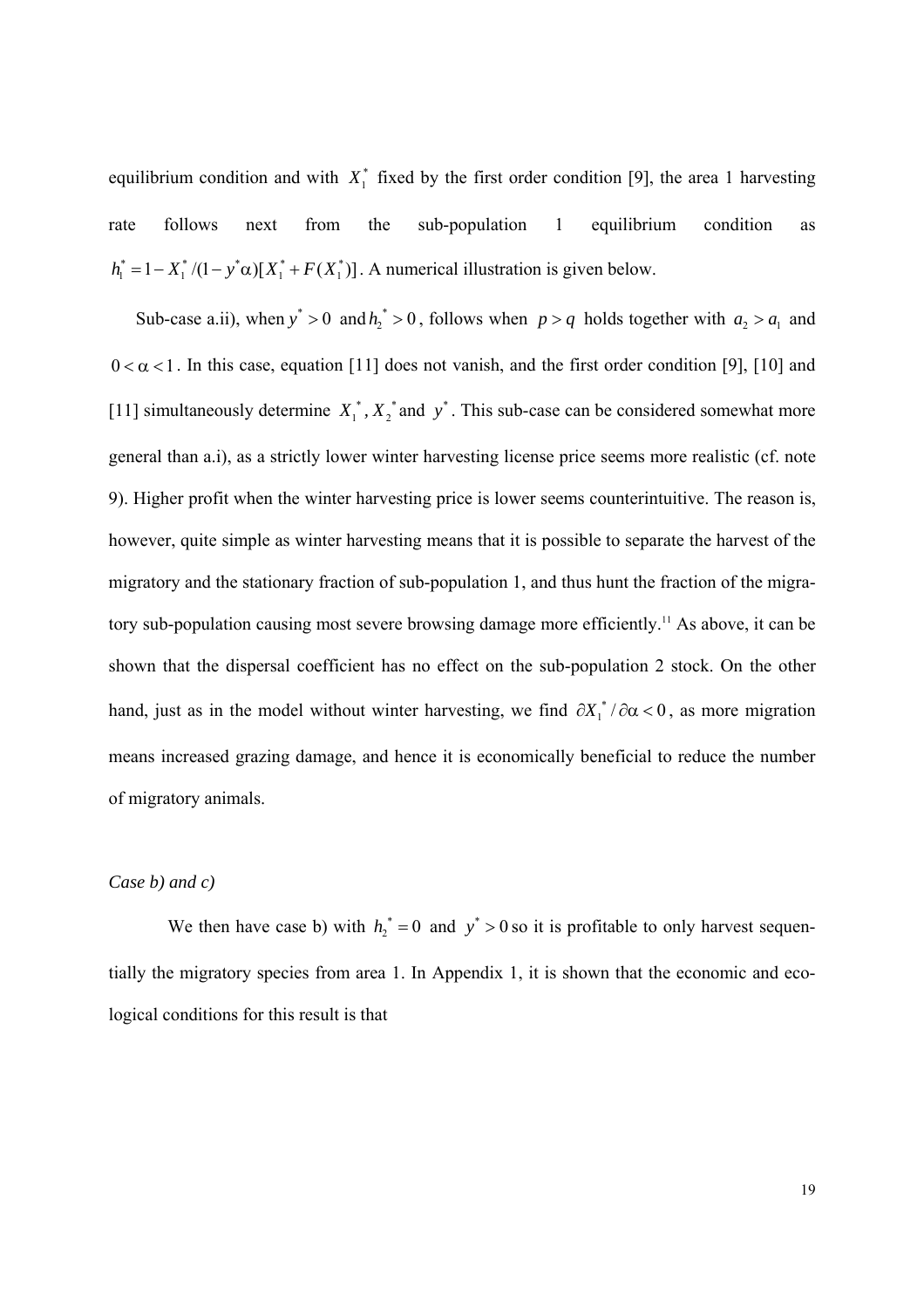$$
(p-q) < \frac{(a_2 - a_1)(1-\alpha)}{1 + \frac{(1 - y^*)^2 X_2^*}{(1 - y^*)^2 \alpha X_1^*}}
$$
 [12]

should hold. Hence, if  $p = q$  is accompanied by  $a_2 > a_1$ , and  $0 < \alpha < 1$ , area 2 harvesting in the fall is not profitable. The reason is obvious as there is no price effect due to the lower harvesting value counteracting the gain of selective harvesting. On the other hand, if  $p > q$ , there must be a certain gap between the marginal damage costs if it is to be economically beneficial, with the entire area 2 harvest taking place during the winter (see also the numerical illustrations given below).

This leads us to the final case c) with  $h_2^* > 0$  and  $y^* = 0$ , and no sequential harvesting at all. Hence, we are back in the previous Regime 1 management situation. The stock sizes are then found by [9] and [10], coinciding with equations [5] and [6], respectively. The economic and ecological conditions leading to this outcome may be stated as

$$
(p-q) > \frac{(a_2 - a_1)(1 - \alpha)}{1 + \frac{X_2^*}{\alpha X_1^*}}
$$
 [13]

(again, see Appendix 1). Consequently, if  $p > q$  holds, together with  $a_2 = a_1$ , and  $0 < \alpha < 1$ , no sequential harvesting is profitable as these economic conditions obviously produce no gain from selective harvesting. Moreover, even if there is a selection gain, and we have  $a_2 > a_1$ , the same may happen if the loss due to lower harvesting price in the winter dominates the potential gain from selection.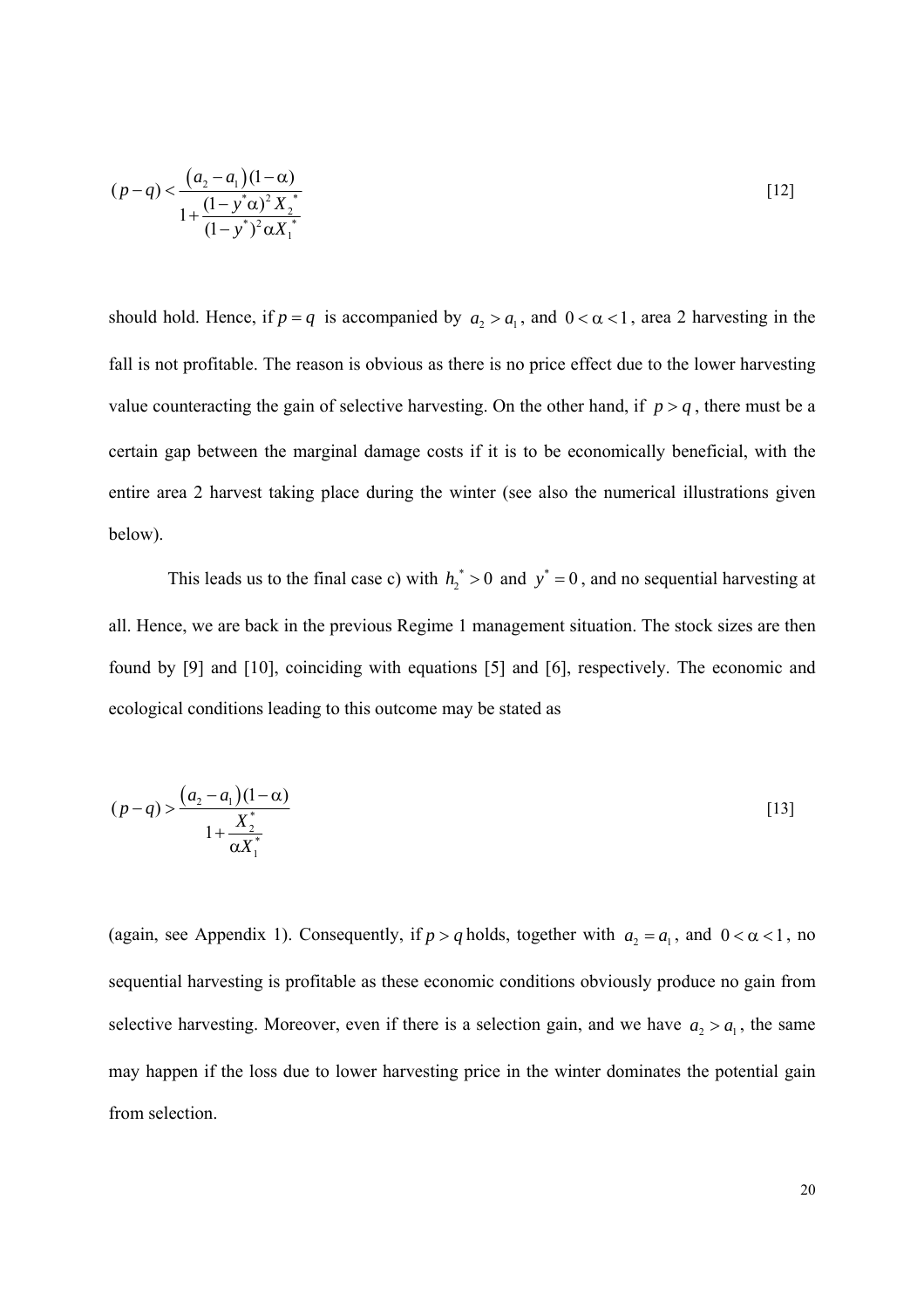When  $X_1^*$  and  $X_2^*$  are replaced by equations [9] and [10] with  $y^* = 0$ , or equivalently by [5] and [6], it is possible to say something more definite as [13] then yields

$$
(p-q) > \frac{(a_2 - a_1)(1-\alpha)}{K_2 \left[r - \frac{a_2}{p}\right]} = v.
$$
\n
$$
1 + \frac{K_2 \left[r - \frac{a_2}{p}\right]}{\alpha K_1 \left[r - \frac{(1-\alpha)a_1 + a_2}{p}\right]}
$$
\n
$$
(13')
$$

Hence, *v* yields the smallest price difference that ensures  $y^* = 0$ . When  $a_2 > a_1$  and  $v > 0$ , situation c) with  $h_2^* > 0$  and  $y^* = 0$  therefore occurs when  $q < (p - v)$ . This case is also illustrated numerically below.

### **IV. NUMERICAL ILLUSTRATIONS**

Our theoretical models will now be illustrated by data from the so-called Swe-Nor moose region on the border between Sweden and Norway, some 250 kilometers north of Oslo. The Swe part of the region, located in Torsby municipality (Sweden), covers 43,600 ha, while the Nor part of the region, located in Trysil municipality (Norway), covers 78,300 ha, altogether 121,900 ha. This region fits well with the present assumption of winter migration. Due to snow and forage conditions, the winter migration runs from Nor to Swe. It is estimated that about 30 percent of the moose browsing in the Swe area in the winter are migratory moose from the Nor area, and the forestry damage here is considerable. A unified management plan for the whole area is worked out, and harvesting quotas are allocated to the Nor part and the Swe part proportionally to the number of animals in the areas before migration takes place. The presence of dispersal and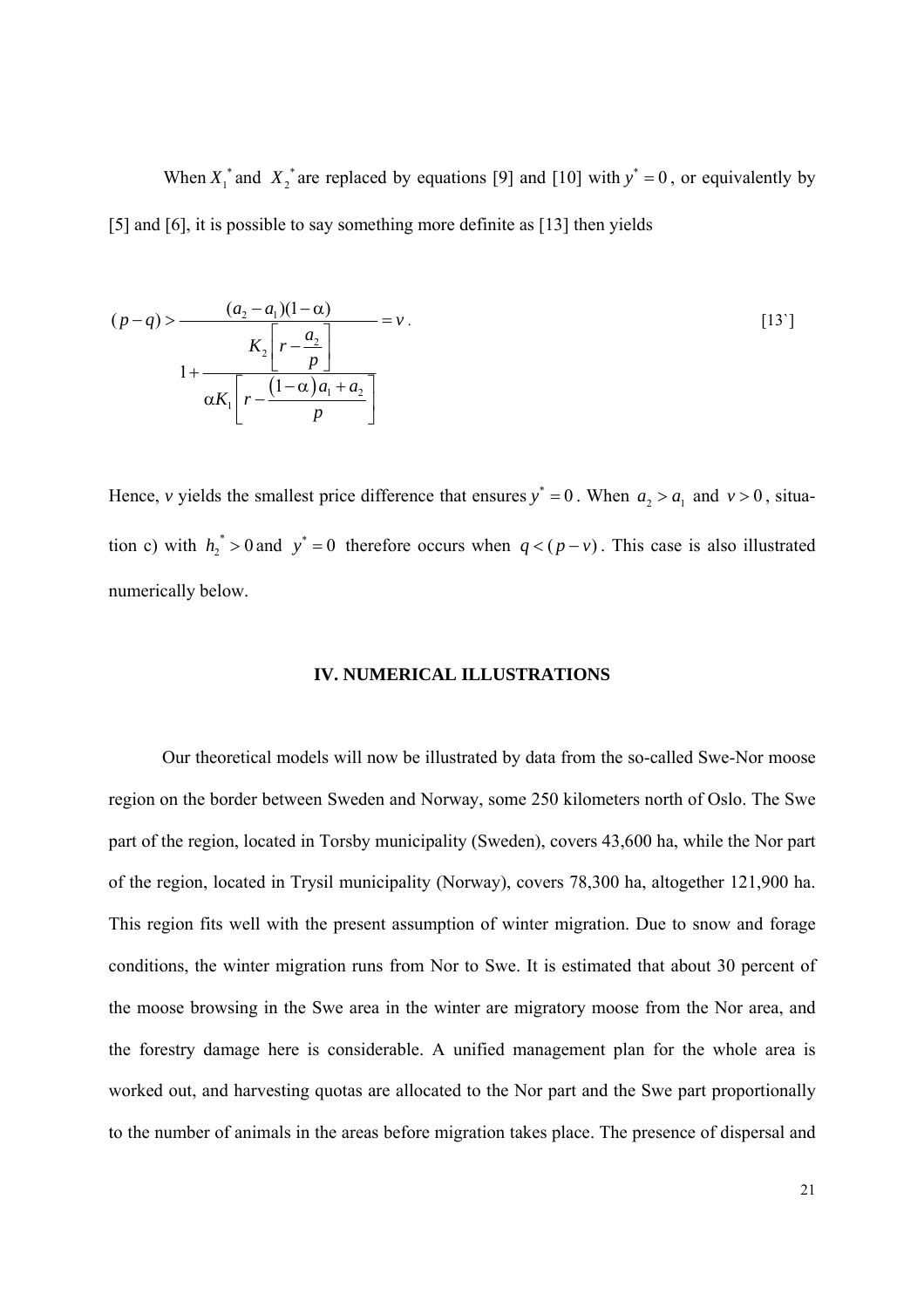damage in the Swe area is reflected by the fact that Swe landowners are given hunting licenses in the Nor area; that is, a kind of side-payment is present (for more details, see Olaussen 2000). The harvest in both areas takes place before the winter migration.

As above, we specify logistic natural growth functions and use linear damage functions. All parameter values in the simulations are based on Olaussen (2000). The maximum species growth rate is given as  $r = 0.47$  while  $K_1 = 4,550$  and  $K_2 = 2,540$  (number of moose) are the carrying capacities, assumed to be proportional to the size of the areas, so that area 1 is referring to Nor while area 2 is Swe. The price of the fall hunting license is  $p = 6,500$  (NOK per moose, 1999 prices) while the marginal damage cost is higher in Swe than in Nor as Swe is mainly located at a lower altitude with a more productive forestry. In the baseline calculations, the marginal damage costs are given as  $a_1 = 1,500$  and  $a_2 = 2,500$  (NOK per moose, 1999 prices). The baseline migration parameter is assumed to be  $\alpha = 0.2$ . However, because of the importance of dispersal, we also study the effects of other values. Table 1 reports the results for various values of  $\alpha$  when we have management Regime 1 and hence no winter harvesting.

#### **Table 1 about here**

Sub-population 1 falls with increased migration because  $a_2 > a_1$  while sub-population 2 is unaffected, cf. equations [5] and [6] above. Under the given cost assumption, it is then profitable to reduce the total stock compared to a scenario without dispersal. Furthermore, area 1 profit initially increases when  $\alpha$  shifts up and then decreases,<sup>12</sup> while area 2 profit exhibits the opposite pattern. Total profit falls. It is also seen that  $\pi_2^*$  becomes negative when  $\alpha$  exceeds a certain (small) value. However, it should be noted that this is a calculated loss, as the forest damage in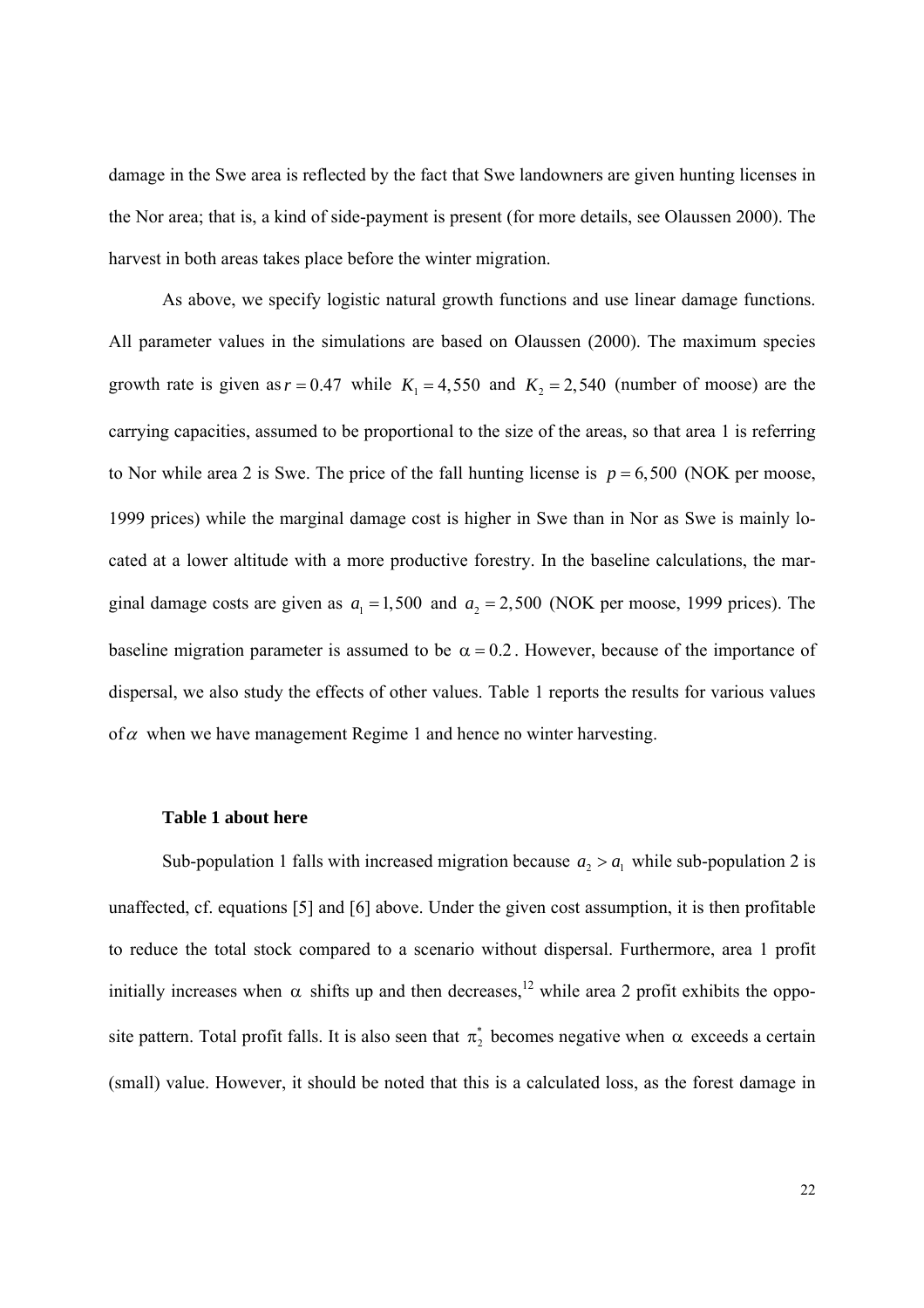most instances represents future profit loss (cf. Section II). In Appendix 2 we demonstrate what happens when the damage cost functions are strictly convex.

Today's practice of ignoring migration may also be illustrated. As an example, assume that 20 percent of sub-population 1 stays in area 2 during winter (baseline assumption),  $\alpha = 0.2$ , but this is not taken into account and stock sizes are managed as if no migration is present,  $\alpha = 0$ . This has no consequences for the efficient allocation of sub-population 2, while subpopulation 1 becomes too high;  $X_1^0 = 1,158$  animals instead of  $X_1^* = 1,009$  (Table 1), cf. also Section 2's analytical demonstration. Using the actual migration rate,  $\alpha = 0.2$ , this stock size gives an annual profit of 1,248 (1,000 NOK) in area 1 and  $-515$  in area  $2<sup>13</sup>$ . The area 1 profit is thus 60 (1,248 – 1,188) higher than if dispersal had been taken into account, while area 2 profit is 75 (-515 – (-440)) lower. Hence, the profit loss in area 2 dominates the gain in area 1, resulting in an overall annual loss of 15. The area 1 net gain is due to an addition of 238 in harvesting benefit, dominating an additional loss of 178 in grazing damage. The area 2 loss reflects more grazing damage caused by the migratory species, as the size of sub-population 2 is unchanged.

As demonstrated, the consequence of neglecting migration translates into a substantial profit transfer between the areas while the overall loss is quite modest (just 2 percent). With more dispersal the profit transfer and the total loss increase, and for  $\alpha = 0.4$  and 0.6 the overall loss is about 10 and 33 percent, respectively. Generally, the loss increases for higher grazing damage and more substantial cost differences (see also Section 2 above). It is also important to realize that no ecological mechanism reveals this type of allocation error as the dispersal does not influence the ecology; that is, all corresponding harvesting rates and stock levels in Table 1 fit the sub-population 1 ecological equilibrium condition  $X_1 = (1 - h_1)[X_1 + F(X_1)]$ . Moreover, as the grazing damage basically represents future calculated profit losses, there is no clear economic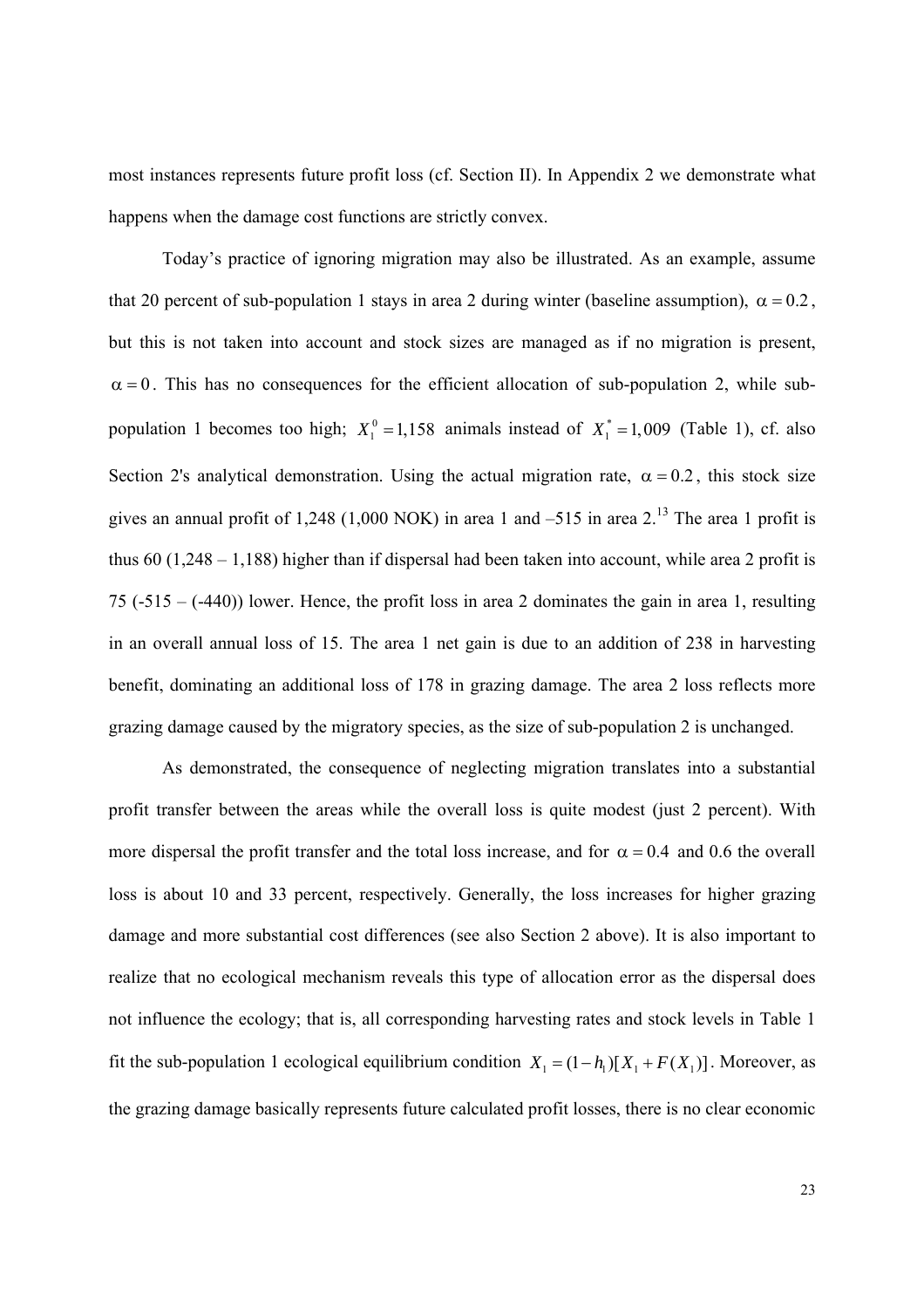signal indicating allocation errors. These two features may explain today's practice of ignoring migration.

We now illustrate the Regime 2 winter harvesting management. We start with the situation when both sub-populations are sequentially harvested given the same harvesting prices winter and fall, together with the same marginal damage cost in both areas. This was referred to as case a.i) in the above Section III, and it was demonstrated that all combinations of area 2 winter and fall harvesting in accordance with the population equilibrium represented efficient harvesting rates. Table 2 gives an illustration for various values of  $y^*$ .

#### **Table 2 about here**

While  $X_1^*$  and  $X_2^*$  are independent of the harvesting composition in area 2, both  $h_2^*$ and  $h_1^*$  decrease when  $y^*$  increases. Total profit,  $\pi^*$ , is also unaffected by the area 2 harvesting composition as all harvest rates in accordance with the biological equilibrium for sub-population 2 represent profit maximizing allocations. Because winter harvesting affects the harvest rate in area 1, the distribution of the fixed total profit between  $\pi_1^*$  and  $\pi_2^*$  changes for various values of y<sup>\*</sup>, and in line with intuition, more winter harvesting increases area 2 profit at the expense of area 1 profit.

 When landowner profit coincides with area-specific profit, profit may be redistributed between landowners by implementing winter harvesting without affecting total profitability. Under the given price and cost conditions, this is obviously a very effective instrument for redistribution, and it is possible to attain a close correspondence between the costs and benefits facing landowners. In addition, we find that the migration coefficient influences neither the equilibrium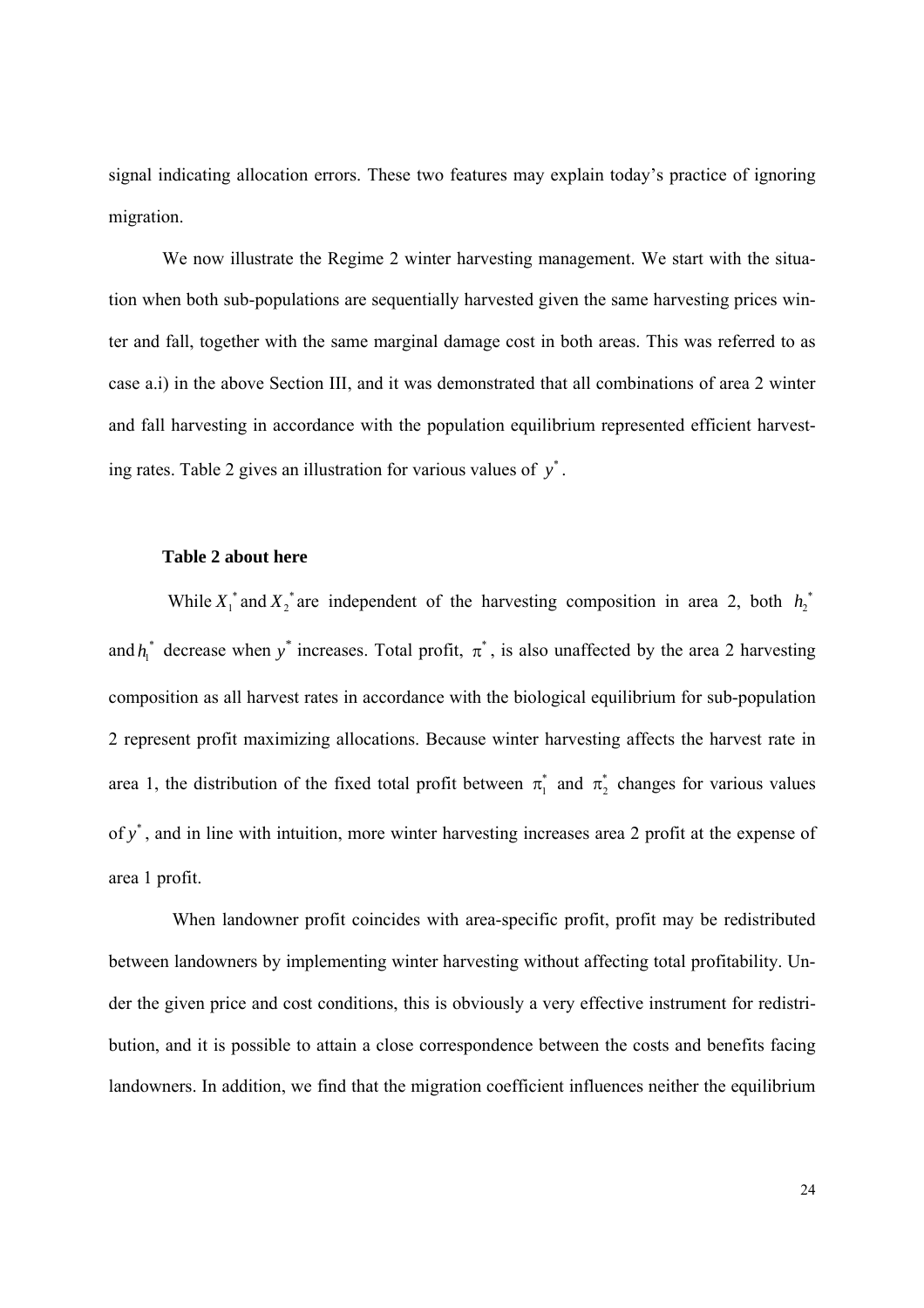populations, harvesting rates,  $h_2^*$  and  $y^*$ , nor total profit. On the other hand,  $h_1^*$  is affected by the dispersal pattern, and a higher  $\alpha$  reduces  $\pi_2^*$  and increases  $\pi_1^*$ .

Finally, Table 3 illustrates the other cases of sequential harvesting, referred to as b) and c) together with a.ii), where the fall harvesting price is still fixed as  $p = 6,500$ . Together with the other parameter values, we then find that the smallest price difference that ensures  $y^* = 0$  becomes  $v = 373$  (NOK per moose), cf. equation [13<sup>'</sup>]. Accordingly, winter harvesting is not profitable when  $q < (p-v) = 6,127$ , and the table demonstrates this case when  $q = 6,000$  (see also Table 1). On the other hand,  $y^* > 0$  is optimal when  $q > 6,127$ , and simulations demonstrate that we have situation a.ii) with  $y^* > 0$  as well as  $h_2^* > 0$  up to  $q = 6,183$ . Table 3 illustrates this case when  $q = 6,150$ . As demonstrated in Section 3 (above), case b) with  $h_2^* = 0$  and  $y^* > 0$ , takes place for an even higher value of  $q$ . Table 3 illustrates this case when  $q = 6,500$ .

#### **Table 3 about here**

 The calculations reported in Table 3 again indicate that introduction of winter harvesting may be a very powerful tool for redistribution of profit between areas and landowners while the total profit and the stock sizes are only modestly affected. In case a.ii) the selection gain more than outbalances the loss due to lower harvesting price, and for the given parameter values this is accompanied by a quite significant redistribution of profit between areas and landowners compared to situation c) with no winter harvesting. This redistribution is further strengthened when *q* shifts up, and we have case b) with only winter harvesting in area 2. The redistribution is always governed by large shifts in harvesting rates.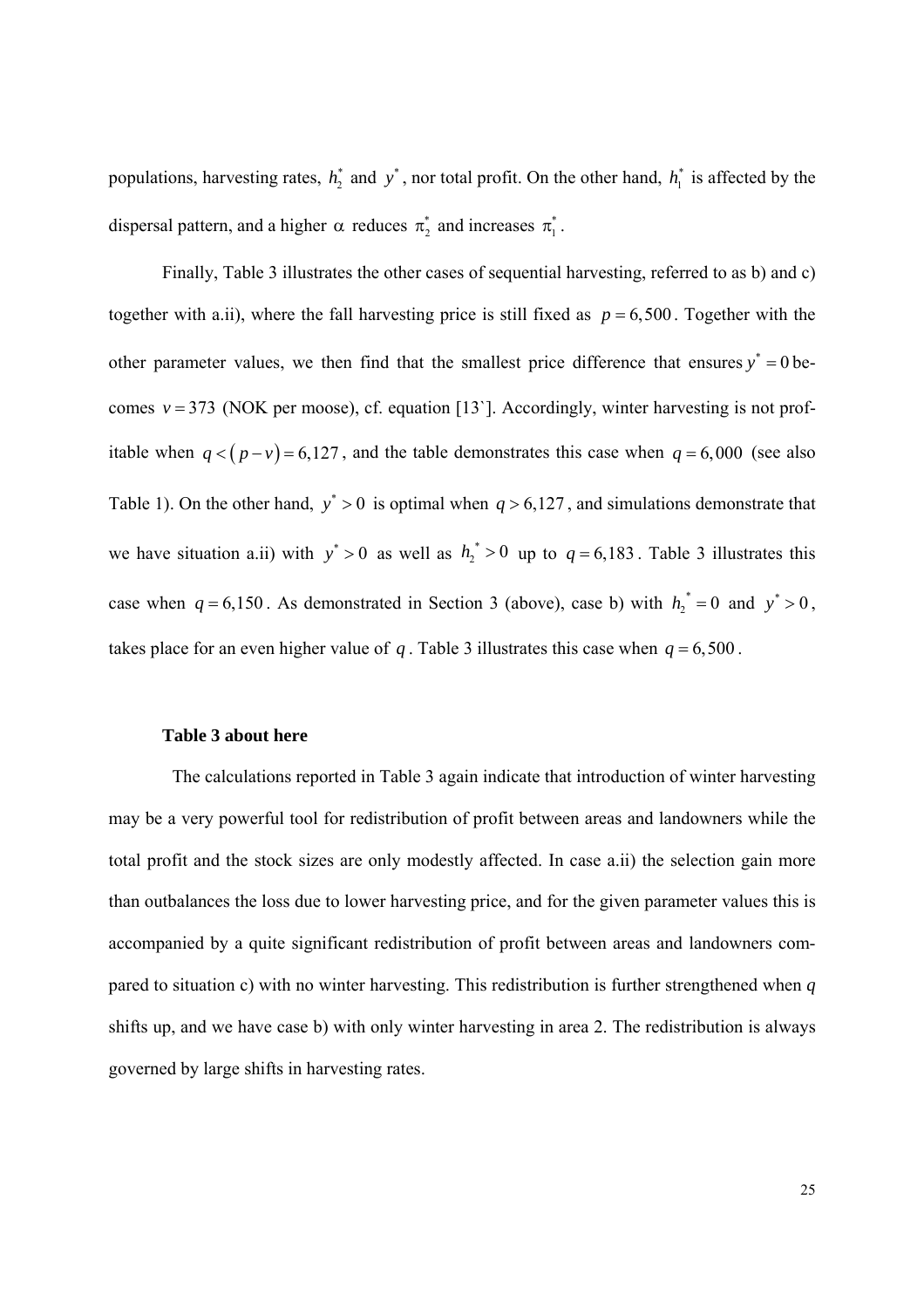#### **V. CONCLUDING REMARKS**

In this paper, we have analyzed a species that is both valuable and a pest and where there is an economic interdependency between different landowners utilizing the species due to dispersal. Management is studied within a unified framework, where the wildlife manager (the planner) aims to find area-specific harvesting quotas that maximize the net economic benefit of harvesting income and forestry damage to the areas taken together in biological equilibrium. The wildlife manager, therefore, sets quotas for the areas based on an overall economic and ecological assessment. The cost and benefit streams are controlled by the wildlife manager and distributed to landowners. Such a property rights structure is more or less in line with present management practice in Norway and Scandinavia.

In the first part of the paper—the Regime 1 situation where harvesting of the *Alces alces* only takes place in the fall—we show how dispersal influences stock sizes, harvesting quotas and browsing damage. It is also demonstrated that the present practice of neglecting migration leads either to too large or too small populations of migrating moose. By taking migration into account when setting harvesting quotas, a larger degree of accordance between harvesting income and browsing damage between the different landowners is attained. In addition, the total economic viability of the moose populations generally increases.

In the second part of the paper, still under a unified management scheme, we analyze the Regime 2 situation where it is opened up for winter harvesting and sequential harvesting in the area where the browsing damage is most substantial. It is demonstrated that winter harvesting may improve total profitability even if the harvesting license price is lower in the winter than in the fall. Increased overall profitability with a lower hunting license price in the winter is a coun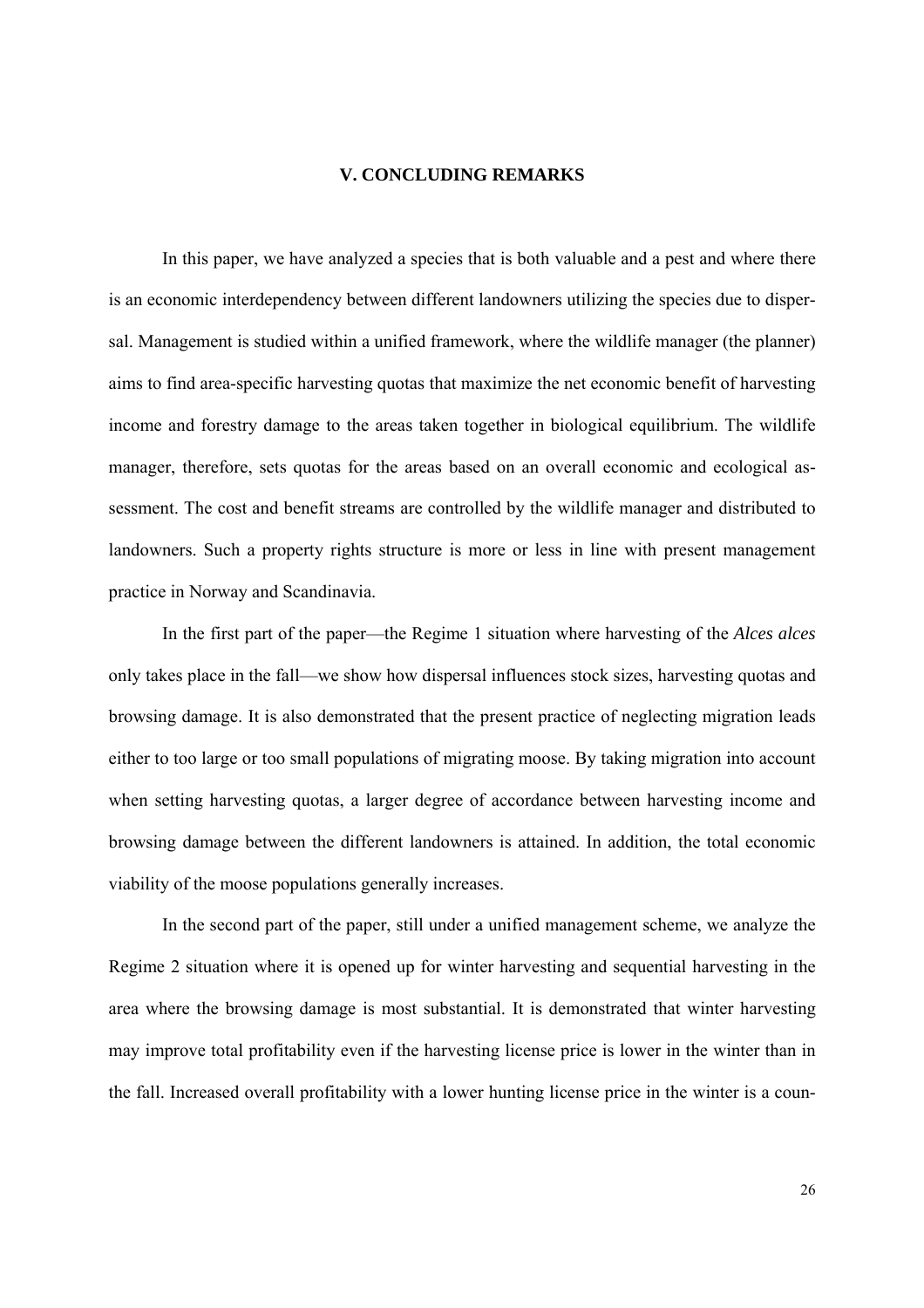terintuitive result. The explanation is that through winter harvesting it is possible to separate the harvest of the migratory and the stationary fraction of the migratory sub-population, and thus more efficiently hunt the fraction of the migratory sub-population that causes most severe grazing damage. This selection gives a potential overall profitability gain, while the reduced hunting license price represents a potential loss. A substantial difference in harvesting prices reduces the efficiency of winter harvesting as a tool in wildlife management while a substantial difference in browsing damage works in the opposite direction.

It is also shown that winter harvesting seems to be a very effective measure to redistribute harvesting income in accordance with browsing costs between areas and landowners. Winter harvesting is, however, only one possible way to redistribute profit. The above mentioned compensation scheme in the Swe-Nor region allowing the Swe landowners to hunt in the Nor area is another possibility, and represents a type of side-payment. One obvious argument for the winter harvesting alternative is that such a scheme may increase overall profit. One argument against this alternative is that it introduces an additional uncertainty as the assumption of the same harvesting fraction of the migratory and stationary animals during the winter may be violated. Hence, when this happens and if the resulting stock level in the winter harvesting area becomes low, the question of inbreeding and the threat of depletion may arise. In such situations, neglecting stochastic elements, as we have done, is a critical assumption. The existing side payment compensation scheme may therefore be better suited to handle uncertainties with low population levels.

Models are only approximations of how we conceive reality, and they are only as good as the assumptions on which they are based. Environmental and biological stochastic variations are neglected, and potentially instability problems are not studied. The analysis is carried out in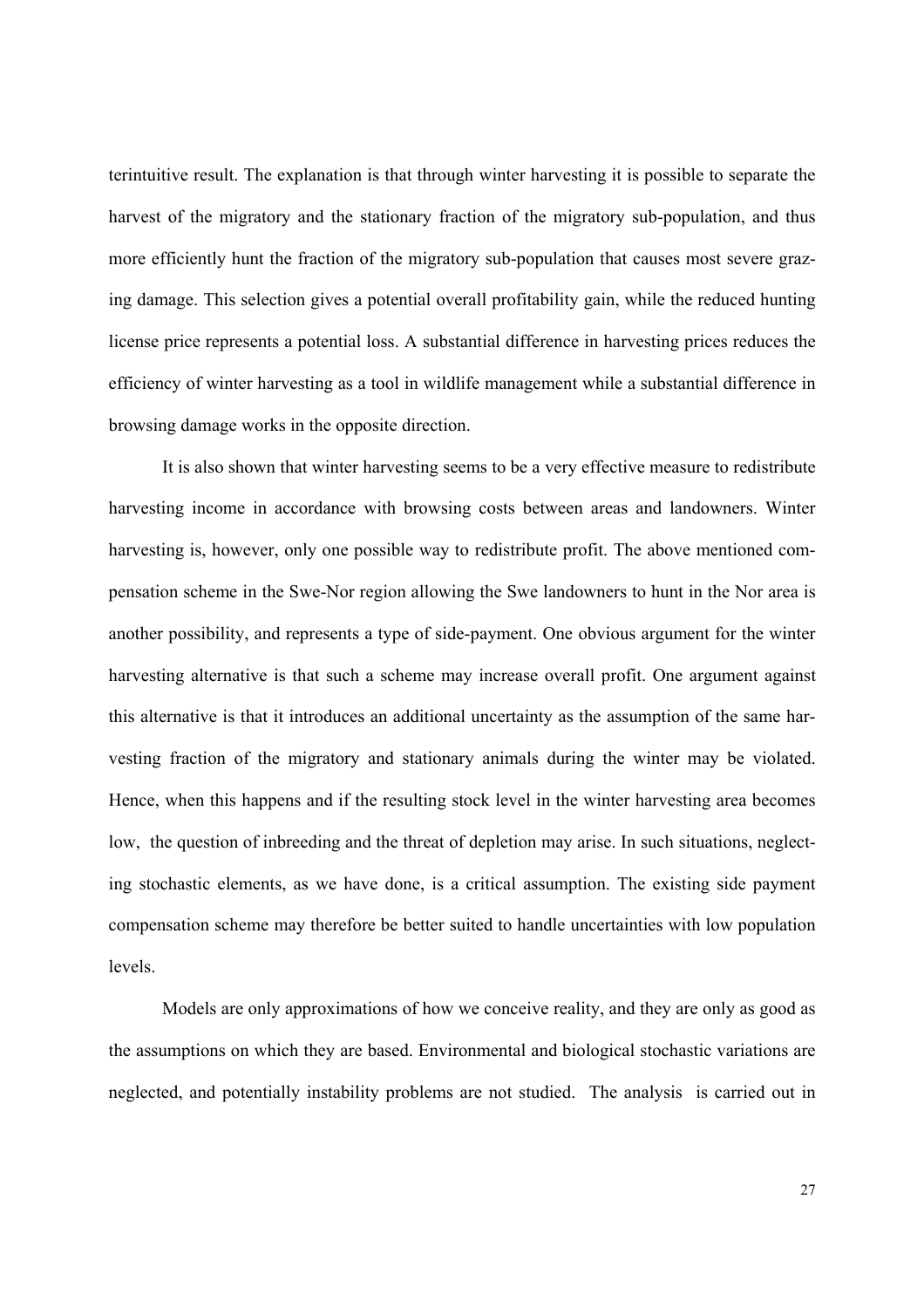ecological equilibrium where current profit is maximized. Maximizing present-value profit is an obvious alternative management goal. Under the given cost and benefit assumptions, such a problem is linear in the harvesting rates controlling the dynamics, and hence it is of the 'singular' type (Clark 1990). The analysis of the long-term equilibrium (steady-state) of this problem, however, does not add much compared to the present analysis as the two equilibrium solutions coincide when the rate of discount is equal to zero (see, e.g., Munro and Scott 1985). On the other hand, there is a fundamental difference between these two approaches as the present exposition of maximizing profit in ecological equilibrium implies that the moose stock as a capital asset is neglected. Hence, when the discount rate is equal to zero, the opportunity cost of capital is zero as well. Our analysis is also carried out in an aggregate manner because the moose population is considered as biomass. The reality is obviously more complex as there are selective harvesting schemes with different harvesting values between males, females and calves, and there are variations in grazing pressure and damage between the different sex and age groups. The migration pattern may clearly also be more complex than just seasonal migration. However, by making all these simplifications, it is possible to reveal some important driving forces that we will also find in a more complex, and hence realistic, setting. The present model framework may also be applicable in other economic, ecological and institutional settings when studying fugitive species representing positive and negative value enjoyed by different agents or groups of people.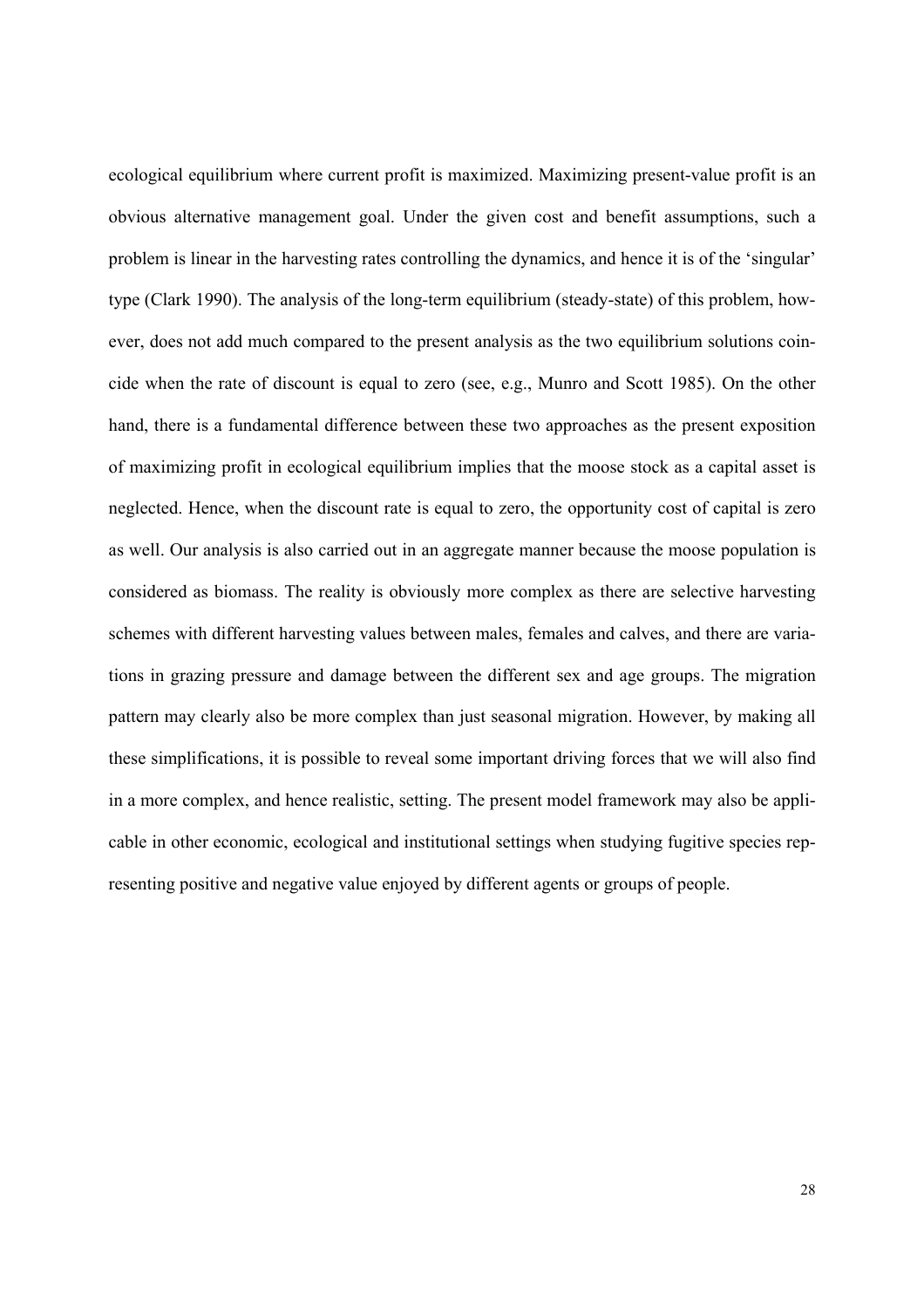#### **APPENDIX 1**

#### **REGIME 2 MANAGEMENT**

As  $Z_1 = (1 - h_1)(1 - \alpha)[X_1 + F(X_1)]$  is the equilibrium area 1 winter stock, the area 1 equilibrium profit writes  $\pi_1 = ph_1[X_1 + F(X_1)] - a_1(1-h_1)(1-\alpha)[X_1 + F(X_1)]$  under the assumption of a linear damage function. When replacing  $h_1$  by use of sub-population 1 equilibrium condition

$$
h_1 = 1 - \frac{X_1}{(1 - y\alpha)[X_1 + F(X_1)]}
$$
, the expression for  $\pi_1$  in the main text is obtained.

 The size of the equilibrium winter stock in area 2 becomes  $Z_2 = (1 - y)\{(1 - h_2)[X_2 + G(X_2)] + (1 - h_1)\alpha[X_1 + F(X_1)]\}$ . The winter harvest of sub-population 1 is  $y(1 - h_1) \alpha [X_1 + F(X_1)]$  while the winter harvest of sub-population 2 is  $y(1 - h_2)[X_2 + G(X_2)]$ . The area 2 profit function therefore reads  $\pi_2 = ph_2 \big[ X_2 + G(X_2) \big] + q y \{ (1-h_2) [X_2 + G(X_2)] + (1-h_1) \alpha [X_1 + F(X_1)] \}$  $a_2(1-y)\{(1-h_2)[X_2+G(X_2)]+(1-h_1)\alpha[X_1+F(X_1)]\}$ . When again replacing  $h_1$  by the subpopulation 1 equilibrium condition, we obtain  $\pi_2$  as given in the main text.

The first order conditions of the maximization problem  $L = (\pi_1 + \pi_2) + \lambda \{ (1 - y)(1 - h_2) [X_2 + G(X_2)] - X_2 \}$  (cf. the main text) reads

$$
\frac{\partial L}{\partial X_1} = 0 \to F'(X_1) = \frac{a_1(1-\alpha) + a_2(1-y)\alpha + (p-q)y\alpha}{p(1-y\alpha)},
$$
\n[A1]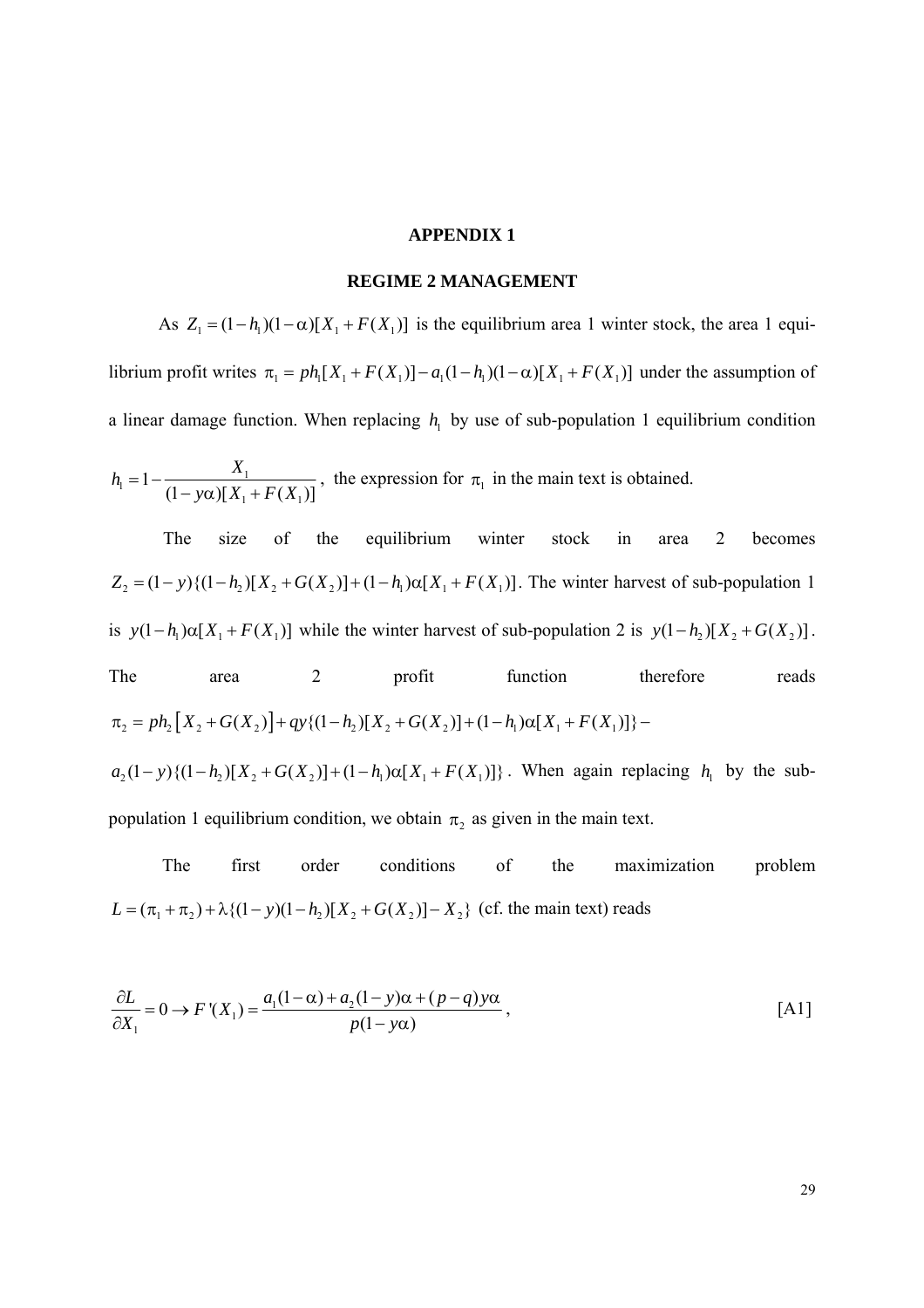$$
\frac{\partial L}{\partial X_2} = 0 \to G'(X_2) = \frac{\lambda}{ph_2 + [qy + (\lambda - a_2)(1 - y)](1 - h_2)} - 1, \tag{A2}
$$

$$
\frac{\partial L}{\partial h_2} \le 0 \to [p - qy + (a_2 - \lambda)(1 - y)] \le 0; \ h_2 \ge 0
$$
 [A3]

and

$$
\frac{\partial L}{\partial y} \le 0 \to \frac{(a_2 - a_1)(1 - \alpha) - (p - q)}{(1 - y\alpha)^2} - (\lambda - q - a_2)(1 - h_2) \frac{X_2 + G(X_2)}{\alpha X_1} \le 0; \ y \ge 0. \tag{A4}
$$

In addition we have the biological equilibrium constraint for sub-population 2

$$
(1 - y)(1 - h_2)[X_2 + G(X_2)] = X_2.
$$
 [A5]

The above system yields five conditions between five variables  $X_1, X_2, h_2, y$  and  $\lambda$ . The area 1 harvesting fraction follows then recursively through the sub-population 1 equilibrium condition

$$
X_1 = (1 - h_1)(1 - y\alpha)[X_1 + F(X_1)].
$$
 [A6]

When the ecological and economic conditions lead to possibility a) with  $h_2^* > 0$  and  $y^* > 0$ , [A3] as well as [A4] hold as equations. When manipulating [A3] slightly the shadow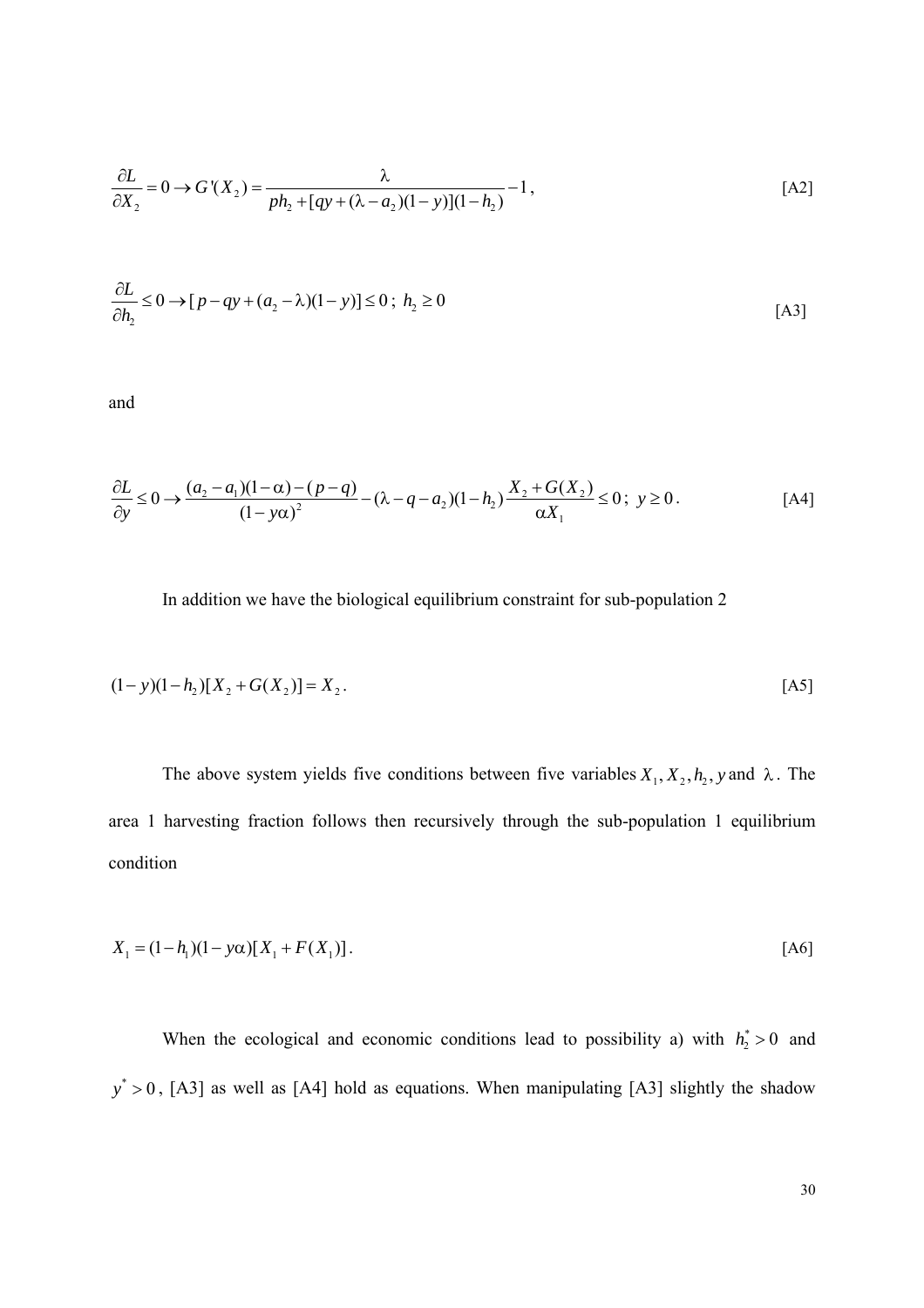price may be written as \*  $=$   $\alpha + n \left( p-q \right) y^*$  $2^{\mu} P^{\mu}$  (1  $\pi^*$  $(p-q)$  $(1 - y^*)$  $a_2 + p + \frac{(p-q)y}{q}$  $\lambda^* = a_2 + p + \frac{(p-q)y^*}{(1-y^*)}$ . Substitution into [A2] gives

$$
G'(X_2^*) = \frac{(p-q)y^* + a_2(1-y^*)}{p(1-y^*)}
$$
, and solving for the stock size under logistic growth yields the main text equation [10] while the main text equation [9] follows directly from [A1]. Combina-

Possibility b) with  $h_2^* = 0$  and  $y^* > 0$  happens with [A3] as an inequality and [A4] as an equality. [A3] then states the shadow price as \*  $\sum_{n=1}^{\infty} (p-q)y^*$  $2^{\mu} P^{\mu}$  (1  $\pi^*$  $(p-q)$  $(1 - y^*)$  $a_2 + p + \frac{(p-q)y}{q}$  $\lambda^* > a_2 + p + \frac{(p-q)y^*}{(1-y^*)}$ . Combination of conditions [A3]-[A5] gives the main text inequality [12].

Finally, we have possibility c) with  $h_2^* > 0$  and  $y^* = 0$ . [A3] then holds as equality while [A4] is an inequality. [A3] now therefore yields the shadow price as  $\lambda^* = a_2 + p$ . Hence, adding one more sub-population 2 moose to be hunted increases overall profitability with the amount of  $a_2 + p$  due to reduced area 2 damage cost and increased hunting profit. Combination of condi-

tions [A3]-[A5] gives the main section inequality [13].

tion of [A3] and [A4] as equities and [A5] yield condition [11].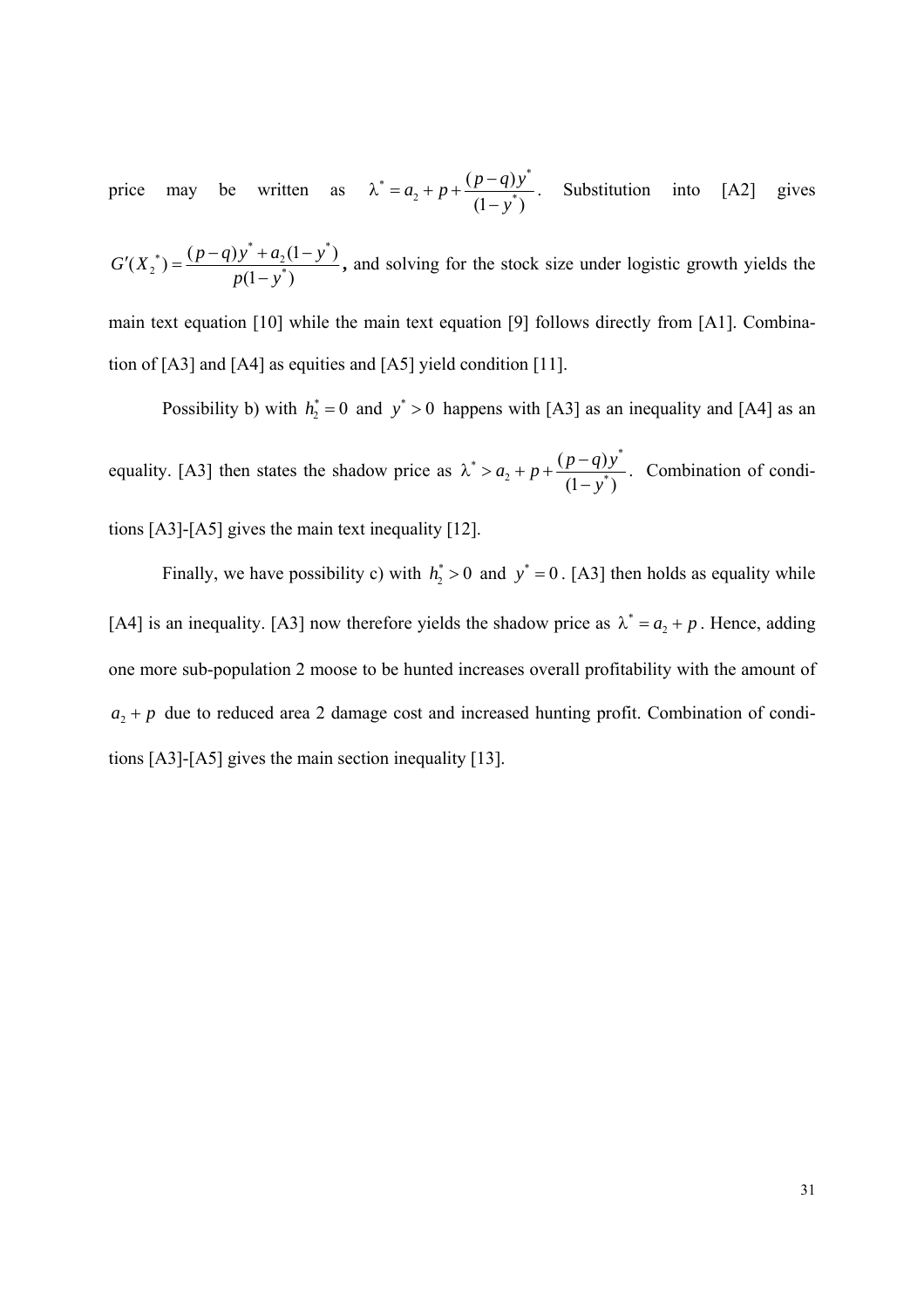## **APPENDIX 2**

#### **CONVEX DAMAGE COST FUNCTIONS REGIME 1 MANAGEMENT**

Strictly convex grazing damage costs are introduced by specifying the cost functions as 2 2  $D_i = a_i Z_i + \frac{b_i}{2} Z_i^2$  with  $a_i > 0$  and  $b_i > 0$  (i =1,2). The first order conditions [5] and [6] are then

replaced by

$$
X_{1}^{*} = \frac{1}{\left[\frac{2r}{K_{1}} + \frac{b_{1}(1-\alpha)^{2} + b_{2}\alpha^{2}}{p}\right]} \left[r - \frac{a_{1}(1-\alpha) + a_{2}\alpha + b_{2}\alpha X_{2}^{*}}{p}\right]
$$
\n
$$
\tag{5'}
$$

and

$$
X_{2}^{*} = \frac{1}{\left[\frac{2r}{K_{2}} + \frac{b_{2}}{p}\right]} \left[r - \frac{a_{2} + b_{2}\alpha X_{1}^{*}}{p}\right],
$$
 [6']

respectively. In contrast to the linear cost case, these conditions are interdependent. Moreover, the migration coefficient affects both sub-populations.

Table 4 demonstrates some numerical results where the parameters in the damage functions are calibrated so that the average damage cost in both areas are close to the average (=marginal) cost in the linear case for the baseline migration coefficient  $\alpha = 0.2$ . The average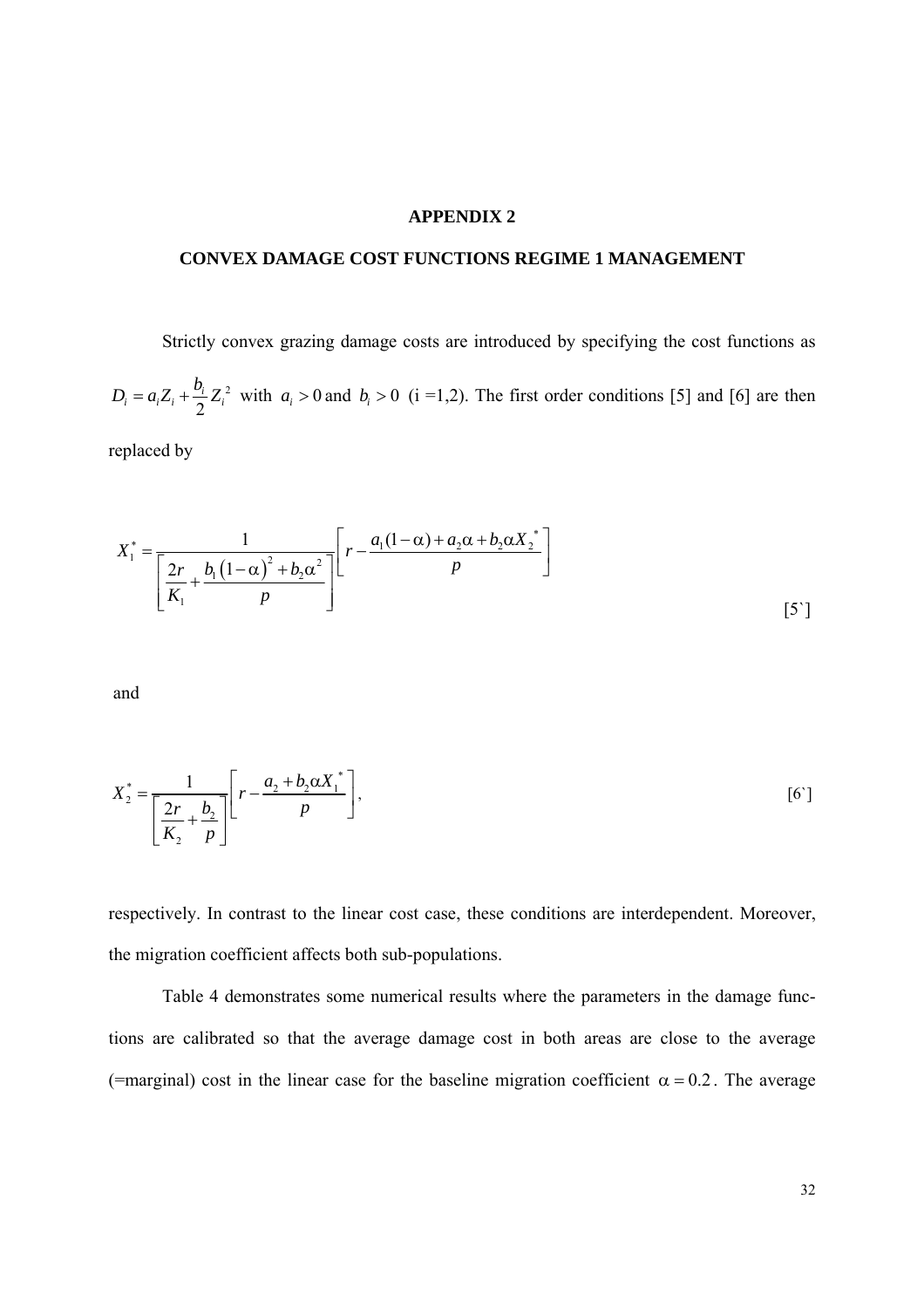damage cost is 1,500 (NOK per moose) in area 1 and 2,500 in area 2 when  $X_1^* = 614$  and  $X_2^* = 139$ .

## **Table 4 about here**

The table shows that when having convex damage functions we obtain lower stock sizes for the same average damage costs as in the linear case because the marginal damage costs now are higher. The profitability distribution among the two areas, however, follows much of the same pattern as in the linear case in section four.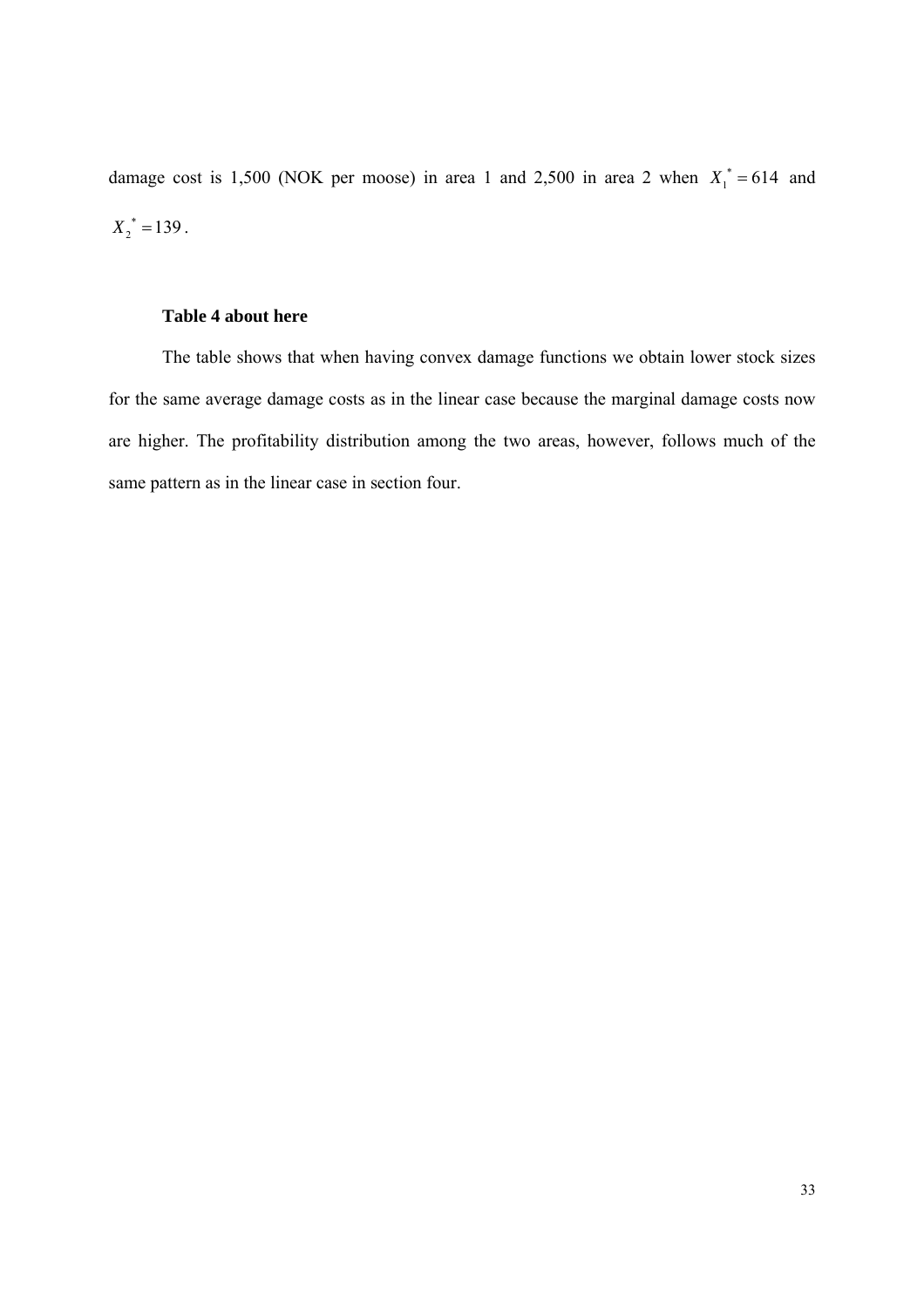#### **References**

- Anderson, L. G. 2002: "A bioeconomic analysis of marine reserve." *Natural Resource Modeling* 15: 311-334.
- Ball, J. P., C. Nordengren, and K. Wallin. 2001. "Partial migration by large ungulates: characteristics of seasonal moose *Alces alces* ranges in northern Sweden." *Wildlife Biology* 7: 39-47.
- Bhat, M. G., R. G. Huffaker, and S. M. Lehnhart. 1996. "Controlling transboundary wildlife damage: modeling under alternative management scenarios." *Ecological Modelling* 92: 215-224.
- Bromley, D. 1991. *Environment and Ecology*. Oxford: Blackwell.
- Bulte, E., and G. C. van Kooten. 1998. "Economics of anti-poaching enforcement and the ivory trade ban." *American Journal of Agricultural Economics* 81: 453-466.

Clark, C. 1990. *Mathematical Bioeconomics* (2th. Ed). New York: John Wiley.

- Conrad, J. M. 1999. "The bioeconomics of marine sanctuaries." *Journal of Bioeconomics* 1: 205 -217.
- Flaaten, O., and K. Stollery. 1996."The economic cost of biological predation." *Environment and Resource Economics* 8: 75-95.
- Huffaker, R. G., M. G. Bhat, and S.M. Lenhart. 1992. "Optimal trapping strategies for diffusing nuisance-beaver populations." *Natural Resource Modeling* 6: 71-97.
- Johansson, P-O., B. Kriström, and L. Mattsson. 1988. "How is the willingness to pay for moose hunting affected by the stock of moose? An empirical study of moose-hunters in the county of Västerbotten." *Journal of Environmental Management* 26: 163-171.

Laukkanen, M. 2001. "A bioeconomic analysis of the Northern Baltic salmon fishery: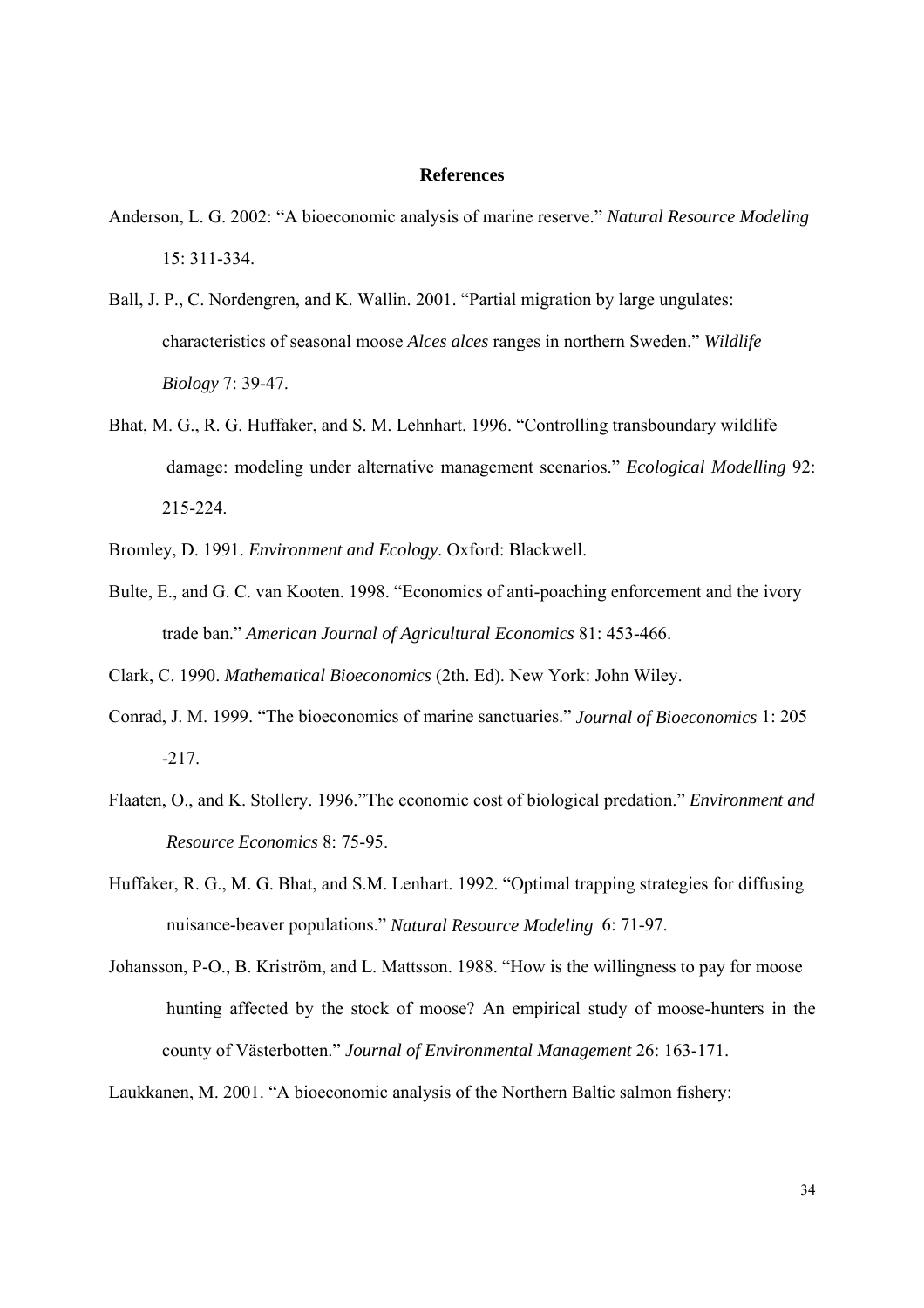coexistence versus exclusion of competing sequential fisheries*.*" *Environmental and Resource Economics* 18: 293-315.

- Mattsson, L. 1994. "Att kvantifisera viltets jaktvärde." *Arbetsrapport* nr. 192 Sveriges Lantbruksuniversitet, Umeå.
- Munro, G., and A. Scott. 1985. "The economics of fishery management." In Kneese and Sweeney, *Handbook of natural resource and energy economics*, *vol. II,* Elsevier Science, Amsterdam.
- Olaussen, J. O. 2000. "Forvaltning av en migrerende viltressurs. En bioøkonomisk analyse av elg." *Masterthesis* Department of Economics NTNU, Trondheim.
- Sanchirico, J, and J. Wilen. 2001. "A bioeconomic model of marine reserve creation. *Journal of Environmental Economics and Management* 42: 257-276.
- Saether, B-E., K. Solbraa, D. P. Sødal, and O. Hjeljord. 1992. "Sluttrapport Elg-Skog-Samfunn." *Forskningsrapport nr. 28 NINA*, Trondheim.
- Schulz, C. E., and A. Skonhoft. 1996. "Wildlife management, land-use and conflicts." *Environment and Development Economics* 1: 265-280.
- Skonhoft, A., N. Yoccoz, and N. C. Stenseth. 2002. "Management of a chamois (*Rupicapra rupicapra*) moving between a protected area and a hunting area." *Ecological Application*s 12: 1199-1211.
- Stenseth, N. C., H. Leirs, A. Skonhoft, S. Davis, R. Pech, H. Andreassen, G. Singleton, M. Lima, R. Machangua, R. Makundi, Z. Zhang, P. Brown, D. Shi, and X. Wan. 2003. "Mice, rats and people: population dynamics and bio-economics of agricultural rodent pests. " *Frontiers in Ecology and the Environment* (in press).

Storaas, T., H. Gundersen, H. Henriksen, and H. Andreassen. 2001. "The economic value of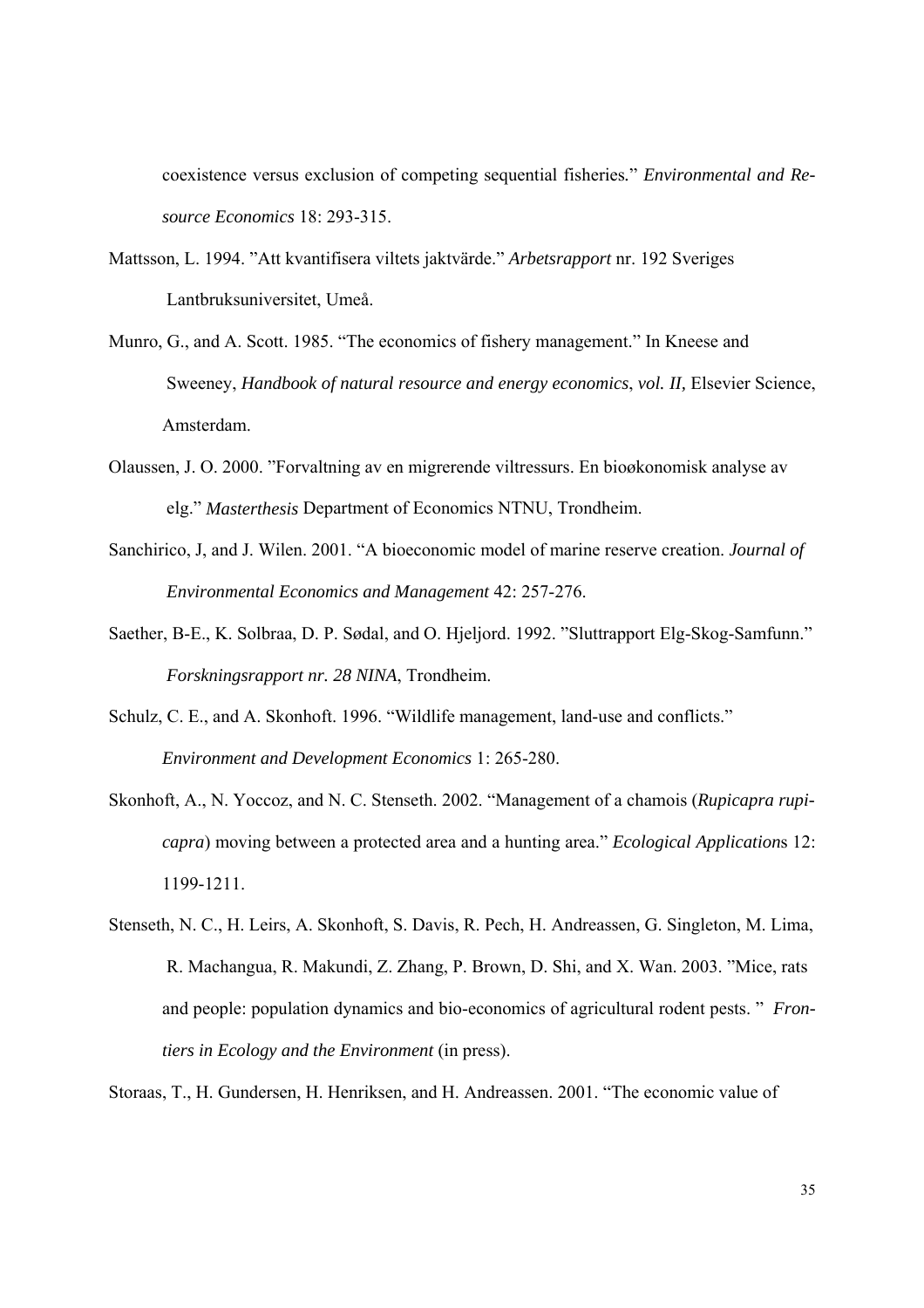moose in Norway." *Alces* 37: 97-107.

 $\overline{a}$ 

Zivin, J., B. M. Hueth, and D. Zilberman. 2000. "Managing a multiple-use resource: The case of feral pig management in California rangeland." *Journal of Environmental Economics and Management* 39: 189-204.

#### **ENDNOTES**

<sup>1</sup> According to Norwegian wildlife law, the State through the Directorate for Wildlife and Nature Management ('Direktoratet for Naturforvaltning') determines the number of animals to be hunted within each management area, where the size of the management area depends on institutional as well as ecological factors. In a next step, the total quota is distributed between the landowners within the management area. These owners form a hunting board and decide how to harvest and share the quota. In the present analysis, the two areas, with two different landowners, represent the management area. The management goal is usually to maximize the meat value in ecological equilibrium (Saether et al. 1992). While grazing damage is normally taken into account, this is often in an ad-hoc manner. Costs related to traffic damage are rarely considered.

 $2^2$  The dispersal is density independent because flow between the areas is not related to the relative species density between the areas. As mentioned, such a dispersal pattern is in contrast to Huffaker et al. (1992). See also Sanchirico and Wilen (2001) for a broader discussion.

<sup>3</sup> Normally, the seasonal migratory moose tend to migrate from summer ranges on hilly ground and down to valleys with less snow and where the concentration of moose improves the opportunity to derive advantage from walking in each other's tracks in order to reduce the cost of locomotion (Ball et al. 2001).

<sup>4</sup>The damage may take place immediately and damaged young pine trees may be replaced directly. Often, however, there is a time lag between browsing and the occurrence of damage. In such instances, discounting is not taken explicitly into account in the present exposition.

<sup>5</sup> Mattson (1994) observed a positive stock-dependent willingness to pay for hunting licenses in Sweden while an ambiguous effect was observed between the price and the number of animals hunted. See also Johansson et al.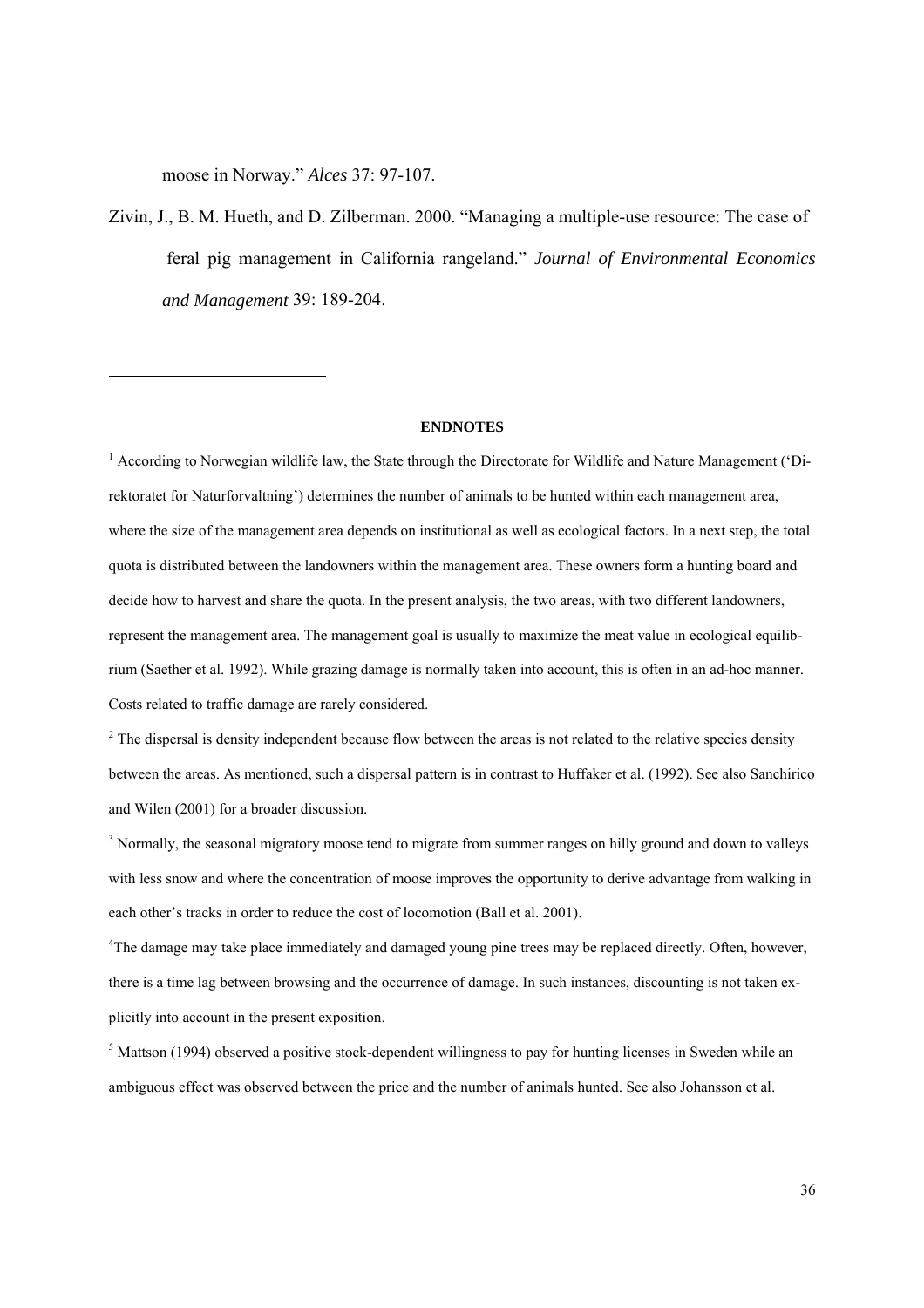(1988). The present assumption of a fixed harvesting price can be justified by the presence of competition between different suppliers of hunting licences.

l

<sup>6</sup> It can easily be shown that when the natural growth functions are strictly concave and the damage cost functions are convex (as here), the second order conditions are fulfilled. Furthermore, under these conditions, the solution is unique as well.

 $<sup>7</sup>$  In the present context, landowner 2 will typically argue that landowner 1 profits at his expense. However, this</sup> argument is somewhat obscure because harvesting of sub-population 1 always reduces grazing pressure and damage taking place in area 2. In line with this, it should also be noticed that a property rights scheme following the above unified management scheme makes landowner 2 better off compared to the private solution ('the market solution') where both landowners maximize current profit separately and reap the profit accordingly. The private solution yields first order conditions as [3] and [4], except that the term  $\alpha D_2'$ . is absent in equation [3]. In the linear version of the model, the term  $a_2\alpha$  is therefore missing on the right hand side of equation [5]. As a consequence,  $X_1$  will be higher and *X*<sub>2</sub> generally lower compared to the unified management scheme. Hence, landowner (and area) 1 profit rises while landowner (and area) 2 profit falls compared to the unified management scheme when area-specific profit coincides with landowner profit.

<sup>8</sup> Among others, Laukkanen (2001) analyses a sequential fishery model. However, we are not aware of any analysis of this type for land-based resources.

<sup>9</sup>A thinner market is expected due to unfavourable hunting conditions (snow and cold weather). In addition, the trophy value aspect is less as the male moose has lost his antlers.

<sup>10</sup> Obviously,  $\alpha = 1$  produces the same result as  $a_1 = a_2$ , since  $a_1$  is irrelevant when the whole sub-population 1 migrates out of area 1 (see main text below).

 $11$  As pointed out by one of the referees, higher profit might also bee seen in light of Le Chatlier's principle as introducing winter harvesting means more flexibility as the previous Regime 1 (tacitly) imposed constraint of no winter harvesting is eliminated.

<sup>12</sup> The decreasing area 1 profit when  $\alpha$  exceeds a certain level may seem counterintuitive. At this level, reduced browsing damage is outweighed by an even higher reduction in harvesting income.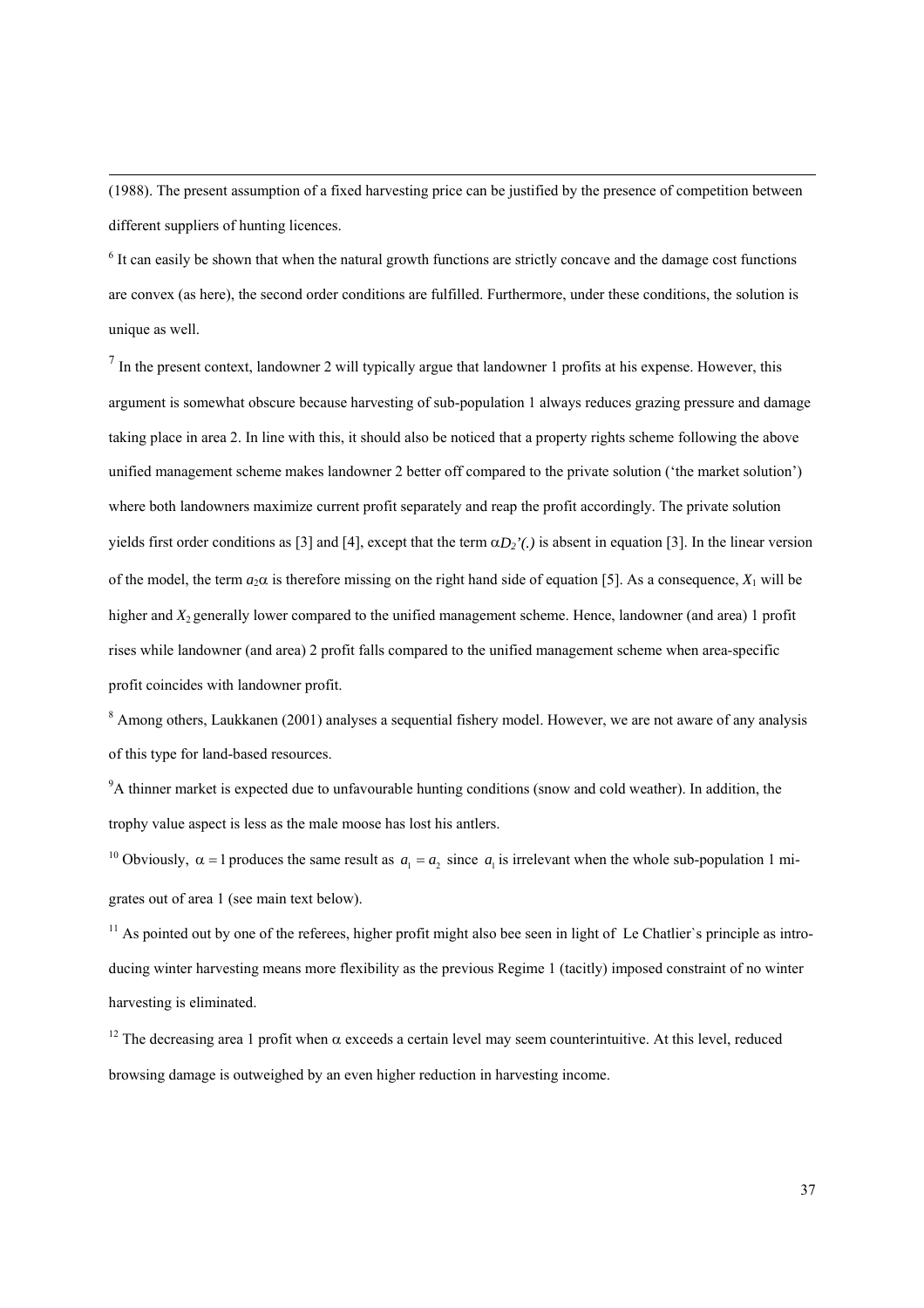$\frac{13}{13}$  For area 1 we obtain

 $pF(X_1^0) - a_1(1-\alpha)X_1^0 = 6,500 \cdot 0.47 \cdot 1,158(1-1,158/4,550) - 1,500 \cdot (1-0.2) \cdot 1,158 = 1,248(1,000 \text{ NOK}).$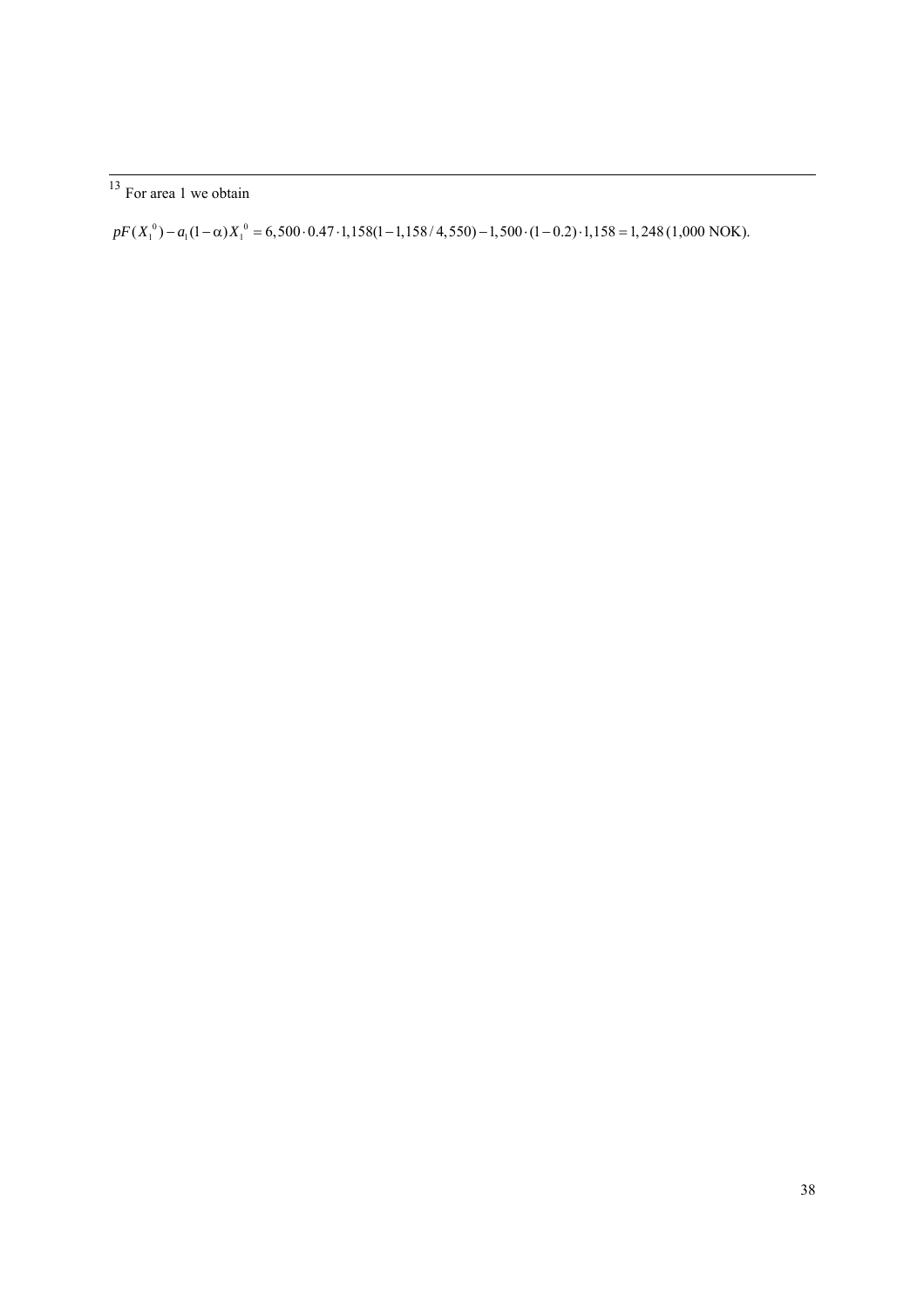# REGIME 1. STOCK SIZES (NUMBER OF MOOSE), HARVESTING RATES AND PROFIT (1,000 NOK) FOR

|                | Migration rate $(\alpha)$ |        |       |          |          |        |
|----------------|---------------------------|--------|-------|----------|----------|--------|
|                | 0.0                       | 0.2    | 0.4   | 0.6      | 0.8      | 1.0    |
| Stock, area 1  |                           |        |       |          |          |        |
| $X_1$          | 1,158                     | 1,009  | 860   | 711      | 562      | 413    |
| Stock, area 2  |                           |        |       |          |          |        |
| $X_2^*$        | 231                       | 231    | 231   | 231      | 231      | 231    |
| Total stock    |                           |        |       |          |          |        |
| $X^*$          | 1,389                     | 1,240  | 1,091 | 942      | 793      | 644    |
| Harvest rate   |                           |        |       |          |          |        |
| area 1 $h_1^*$ | 0.26                      | 0.27   | 0.28  | 0.28     | 0.29     | 0.30   |
| Harvest rate   |                           |        |       |          |          |        |
| area 2 $h_2^*$ | 0.30                      | 0.30   | 0.30  | 0.30     | 0.30     | 0.30   |
| Profit, area 1 |                           |        |       |          |          |        |
| $\pi_1$        | 900                       | 1,188  | 1,357 | 1,406    | 1,337    | 1,148  |
| Profit, area 2 |                           |        |       |          |          |        |
| $\pi_2$        | 64                        | $-440$ | -797  | $-1,003$ | $-1,060$ | $-969$ |
| Total profit   |                           |        |       |          |          |        |
| π              | 964                       | 748    | 561   | 404      | 276      | 179    |

# DIFFERENT MIGRATION RATES

Parameter values:

*a*1=1,500 NOK per moose

*a*2=2,500 NOK per moose

*p* =6,500 NOK per moose

*r* =0.47

 $K_1 = 4,550$  number of moose

 $K_2$ = 2,540 number of moose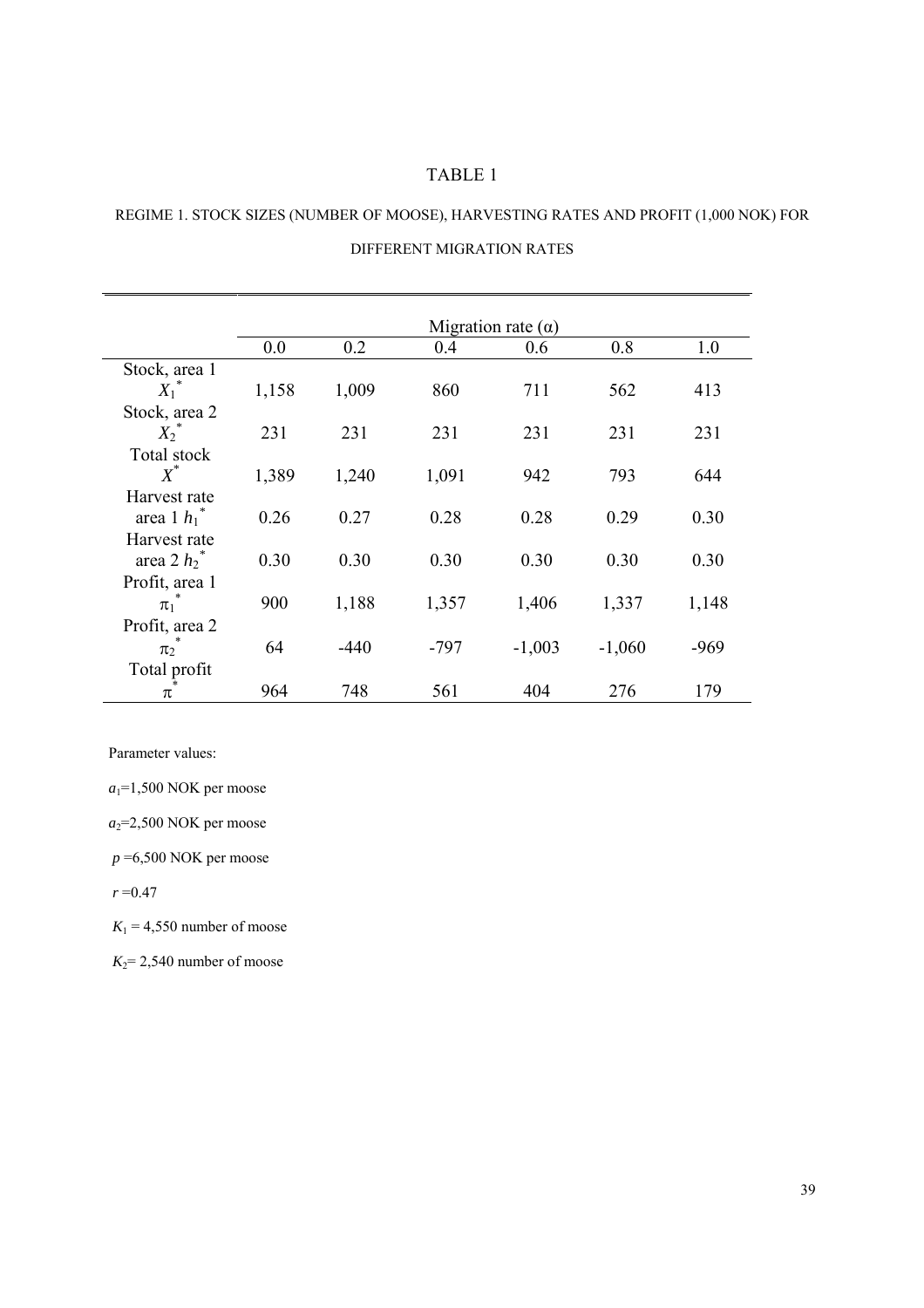### REGIME 2, CASE a.i). STOCK SIZES (NUMBER OF MOOSE), HARVESTING RATES AND PROFIT (1,000

|                           | Winter harvest rate $(y^*)$ |       |       |       |       |       |
|---------------------------|-----------------------------|-------|-------|-------|-------|-------|
|                           | 0.00                        | 0.05  | 0.10  | 0.15  | 0.20  | 0.25  |
| Stock, area 1             |                             |       |       |       |       |       |
| $X_1$                     | 786                         | 786   | 786   | 786   | 786   | 786   |
| Stock, area 2             |                             |       |       |       |       |       |
| $X_2$                     | 439                         | 439   | 439   | 439   | 439   | 439   |
| Total stock               |                             |       |       |       |       |       |
| $\overline{X}^*$          | 1,224                       | 1,224 | 1,224 | 1,224 | 1,224 | 1,224 |
| Harvest rate              |                             |       |       |       |       |       |
| area 1 $h_1$ <sup>*</sup> | 0.28                        | 0.27  | 0.27  | 0.26  | 0.25  | 0.24  |
| Harvest rate              |                             |       |       |       |       |       |
| area 2 $h_2^*$            | 0.28                        | 0.24  | 0.20  | 0.15  | 0.10  | 0.04  |
| Profit, area 1            |                             |       |       |       |       |       |
| $\pi_1$                   | 729                         | 664   | 599   | 532   | 464   | 394   |
| Profit, area 2            |                             |       |       |       |       |       |
| $\pi_2$                   | $-83$                       | $-19$ | 47    | 114   | 182   | 252   |
| Total profit              |                             |       |       |       |       |       |
| π                         | 646                         | 646   | 646   | 646   | 646   | 646   |

# NOK) FOR VARIOUS AREA 2 WINTER HARVESTING RATES

Parameter values:

 $a_1 = a_2 = a = 2,000$  NOK per moose

*p* =*q* =6,500 NOK per moose

 $\alpha$  = 0.2

*r* =0.47

 $K_1$  = 4,550 number of moose

 $K_2$ = 2,540 number of moose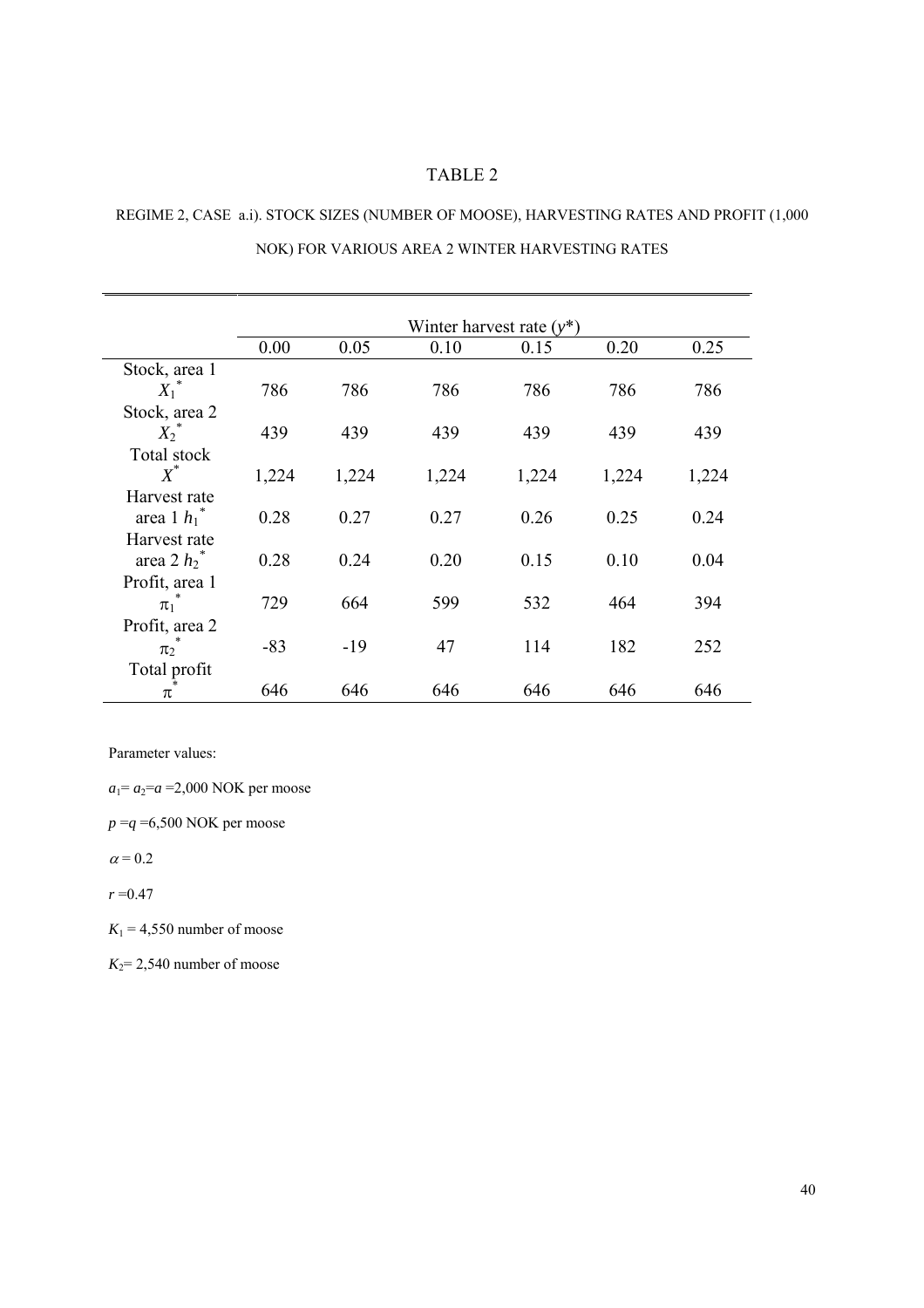# REGIME 2. STOCK SIZES (NUMBER OF MOOSE), HARVESTING RATES AND PROFIT (1,000 NOK) FOR

|                           | Winter harvesting price $(q)$ |                      |                      |  |
|---------------------------|-------------------------------|----------------------|----------------------|--|
|                           | 6000                          | 6150                 | 6500                 |  |
|                           | Case c:                       | Case a.ii:           | Case b:              |  |
|                           | $h_2^* > 0$ , $y^* = 0$       | $h_2^* > 0, y^* > 0$ | $h_2^* = 0, v^* > 0$ |  |
| Stock, area 1             |                               |                      |                      |  |
| $X_1^*$                   | 1,009                         | 1,018                | 1,047                |  |
| Stock, area 2             |                               |                      |                      |  |
| ${X_2}^*$                 | 231                           | 209                  | 231                  |  |
| Total stock               |                               |                      |                      |  |
| $\overline{X}^*$          | 1,240                         | 1,227                | 1,278                |  |
| Harvest rate              |                               |                      |                      |  |
| area 1 $h_1^*$            | 0.27                          | 0.25                 | 0.22                 |  |
| Harvest rate              |                               |                      |                      |  |
| area 2 $h_2$ <sup>*</sup> | 0.30                          | 0.20                 | 0.00                 |  |
| Profit, area 1            |                               |                      |                      |  |
| $\pi_1$                   | 0.00                          | 0.13                 | 0.30                 |  |
| Profit, area 2            |                               |                      |                      |  |
| $\pi_2$                   | 1,188                         | 984                  | 692                  |  |
| Total profit              |                               |                      |                      |  |
| π                         | $-440$                        | $-235$               | 110                  |  |
| Stock, area 1             |                               |                      |                      |  |
| $X_1$                     | 748                           | 749                  | 802                  |  |

## VARIOUS AREA 2 HARVESTING SCHEMES

Parameter values:

*a*1=1,500 NOK per moose

*a*2=2,500 NOK per moose

*p*=6,500 NOK per moose

 $\alpha = 0.2$ 

*r* =0.47

 $K_1$  = 4,550 number of moose

 $K_2$ = 2,540 number of moose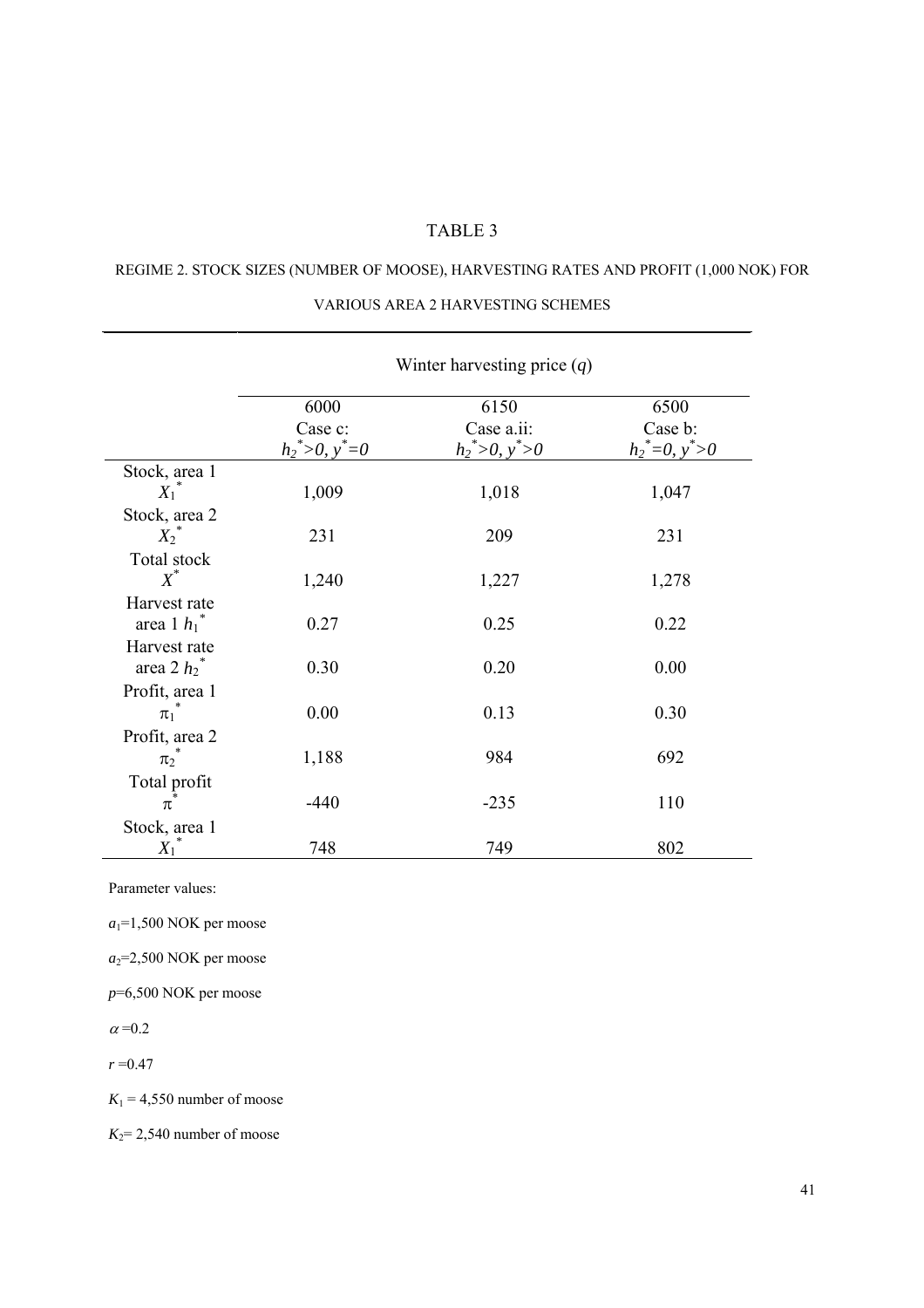# REGIME 1. STRICTLY CONVEX GRAZING COSTS. STOCK SIZES (NUMBER OF MOOSE), HARVESTING RATES AND PROFIT (1,000 NOK) FOR DIFFERENT MIGRATION RATES

|                           | Migration rate $(\alpha)$ |        |        |        |        |      |  |
|---------------------------|---------------------------|--------|--------|--------|--------|------|--|
|                           | 0.0                       | 0.2    | 0.4    | 0.6    | 0.8    | 1.0  |  |
| Stock, area 1             |                           |        |        |        |        |      |  |
| $X_1$                     | 664                       | 688    | 653    | 542    | 373    | 197  |  |
| Stock, area 2             |                           |        |        |        |        |      |  |
| $X_2$                     | 188                       | 134    | 84     | 59     | 69     | 110  |  |
| Total stock               |                           |        |        |        |        |      |  |
| $\overline{X}^*$          | 852                       | 822    | 737    | 601    | 442    | 307  |  |
| Harvest rate              |                           |        |        |        |        |      |  |
| area 1 $h_1$              | 0.29                      | 0.29   | 0.29   | 0.29   | 0.30   | 0.31 |  |
| Harvest rate              |                           |        |        |        |        |      |  |
| area 2 $h_2$ <sup>*</sup> | 0.30                      | 0.31   | 0.31   | 0.32   | 0.31   | 0.31 |  |
| Profit, area 1            |                           |        |        |        |        |      |  |
| $\pi_1$                   | 1,002                     | 1,178  | 1,277  | 1,220  | 964    | 576  |  |
| Profit, area 2            |                           |        |        |        |        |      |  |
| $\pi_2$                   | 71                        | $-266$ | $-606$ | $-795$ | $-715$ | -425 |  |
| Total profit              |                           |        |        |        |        |      |  |
| π                         | 1,073                     | 912    | 671    | 425    | 249    | 150  |  |

Parameter values:

*a*1*=*1,100 NOK per moose

*a*2*=*2,300 NOK per moose

 $b_1 = b_2 = 1.6$  NOK per moose<sup>2</sup>

 *p =*6,500 per moose

 *r =*0.47

 $K_1 = 4,550$  number of moose

 $K_2 = 2,540$  number of moose